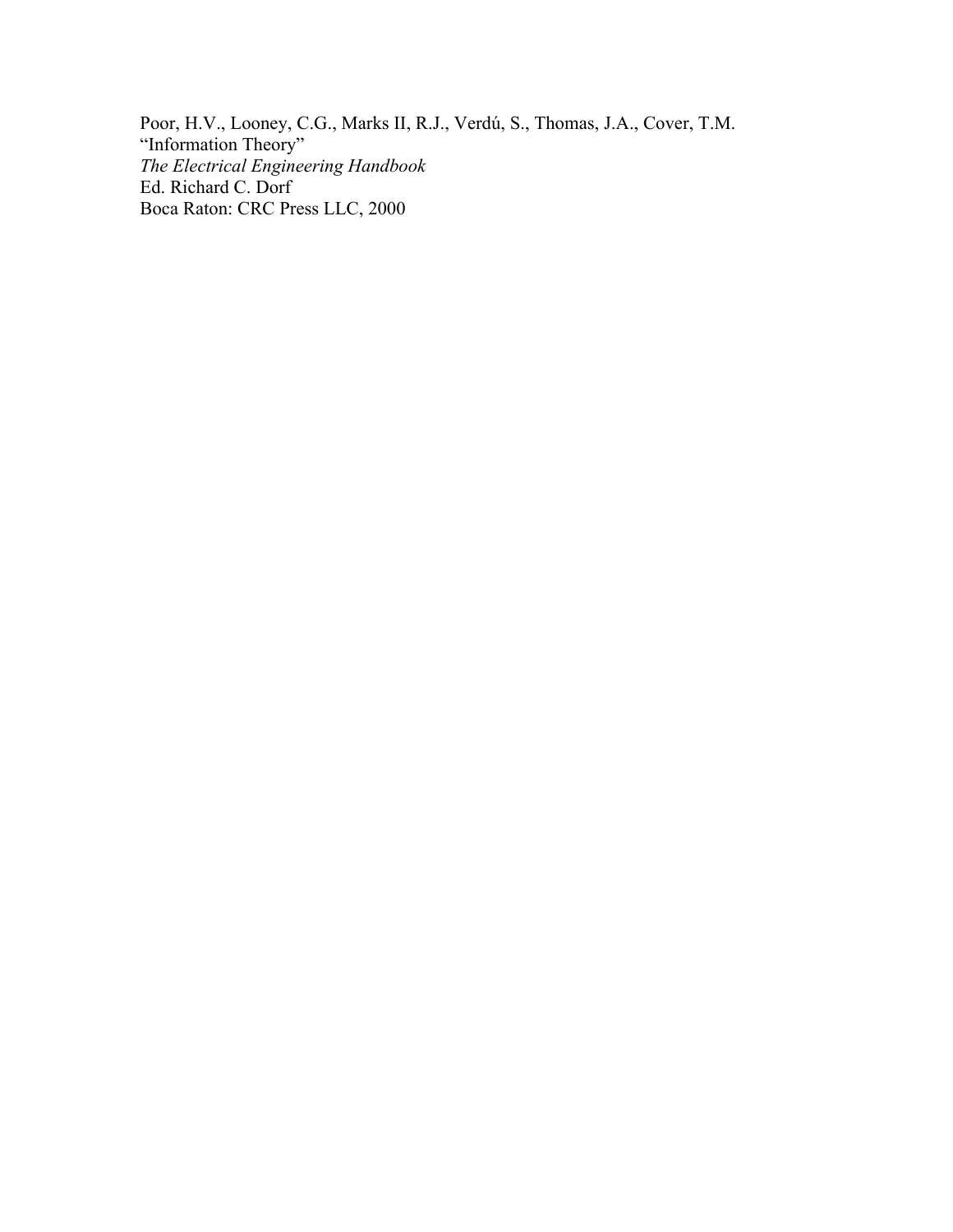73

# Information Theory

#### 73.1 Signal Detection

General Considerations • Detection of Known Signals • Detection of Parametrized Signals • Detection of Random Signals • Deciding Among Multiple Signals • Detection of Signals in More General Noise Processes • Robust and Nonparametric Detection • Distributed and Sequential Detection • Detection with Continuous-Time Measurements

#### 73.2 [Noise](#page-10-0)

Statistics of Noise • Noise Power • Effect of Linear Transformations on Autocorrelation and Power Spectral Density • White, Gaussian, and Pink Noise Models • Thermal Noise as Gaussian White Noise • Some Examples • Measuring Thermal Noise • Effective Noise and Antenna Noise • Noise Factor and Noise Ratio • Equivalent Input Noise • Other Electrical Noise • Measurement and Quantization Noise • Coping with Noise

#### 73.3 [Stochastic Processes](#page-21-0)

Introduction to Random Variables • Stochastic Processes • Classifications of Stochastic Processes • Stationarity of Processes • Gaussian and Markov Processes • Examples of Stochastic Processes • Linear Filtering of Weakly Stationary Processes • Cross-Correlation of Processes • Coherence • Ergodicity

#### 73.4 [The Sampling Theorem](#page-32-0)

The Cardinal Series • Proof of the Sampling Theorem • The Time-Bandwidth Product • Sources of Error • Generalizations of the Sampling Theorem

#### 73.5 [Channel Capacity](#page-39-0)

Information Rates • Communication Channels • Reliable Information Transmission: Shannon's Theorem • Bandwidth and Capacity • Channel Coding Theorems

#### 73.6 [Data Compression](#page-47-0)

Entropy • The Huffman Algorithm • Entropy Rate • Arithmetic Coding • Lempel–Ziv Coding • Rate Distortion Theory • Quantization and Vector Quantization • Kolmogorov Complexity • Data Compression in Practice

# **73.1 Signal Detection**

# *H. Vincent Poor*

The field of signal detection and estimation is concerned with the processing of information-bearing signals for the purpose of extracting the information they contain. The applications of this methodology are quite broad, ranging from areas of electrical engineering such as automatic control, digital communications, image processing, and remote sensing, into other engineering disciplines and the physical, biological, and social sciences.

H. Vincent Poor *Princeton University*

Carl G. Looney *University of Nevada*

R. J. Marks II *University of Washington*

Sergio Verdú *Princeton University*

Joy A. Thomas *IBM*

Thomas M. Cover *Stanford University*

© 2000 by CRC Press LLC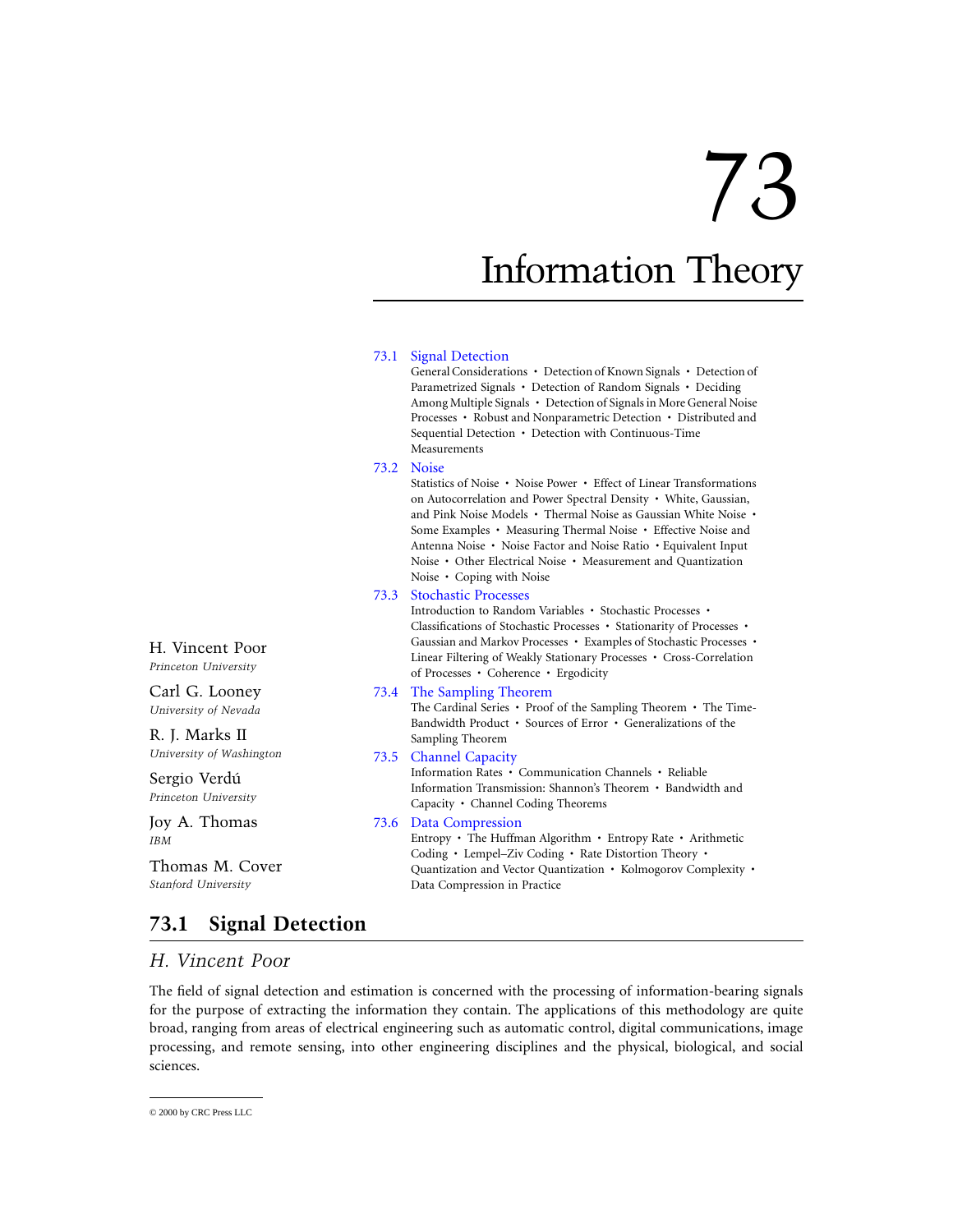There are two basic types of problems of interest in this context. *Signal detection* problems are concerned primarily with situations in which the information to be extracted from a signal is discrete in nature. That is, signal detection procedures are techniques for deciding among a discrete (usually finite) number of possible alternatives. An example of such a problem is the demodulation of a digital communication signal, in which the task of interest is to decide which of several possible transmitted symbols has elicited a given received signal. *Estimation* problems, on the other hand, deal with the determination of some numerical quantity taking values in a continuum. An example of an estimation problem is that of determining the phase or frequency of the carrier underlying a communication signal.

Although signal detection and estimation is an area of considerable current research activity, the fundamental principles are quite well developed. These principles, which are based on the theory of statistical inference, explain and motivate most of the basic signal detection and estimation procedures used in practice. In this section, we will give a brief overview of the basic principles underlying the field of signal detection. Estimation is treated elsewhere this volume, notably in Section 16.2. A more complete introduction to these subjects is found in Poor [1994].

#### **General Considerations**

The basic principles of signal detection can be conveniently discussed in the context of decision-making between two possible statistical models for a set of real-valued measurements,  $Y_1, Y_2, \ldots, Y_n$ . In particular, on observing  $Y_1, Y_2, \ldots, Y_n$ , we wish to decide whether these measurements are most consistent with the model

$$
Y_k = N_k, \qquad k = 1, 2, \ldots, n \tag{73.1}
$$

or with the model

$$
Y_k = N_k + S_k, \quad k = 1, 2, \dots, n \tag{73.2}
$$

where  $N_1, N_2, \ldots, N_n$  is a random sequence representing noise, and where  $S_1, S_2, \ldots, S_n$  is a sequence representing a (possibly random) signal.

In deciding between Eqs. (73.1) and (73.2), there are two types of errors possible: a *false alarm,* in which (73.2) is falsely chosen, and a *miss,* in which (73.1) is falsely chosen. The probabilities of these two types of errors can be used as performance indices in the optimization of rules for deciding between (73.1) and (73.2). Obviously, it is desirable to minimize both of these probabilities to the extent possible. However, the minimization of the **[false-alarm probability](#page-9-0)** and the minimization of the **[miss probability](#page-9-0)** are opposing criteria. So, it is necessary to effect a trade-off between them in order to design a signal detection procedure. There are several ways of trading off the probabilities of miss and false alarm: the **[Bayesian detector](#page-9-0)** minimizes an average of the two probabilities taken with respect to prior probabilities of the two conditions (73.1) and (73.2), the *minimax* detector minimizes the maximum of the two error probabilities, and the **[Neyman-Pearson detector](#page-9-0)** minimizes the miss probability under an upper-bound constraint on the false-alarm probability.

If the statistics of noise and signal are known, the Bayesian, minimax, and Neyman-Pearson detectors are all of the same form. Namely, they reduce the measurements to a single number by computing the **[likelihood](#page-9-0) [ratio](#page-9-0)**

$$
L(Y_1, Y_2, \dots, Y_n) \stackrel{\Delta}{=} \frac{p_{S+N}(Y_1, Y_2, \dots, Y_n)}{p_N(Y_1, Y_2, \dots, Y_n)}
$$
(73.3)

where  $p_{S+N}$  and  $p_N$  denote the probability density functions of the measurements under signal-plus-noise (73.2) and noise-only (73.1) conditions, respectively. The likelihood ratio is then compared to a *decision threshold,* with the signal-present model (73.2) being chosen if the threshold is exceeded, and the signal-absent model (73.1) being chosen otherwise. Choice of the decision threshold determines a trade-off of the two error probabilities, and the optimum procedures for the three criteria mentioned above differ only in this choice.

<sup>© 2000</sup> by CRC Press LLC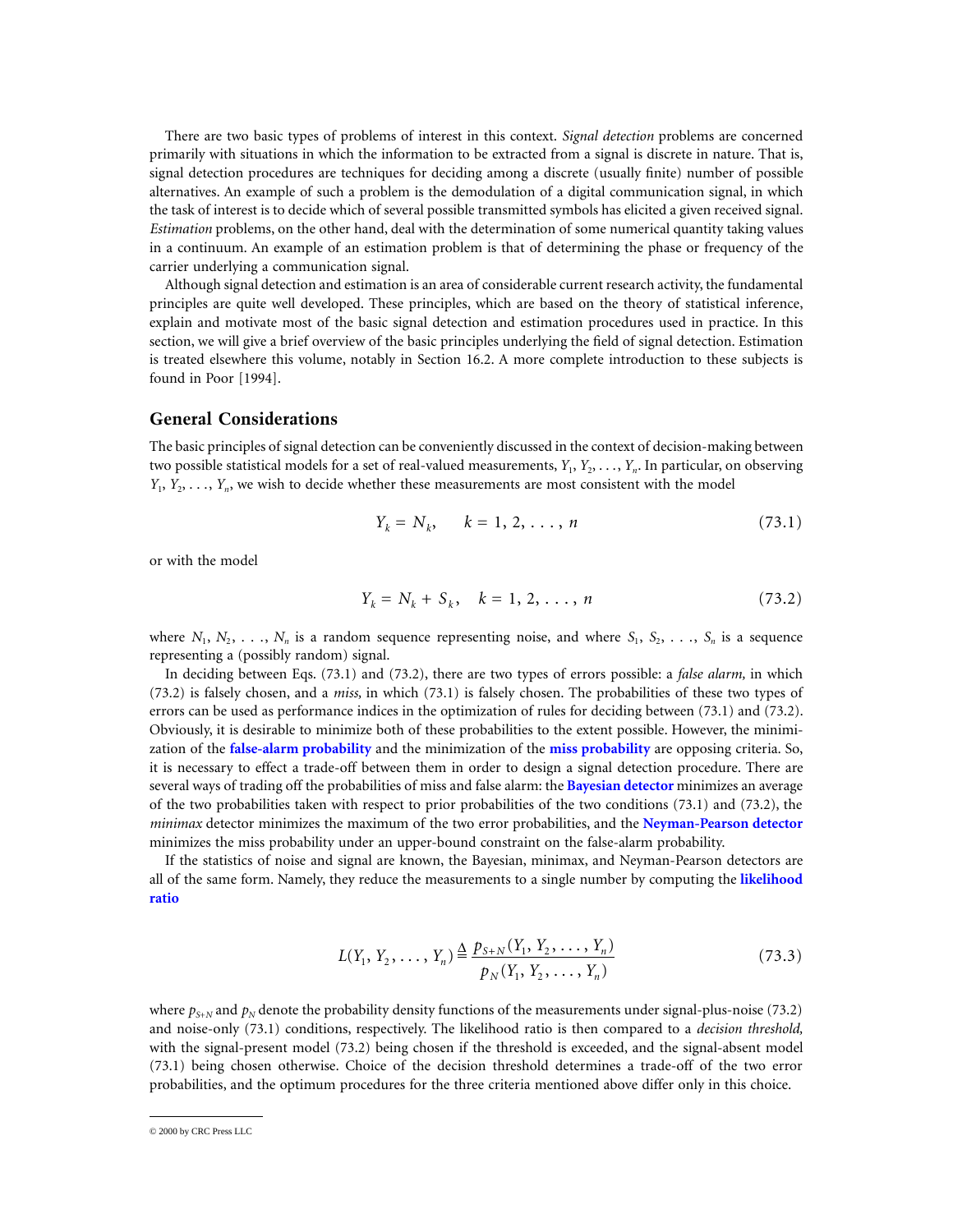<span id="page-3-0"></span>There are several basic signal detection structures that can be derived from Eqs. (73.1) to (73.3) under the assumption that the noise sequence consists of a set of independent and identically distributed (i.i.d.) Gaussian random variables with zero means. Such a sequence is known as **[discrete-time white Gaussian noise.](#page-9-0)** Thus, until further notice, we will make this assumption about the noise. It should be noted that this assumption is physically justifiable in many applications.

## **Detection of Known Signals**

If the signal sequence  $S_1, S_2, \ldots, S_n$  is known to be given by a specific sequence, say  $s_1, s_2, \ldots, s_n$  (a situation known as *coherent detection*), then the likelihood ratio (73.3) is given in the white Gaussian noise case by

$$
\exp\left\{ \left( \sum_{k=1}^{n} s_k Y_k - \frac{1}{2} \sum_{k=1}^{n} s_k^2 \right) / \sigma^2 \right\}
$$
 (73.4)

where  $\sigma^2$  is the variance of the noise samples. The only part of (73.4) that depends on the measurements is the term  $\Sigma_{k=1}^n s_k Y_k$  and the likelihood ratio is a monotonically increasing function of this quantity. Thus, optimum detection of a coherent signal can be accomplished via a correlation detector, which operates by comparing the quantity

$$
\sum_{k=1}^{n} s_k Y_k \tag{73.5}
$$

to a threshold, announcing signal presence when the threshold is exceeded.

Note that this detector works on the principle that the signal will correlate well with itself, yielding a large value of (73.5) when present, whereas the random noise will tend to average out in the sum (73.5), yielding a relatively small value when the signal is absent. This detector is illustrated in [Fig. 73.1.](#page-3-0)



**FIGURE 73.1** Correlation detector for a coherent signal in additive white Gaussian noise.

# **Detection of Parametrized Signals**

The correlation detector cannot usually be used directly unless the signal is known exactly. If, alternatively, the signal is known up to a short vector  $\theta$  of random parameters (such as frequencies or phases) that are independent of the noise, then an optimum test can be implemented by threshold comparison of the quantity

$$
\int_{\Lambda} \exp\left\{ \left( \sum_{k=1}^{n} s_k(\boldsymbol{\theta}) Y_k - \frac{1}{2} \sum_{k=1}^{n} \left[ s_k(\boldsymbol{\theta}) \right]^2 \right) / \sigma^2 \right\} p(\boldsymbol{\theta}) d\boldsymbol{\theta}
$$
 (73.6)

where we have written  $S_k = s_k(\mathbf{\theta})$  to indicate the functional dependence of the signal on the parameters, and where  $\Lambda$  and  $p(\theta)$  denote the range and probability density function, respectively, of the parameters.

The most important example of such a parametrized signal is that in which the signal is a modulated sinusoid with random phase; i.e.,

<sup>© 2000</sup> by CRC Press LLC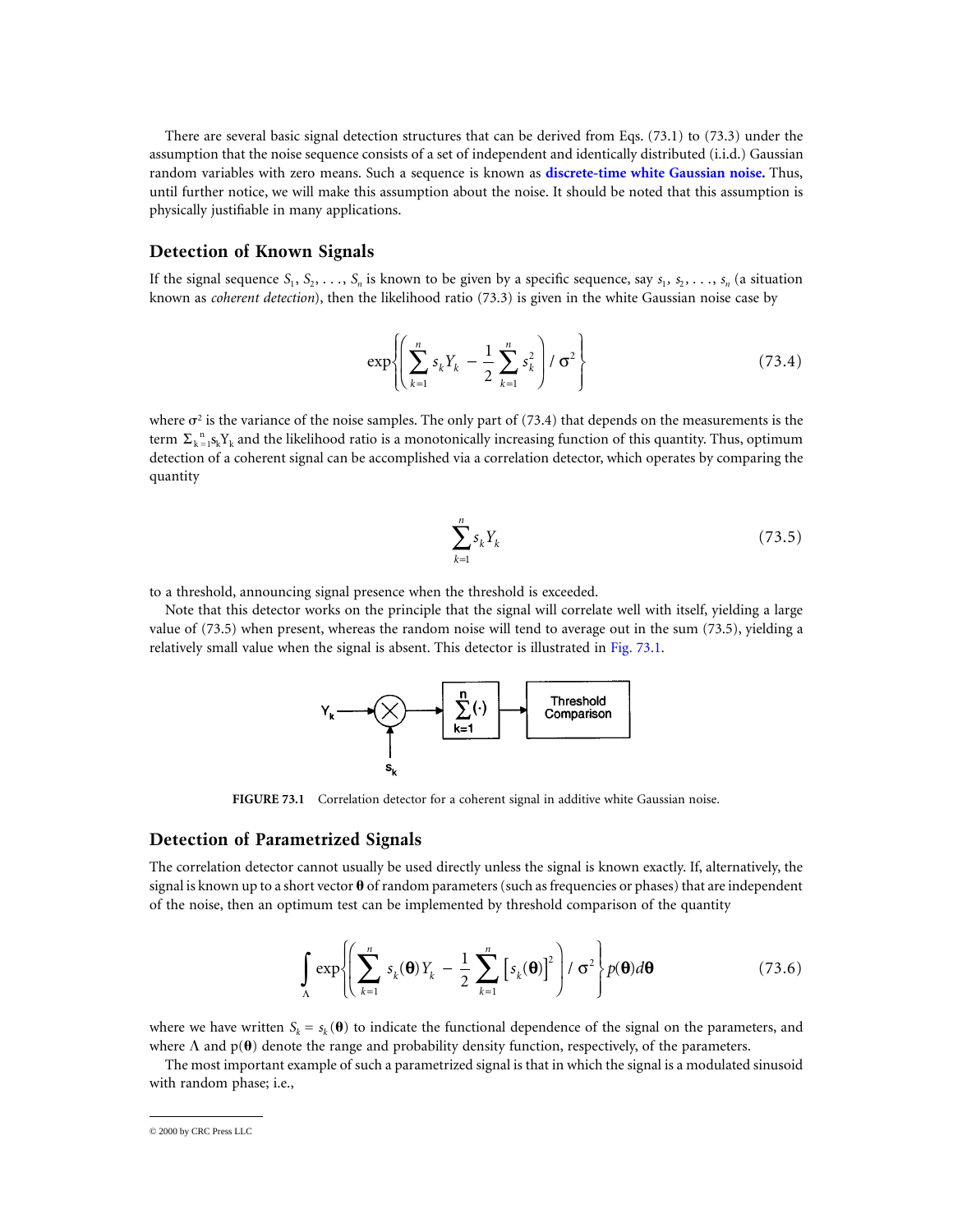$$
S_k = a_k \cos(\omega_c k + \theta), \qquad k = 1, 2, \dots, n \tag{73.7}
$$

where  $a_1, a_2, \ldots, a_n$  is a known amplitude modulation sequence,  $\omega_c$  is a known (discrete-time) carrier frequency, and the random phase  $\theta$  is uniformly distributed in the interval  $[-\pi,\pi]$ . In this case, the likelihood ratio is a monotonically increasing function of the quantity

$$
\left[\sum_{k=1}^{n} a_k \cos(\omega_c k) Y_k\right]^2 + \left[\sum_{k=1}^{n} a_k \sin(\omega_c k) Y_k\right]^2 \tag{73.8}
$$

Thus, optimum detection can be implemented via comparison of (73.8) with a threshold, a structure known as an **[envelope detector.](#page-9-0)** Note that this detector correlates the measurements with two orthogonal components of the signal,  $a_k \cos(\omega_k k)$  and  $a_k \sin(\omega_k k)$ . These two correlations, known as the in-phase and quadrature components of the measurements, respectively, capture all of the energy in the signal, regardless of the value of  $\theta$ . Since  $\theta$  is unknown, however, these two correlations cannot be combined coherently, and thus they are combined noncoherently via (73.8) before the result is compared with a threshold. This detector is illustrated in [Fig. 73.2.](#page-5-0)

Parametrized signals also arise in situations in which it is not appropriate to model the unknown parameters as random variables with a known distribution. In such cases, it is not possible to compute the likelihood ratio (73.6) so an alternative to the likelihood ratio detector must then be used. (An exception is that in which the likelihood ratio detector is invariant to the unknown parameters—a case known as *uniformly most powerful detection.*) Several alternatives to the likelihood ratio detector exist for these cases.

One useful such procedure is to test for the signal's presence by threshold comparison of the *generalized likelihood ratio,* given by

$$
\max_{\theta \in \Lambda} L_{\theta}(Y_1, Y_2, \dots, Y_n)
$$
\n(73.9)

where *L*<sub>u</sub> denotes the likelihood ratio for Eqs. (73.1) and (73.2) for the known-signal problem with the parameter vector fixed at  $\theta$ . In the case of white Gaussian noise, we have

$$
L_{\boldsymbol{\theta}}(Y_1, Y_2, \dots, Y_n) = \exp\left\{ \left( \sum_{k=1}^n s_k(\boldsymbol{\theta}) Y_k - \frac{1}{2} \sum_{k=1}^n \left[ s_k(\boldsymbol{\theta}) \right]^2 \right) / \sigma^2 \right\}
$$
(73.10)

It should be noted that this formulation is also valid if the statistics of the noise have unknown parameters, e.g., the noise variance in the white Gaussian case.

One common application in which the generalized likelihood ratio detector is useful is that of detecting a signal that is known except for its time of arrival. That is, we are often interested in signals parametrized as

$$
s_k(\theta) = a_{k-\theta} \tag{73.11}
$$

where  ${a_k}$  is a known finite-duration signal sequence and where  $\theta$  ranges over the integers. Assuming white Gaussian noise and an observation interval much longer than the duration of {*ak*}, the generalized likelihood ratio detector in this case announces the presence of the signal if the quantity

$$
\max_{\theta} \sum_{k} a_{k-\theta} Y_k \tag{73.12}
$$

exceeds a fixed threshold. This type of detector is known as a *matched filter,* since it can be implemented by filtering the measurements with a digital filter whose pulse response is a time-reversed version of the known

<sup>© 2000</sup> by CRC Press LLC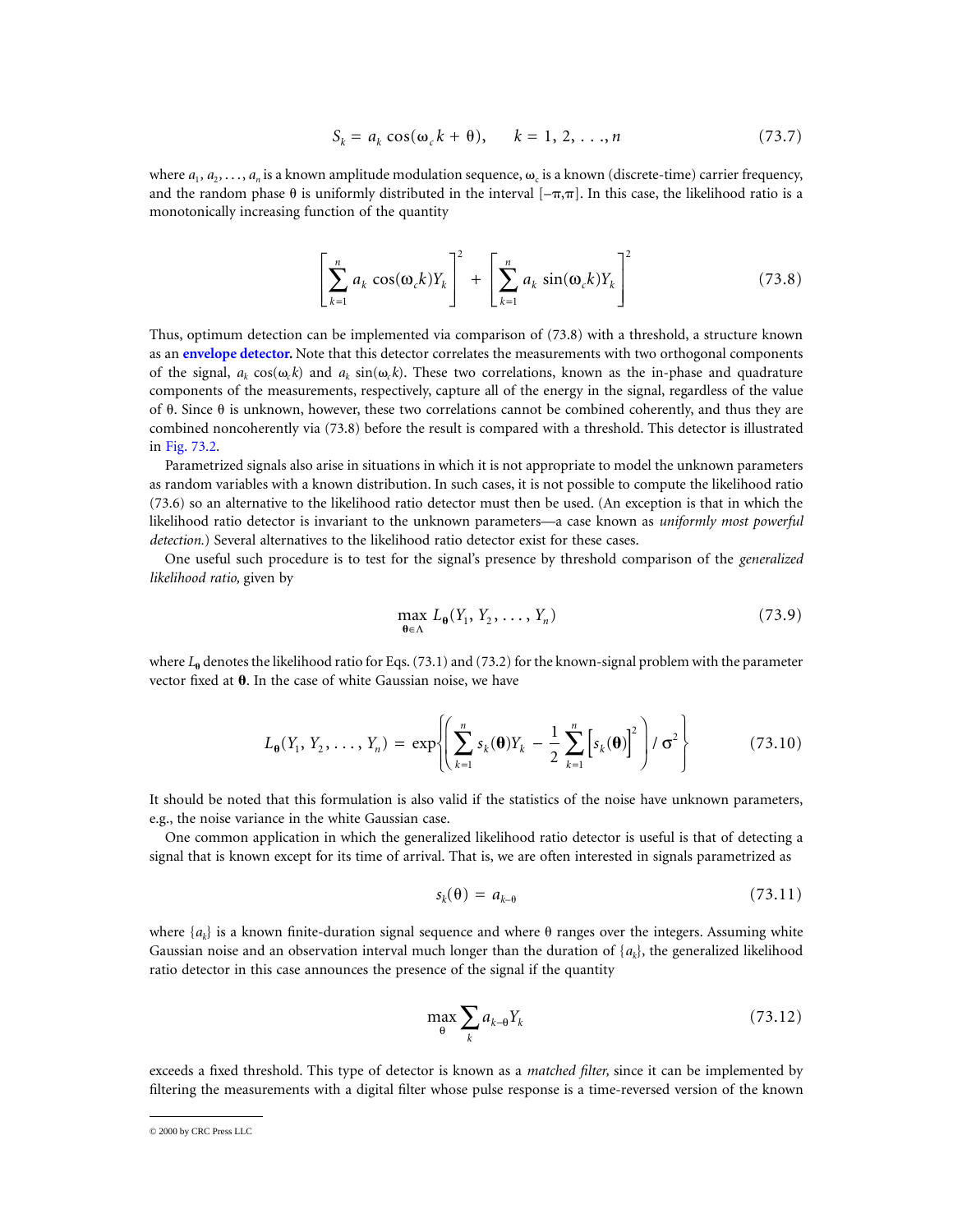<span id="page-5-0"></span>

**FIGURE 73.2** Envelope detector for a noncoherent signal in additive white Gaussian noise.

signal  $\{a_k\}$  (hence it is "matched" to the signal), and announcing the signal's presence if the filter output exceeds the decision threshold at any time.

## **Detection of Random Signals**

In some applications, particularly in remote sensing applications such as sonar and radio astronomy, it is appropriate to consider the signal sequence  $S_1, S_2, \ldots, S_n$  itself to be a random sequence, statistically independent of the noise. In such cases, the likelihood ratio formula of (73.6) is still valid with the parameter vector  $\theta$  simply taken to be the signal itself. However, for long measurement records (i.e., large n), (73.6) is not a very practical formula except in some specific cases, the most important of which is the case in which the signal is Gaussian.

In particular, if the signal is Gaussian with zero-mean and autocorrelation sequence  $r_{k,l} \triangleq E\{S_kS_l\}$ , then the likelihood ratio is a monotonically increasing function of the quantity

$$
\sum_{k=1}^{n} \sum_{l=1}^{n} q_{k,l} Y_k Y_l \tag{73.13}
$$

with *qk,l* the element in the *k*th row and *l*th column of the positive-definite matrix

$$
\mathbf{Q} \stackrel{\Delta}{=} \mathbf{I} - (\mathbf{I} + \mathbf{R}/\sigma^2)^{-1} \tag{73.14}
$$

where **I** denotes the  $n \times n$  identity matrix, and R is the covariance matrix of the signal, i.e., it is the  $n \times n$ matrix with elements  $r_{k,l}$ .

Note that (73.13) is a quadratic function of the measurements; thus, a detector based on the comparison of this quantity to a threshold is known as a **[quadratic detector.](#page-9-0)** The simplest form of this detector results from the situation in which the signal samples are, like the noise samples, i.i.d. In this case, the quadratic function (73.13) reduces to a positive constant multiple of the quantity

$$
\sum_{k=1}^{n} Y_k^2 \tag{73.15}
$$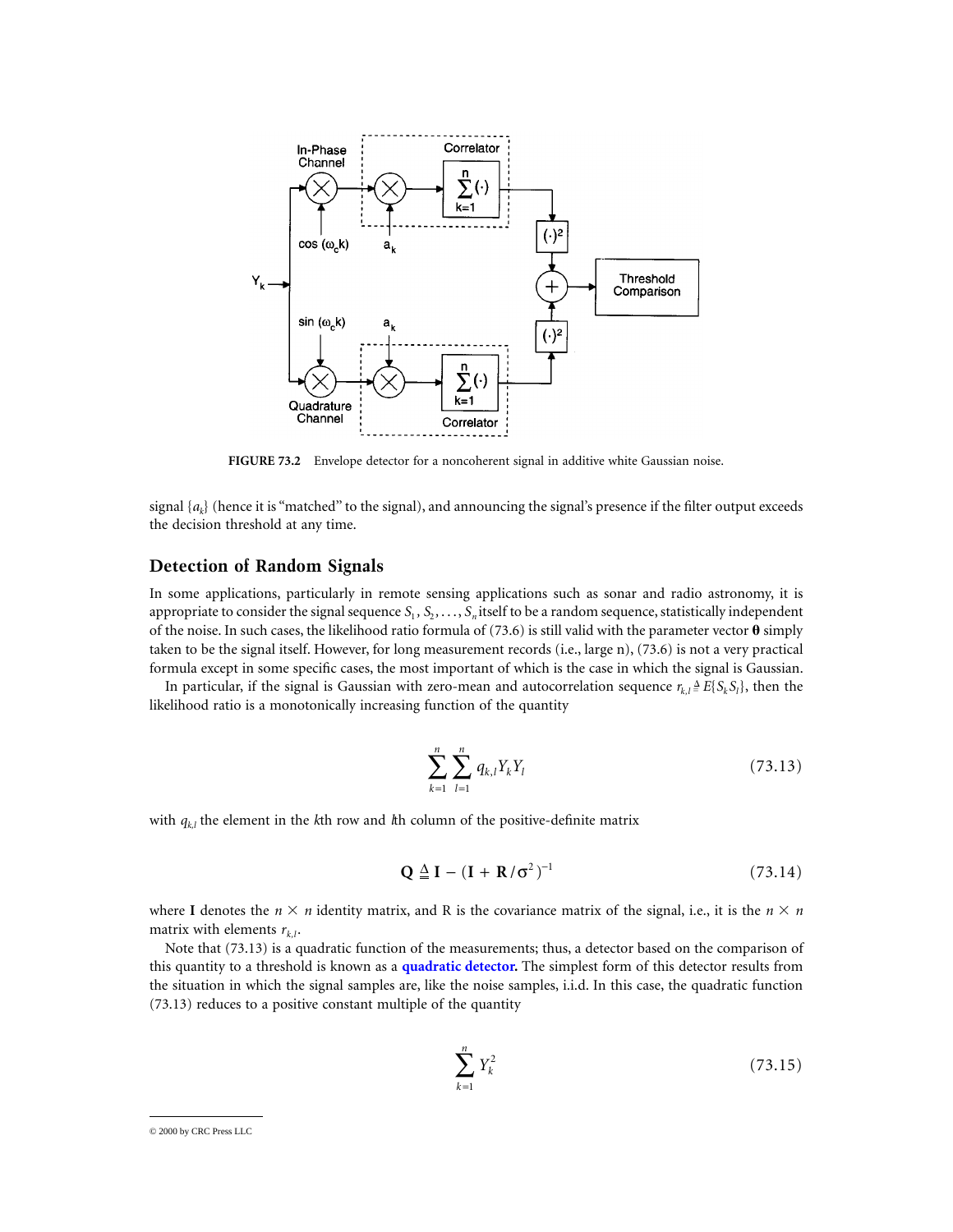A detector based on (73.15) simply measures the energy in the measurements and then announces the presence of the signal if this energy is large enough. This type of detector is known as a *radiometer*.

Thus, radiometry is optimum in the case in which both signal and noise are i.i.d. Gaussian sequences with zero means. Since in this case the presence of the signal is manifested only by an increase in energy level, it is intuitively obvious that radiometry is the only way of detecting the signal's presence. More generally, when the signal is correlated, the quadratic function (73.13) exploits both the increased energy level and the correlation structure introduced by the presence of the signal. For example, if the signal is a narrowband Gaussian process, then the quadratic function (73.13) acts as a narrowband radiometer with bandpass characteristic that approximately matches that of the signal. In general, the quadratic detector will make use of whatever spectral properties the signal exhibits.

If the signal is random but not Gaussian, then its optimum detection [described by (73.6)] typically requires more complicated nonlinear processing than the quadratic processing of (73.13) in order to exploit the distributional differences between signal and noise. This type of processing is often not practical for implementation, and thus approximations to the optimum detector are typically used. An interesting family of such detectors uses cubic or quartic functions of the measurements, which exploit the higher-order spectral properties of the signal [Mendel, 1991]. As with deterministic signals, random signals can be parametrized. In this case, however, it is the distribution of the signal that is parametrized. For example, the power spectrum of the signal of interest may be known only up to a set of unknown parameters. Generalized likelihood ratio detectors (73.9) are often used to detect such signals.

#### **Deciding Among Multiple Signals**

The preceding results have been developed under the model (73.1)–(73.2) that there is a single signal that is either present or absent. In digital communications applications, it is more common to have the situation in which we wish to decide between the presence of two (or more) possible signals in a given set of measurements. The foregoing results can be adapted straightforwardly to such problems. This can be seen most easily in the case of deciding among known signals. In particular, consider the problem of deciding between two alternatives:

$$
Y_k = N_k + s_k^{(0)}, \quad k = 1, 2, ..., n
$$
 (73.16)

and

$$
Y_k = N_k + s_k^{(1)}, \quad k = 1, 2, ..., n
$$
 (73.17)

where  $s_1^{(0)}, s_2^{(0)}, \ldots, s_n^{(0)}$  and  $s_1^{(1)}, s_2^{(1)}, \ldots, s_n^{(1)}$  are two known signals. Such problems arise in data transmission problems, in which the two signals  $s^{(0)}$  and  $s^{(1)}$  correspond to the waveforms received after transmission of a logical "zero'' and "one,'' respectively. In such problems, we are generally interested in minimizing the *average probability of error,* which is the average of the two error probabilities weighted by the prior probabilities of occurrence of the two signals. This is a Bayesian performance criterion, and the optimum decision rule is a straightforward extension of the correlation detector based on (73.5). In particular, under the assumptions that the two signals are equally likely to occur prior to measurement, and that the noise is white and Gaussian, the optimum decision between (73.16) and (73.17) is to choose the model (73.16) if  $\sum_{k=1}^{n} s_k^{(0)} Y_k$  is larger than  $\sum_{k=1}^{n} n_k^{(0)} Y_k$  $s_k^{(1)} Y_k$ , and to choose the model (73.17) otherwise.

More generally, many problems in digital communications involve deciding among *M* equally likely signals with  $M > 2$ . In this case, again assuming white Gaussian noise, the decision rule that minimizes the error probability is to choose the signal  $s_1^{(j)}$ ,  $s_2^{(j)}$ , ...,  $s_n^{(j)}$ , where *j* is a solution of the maximization problem

$$
\sum_{k=1}^{n} s_k^{(j)} Y_k = \max_{0 \le m \le M-1} \sum_{k=1}^{n} s_k^{(m)} Y_k
$$
 (73.18)

© 2000 by CRC Press LLC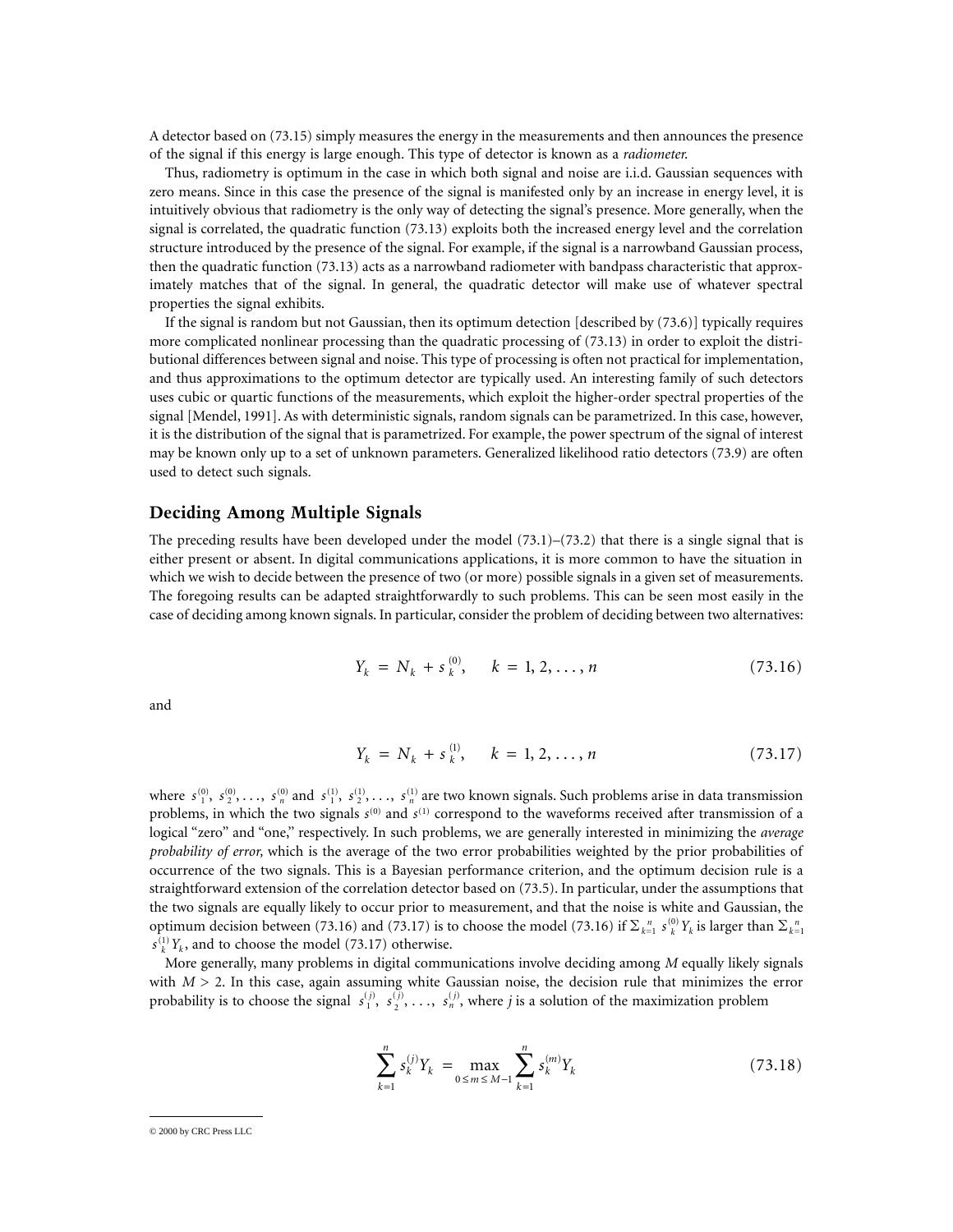There are two basic types of digital communications applications in which the problem (73.18) arises. One is in *M-ary data transmission,* in which a symbol alphabet with *M* elements is used to transmit data, and a decision among these *M* symbols must be made in each symbol interval [Proakis, 1983]. The other type of application in which (73.18) arises is that in which data symbols are correlated in some way because of intersymbol interference, coding, or multiuser transmission. In such cases, each of the *M* possible signals represents a frame of data symbols, and a joint decision must be made about the entire frame since individual symbol decisions cannot be decoupled. Within this latter framework, the problem (73.18) is known as *sequence detection.* The basic distinction between *M*-ary transmission and sequence detection is one of degree. In typical *M*-ary transmission, the number of elements in the signaling alphabet is typically a small power of 2 (say 8 or 32), whereas the number of symbols in a frame of data could be on the order of thousands. Thus, solution of (73.18) by exhaustive search is prohibitive for sequence detection, and less complex algorithms must be used. Typical digital communications applications in which sequence detection is necessary admit dynamic programming solutions to (73.18) (see, e.g., Verdú [1993]).

#### **Detection of Signals in More General Noise Processes**

In the foregoing paragraphs, we have described three basic detection procedures: correlation detection of signals that are completely known, envelope detection of signals that are known except for a random phase, and quadratic detection for Gaussian random signals. These detectors were all derived under an assumption of white Gaussian noise. This assumption provides an accurate model for the dominant noise arising in many communication channels. For example, the thermal noise generated in signal processing electronics is adequately described as being white and Gaussian. However, there are also many channels in which the statistical behavior of the noise is not well described in this way, particularly when the dominant noise is produced in the physical channel rather than in the receiver electronics.

One type of noise that often arises is noise that is Gaussian but not white. In this case, the detection problem (73.1)–(73.2) can be converted to an equivalent problem with white noise by applying a linear filtering process known as *prewhitening* to the measurements. In particular, on denoting the noise covariance matrix by  $\Sigma$ , we can write

$$
\Sigma = CC^T \tag{73.19}
$$

where C is an  $n \times n$  invertible, lower-triangular matrix and where the superscript *T* denotes matrix transposition. The representation (73.19) is known as the *Cholesky decomposition*. On multiplying the measurement vector  $Y \triangleq (Y_1, Y_2, \ldots, Y_n)^T$  satisfying (73.1)–(73.2) with noise covariance  $\Sigma$ , by  $C^{-1}$ , we produce an equivalent (in terms of information content) measurement vector that satistifies the model  $(73.1)$ – $(73.2)$  with white Gaussian noise and with the signal conformally transformed. This model can then be treated using the methods described previously.

In other channels, the noise can be modeled as being i.i.d. but with an amplitude distribution that is not Gaussian. This type of model arises, for example, in channels dominated by impulsive phenomena, such as urban radio channels. In the non-Gaussian case the procedures discussed previously lose their optimality as defined in terms of the error probabilities. These procedures can still be used, and they will work well under many conditions; however, there will be a resulting performance penalty with respect to optimum procedures based on the likelihood ratio. Generally speaking, likelihood-ratio-based procedures for non-Gaussian noise channels involve more complex nonlinear processing of the measurements than is required in the standard detectors, although the retention of the i.i.d. assumption greatly simplifies this problem. A treatment of methods for such channels can be found in Kassam [1988].

When the noise is both non-Gaussian and dependent, the methodology is less well developed, although some techniques are available in these cases. An overview can be found in Poor and Thomas [1993].

## **Robust and Nonparametric Detection**

All of the procedures outlined in the preceding subsection are based on the assumption of a known (possibly up to a set of unknown parameters) statistical model for signals and noise. In many practical situations it is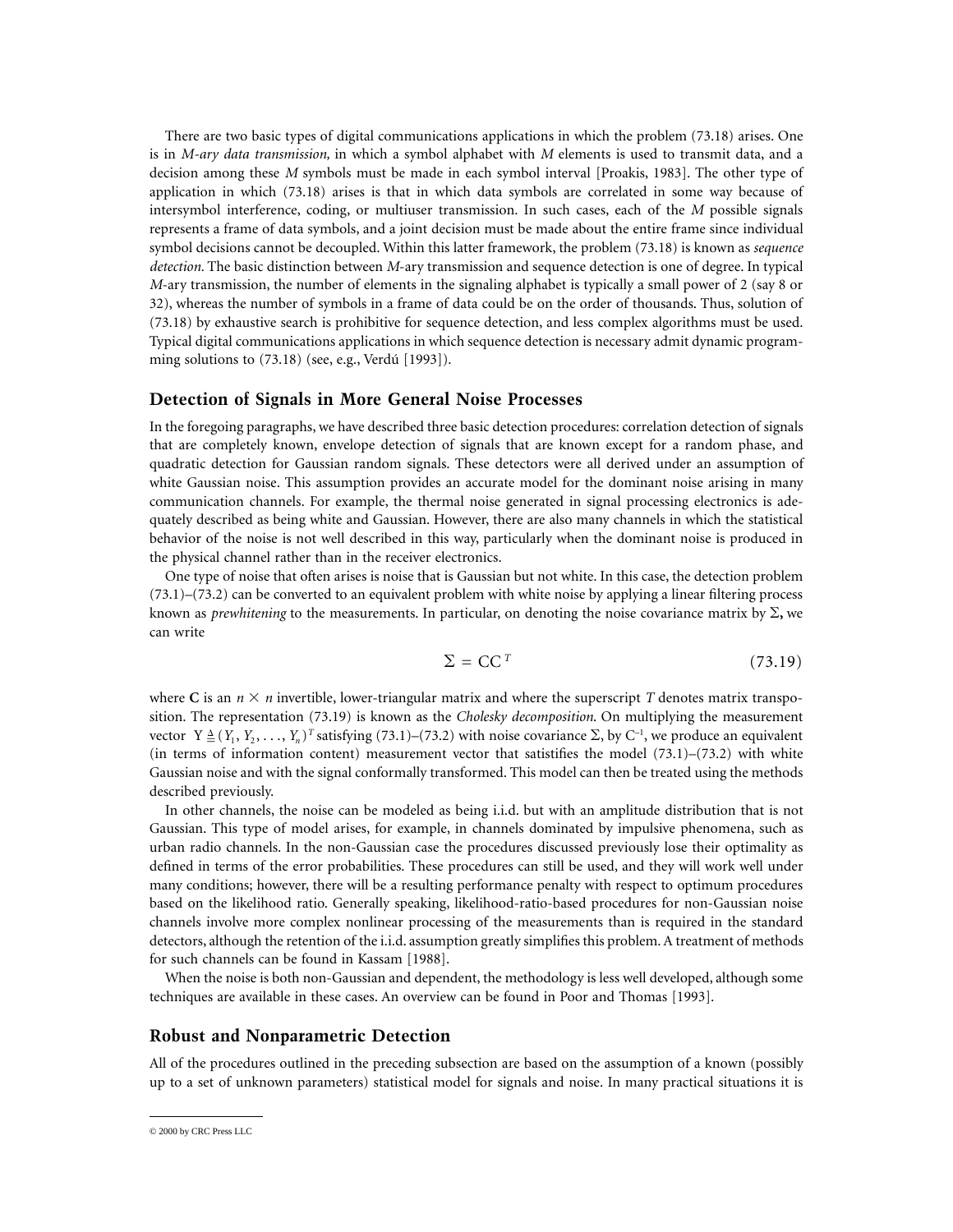not possible to specify accurate statistical models for signals or noise, and so it is of interest to design detection procedures that do not rely heavily on such models. Of course, the parametrized models described in the foregoing paragraphs allow for uncertainty in the statistics of the observations. Such models are known as *parametric* models, because the set of possible distributions can be parametrized by a finite set of real parameters.

While parametric models can be used to describe many types of modeling uncertainty, composite models in which the set of possible distributions is much broader than a parametric model would allow are sometimed more realistic in practice. Such models are termed *nonparametric models*. For example, one might be able to assume only some very coarse model for the noise, such as that it is symmetrically distributed. A wide variety of useful and powerful detectors have been developed for signal-detection problems that cannot be parametrized. These are basically of two types: *robust* and *nonparametric*. Robust detectors are those designed to perform well despite small, but potentially damaging, nonparametric deviations from a nominal parametric model, whereas nonparametric detectors are designed to achieve constant false-alarm probability over very wide classes of noise statistics.

Robustness problems are usually treated analytically via minimax formulations that seek best worst-case performance as the design objective. This formulation has proven to be very useful in the design and characterization of robust detectors for a wide variety of detection problems. Solutions typically call for the introduction of light limiting to prevent extremes of gain dictated by an (unrealistic) nominal model. For example, the correlation detector of [Fig. 73.1 c](#page-3-0)an be made robust against deviations from the Gaussian noise model by introducing a soft-limiter between the multiplier and the accumulator.

Nonparametric detection is usually based on relatively coarse information about the observations, such as the algebraic signs or the ranks of the observations. One such test is the *sign test,* which bases its decisions on the number of positive observations obtained. This test is nonparametric for the model in which the noise samples are i.i.d. with zero median and is reasonably powerful against alternatives such as the presence of a positive constant signal in such noise. More powerful tests for such problems can be achieved at the expense of complexity by incorporating rank information into the test statistic.

## **Distributed and Sequential Detection**

The detection procedures discussed in the preceding paragraphs are based on the assumption that all measurements can and should be used in the detection of the signal, and moreover that no constraints exist on how measurements can be combined. There are a number of applications, however, in which constraints apply to the information pattern of the measurements.

One type of constrained information pattern that is of interest in a number of applications is a network consisting of a number of distributed or local decision makers, each of which processes a subset of the measurements, and a *fusion center,* which combines the outputs of the distributed decision makers to produce a global detection decision. The communication between the distributed decision makers and the fusion center is constrained, so that each local decision maker must reduce its subset of measurements to a summarizing local decision to be transmitted to the fusion center. Such structures arise in applications such as the testing of large-scale integrated circuits, in which data collection is decentralized, or in detection problems involving very large data sets, in which it is desirable to distribute the computational work of the detection algorithm. Such problems lie in the field of *distributed detection.* Except in some trivial special cases, the constraints imposed by distributing the detection algorithm introduce a further level of difficulty into the design of optimum detection systems. Nevertheless, considerable progress has been made on this problem, a survey of which can be found in Tsitsiklis [1993].

Another type of nonstandard information pattern that arises is that in which the number of measurements is potentially infinite, but in which there is a cost associated with taking each measurement. This type of model arises in applications such as the synchronization of wideband communication signals. In such situations, the error probabilities alone do not completely characterize the performance of a detection system, since consideration must also be given to the cost of sampling. The field of *sequential detection* deals with the optimization of detection systems within such constraints. In sequential detectors, the number of measurements taken becomes a random variable depending on the measurements themselves. A typical performance criterion for optimizing such a system is to seek a detector that minimizes the expected number of measurements for given levels of miss and false-alarm probabilities.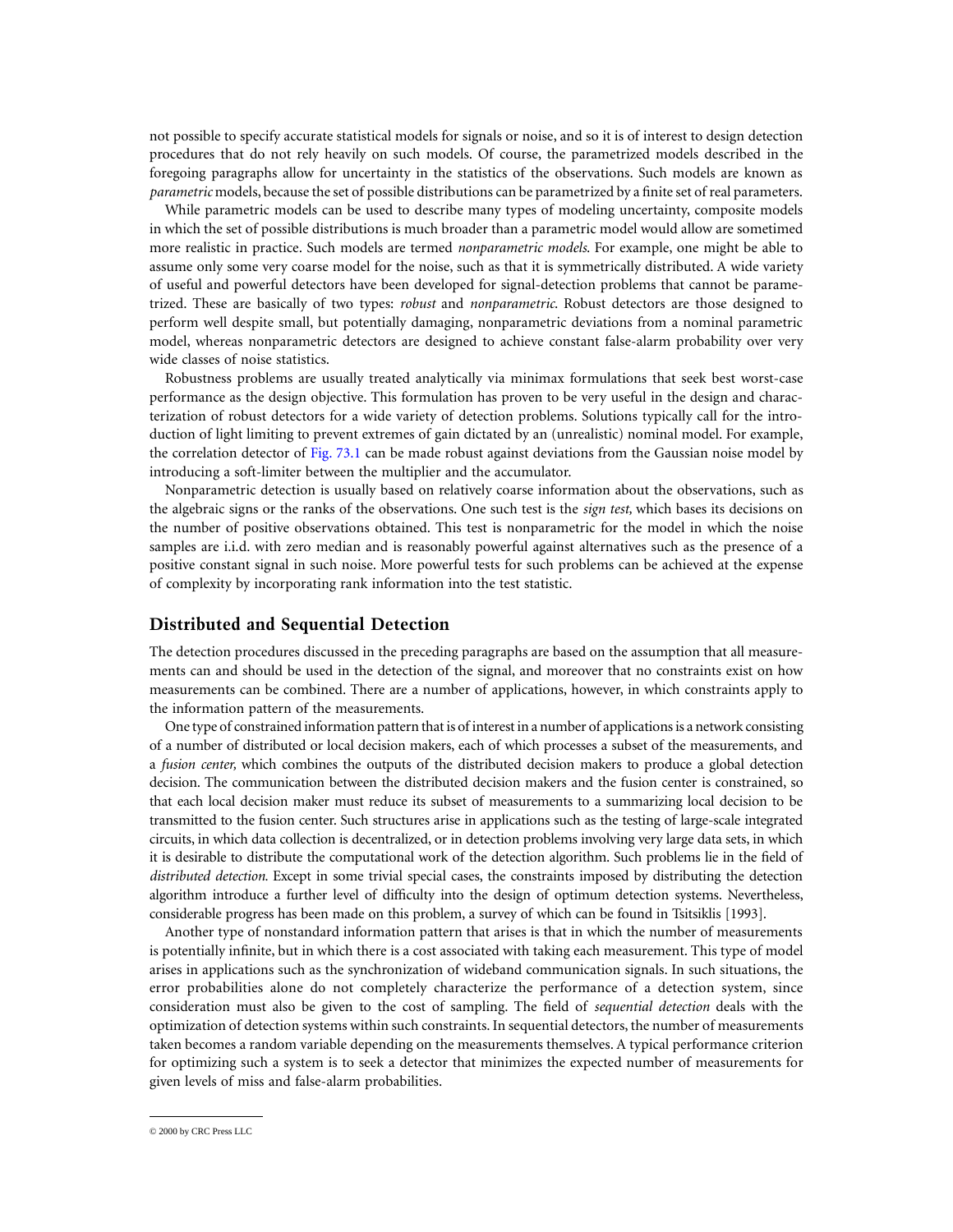The most commonly used sequential detection procedure is the *sequential probability ratio test,* which operates by recursive comparison of the likelihood ratio (73.3) to two thresholds. In this detector, if the likelihood ratio for a given number of samples exceeds the larger of the two thresholds, then the signal's presence is announced and the test terminates. Alternatively, if the likelihood ratio falls below the smaller of the two thresholds, the signal's absence is announced and the test terminates. However, if neither of the two thresholds is crossed, then another measurement is taken and the test is repeated.

## **Detection with Continuous-Time Measurements**

<span id="page-9-0"></span>Note that all of the preceding formulations have involved the assumption of discrete-time (i.e., sampled-data) measurements. From a practical point of view, this is the most natural framework within which to consider these problems, since implementations most often involve digital hardware. However, the procedures discussed in this section all have continuous-time counterparts, which are of both theoretical and practical interest. Mathematically, continuous-time detection problems are more difficult than discrete-time ones, because they involve probabilistic analysis on function spaces. The theory of such problems is quite elegant, and the interested reader is referred to Poor [1994] or Grenander [1981] for more detailed exposition.

Continuous-time models are of primary interest in the front-end stages of radio frequency or optical communication receivers. At radio frequencies, continuous-time versions of the models described in the preceding paragraphs can be used. For example, one may consider the detection of signals in continuous-time Gaussian white noise. At optical wavelengths, one may consider either continuous models (such as Gaussian processes) or point-process models (such as Poisson counting processes), depending on the type of detection used (see, e.g., Snyder and Miller [1991]). In the most fundamental analyses of optical detection problems, it is sometimes desirable to consider the quantum mechanical nature of the measurements [Helstrom, 1976].

## **Defining Terms**

- **Bayesian detector:** A detector that minimizes the average of the false-alarm and miss probabilities, weighted with respect to prior probabilities of signal-absent and signal-present conditions.
- **Correlation detector:** The optimum structure for detecting coherent signals in the presence of additive white Gaussian noise.
- **Discrete-time white Gaussian noise:** Noise samples modeled as independent and identically distributed Gaussian random variables.
- **Envelope detector:** The optimum structure for detecting a modulated sinusoid with random phase in the presence of additive white Gaussian noise.
- **False-alarm probability:** The probability of falsely announcing the presence of a signal.
- **Likelihood ratio:** The optimum processor for reducing a set of signal-detection measurements to a single number for subsequent threshold comparison.
- **Miss probability:** The probability of falsely announcing the absence of a signal.
- **Neyman-Pearson detector:** A detector that minimizes the miss probability within an upper-bound constraint on the false-alarm probability.
- **Quadratic detector:** A detector that makes use of the second-order statistical structure (e.g., the spectral characteristics) of the measurements. The optimum structure for detecting a zero-mean Gaussian signal in the presence of additive Gaussian noise is of this form.

# **Related Topics**

16.2 Parameter Estimation • 70.3 Spread Spectrum Communications

## **References**

U. Grenander, *Abstract Inference*, New York: Wiley, 1981.

C.W. Helstrom, *Quantum Detection and Estimation Theory*, New York: Academic Press, 1976. S.A. Kassam, *Signal Detection in Non-Gaussian Noise*, New York: Springer-Verlag, 1988.

<sup>© 2000</sup> by CRC Press LLC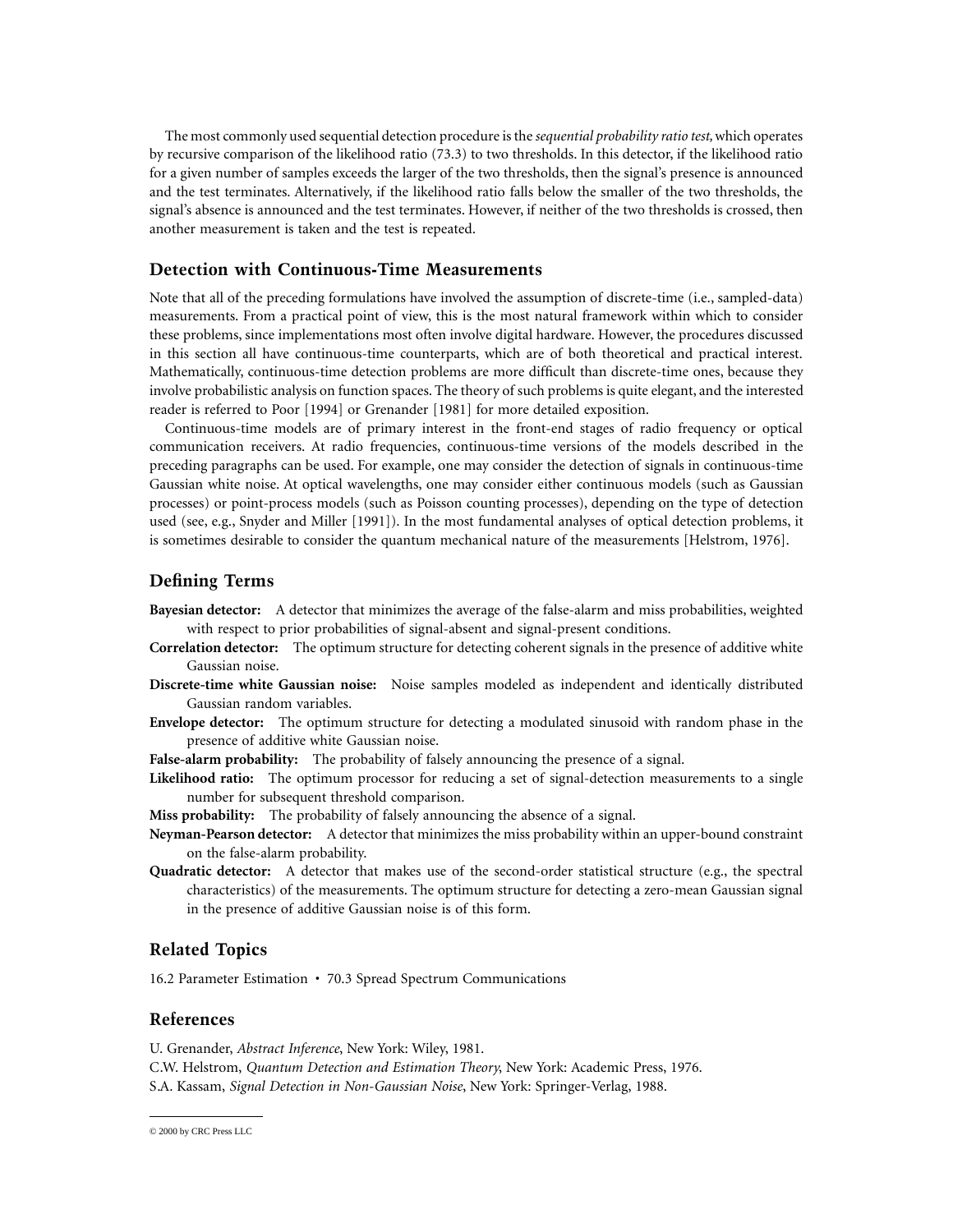- <span id="page-10-0"></span>J.M. Mendel, "Tutorial on higher-order statistics (spectra) in signal processing and systems theory: Theoretical results and some applications,'' *Proc. IEEE,* vol. 79, pp. 278–305, 1991.
- H.V. Poor, *An Introduction to Signal Detection and Estimation*, 2nd ed., New York: Springer-Verlag, 1994.
- H.V. Poor and J. B. Thomas, "Signal detection in dependent non-Gaussian noise,'' in *Advances in Statistical Signal Processing*, vol. 2, Signal Detection, H.V. Poor and J.B. Thomas, Eds., Greenwich, Conn.: JAI Press, 1993.
- J.G. Proakis, *Digital Communications*, New York: McGraw-Hill, 1983.
- D.L. Snyder and M.I. Miller, *Random Point Processes in Time and Space*, New York: Springer-Verlag, 1991.
- J. Tsitsiklis, "Distributed detection,'' in *Advances in Statistical Signal Processing*, vol. 2, Signal Detection, H.V. Poor and J.B. Thomas, Eds., Greenwich, Conn.: JAI Press, 1993.
- S. Verdú, "Multiuser detection,'' in *Advances in Statistical Signal Processing*, vol. 2, Signal Detection, H.V. Poor and J.B. Thomas, Eds., Greenwich, Conn.: JAI Press, 1993.

# **Further Information**

Except as otherwise noted in the accompanying text, further details on the topics introduced in this section can be found in the textbook:

Poor, H.V. *An Introduction to Signal Detection and Estimation,* 2nd ed., New York: Springer-Verlag, 1994.

The bimonthly journal, *IEEE Transactions on Information Theory,* publishes recent advances in the theory of signal detection. It is available from the Institute of Electrical and Electronics Engineers, Inc., 345 East 47th Street, New York, NY 10017.

Papers describing applications of signal detection are published in a number of journals, including the monthly journals *IEEE Transactions on Communications, IEEE Transactions on Signal Processing,* and the *Journal of the Acoustical Society of America.* The IEEE journals are available from the IEEE, as above. The *Journal of the Acoustical Society of America* is available from the American Institute of Physics, 335 East 45th Street, New York, NY 10017.

# **73.2 Noise**

# *Carl G. Looney*

Every information signal  $s(t)$  is corrupted to some extent by the superimposition of extra-signal fluctuations that assume unpredictable values at each time instant *t*. Such undesirable signals were called **[noise](#page-20-0)** due to early measurements with sensitive audio amplifiers.

Noise sources are (1) *intrinsic*, (2) *external*, or (3) *process induced*. Intrinsic noise in conductors comes from thermal agitation of molecularly bound ions and electrons, from microboundaries of impurities and grains with varying potential, and from transistor junction areas that become temporarily depleted of electrons/holes. External electromagnetic interference sources include airport radar, x-rays, power and telephone lines, communications transmissions, gasoline engines and electric motors, computers and other electronic devices; and also include lightning, cosmic rays, plasmas (charged particles) in space, and solar/stellar radiation (conductors act as antennas). Reflective objects and other macroboundaries cause multiple paths of signals. Process-induced errors include measurement, quantization, truncation, and signal generation errors. These also corrupt the signal with noise power and loss of resolution.

# **Statistics of Noise**

Statistics allow us to analyze the spectra of noise. We model a noise signal by a **random** (or *[stochastic](#page-21-1)*) **process** *N*(*t*), a function whose realized value *N*(*t*) =  $x_t$  at any time instant *t* is chosen by the outcome of the random variable  $N_t = N(t)$ .  $N(t)$  has a probability distribution for the values x it can assume. Any particular trajectory {(*t,xt*)} of outcomes is called a **[realization](#page-21-1)** of the noise process. The *first-order statistic* of *N*(*t*) is the *expected value*  $\mu_t = E[N(t)]$ . The *second-order statistic* is the *autocorrelation function*  $R_{NN}(t, t + \tau) = E[N(t)N(t + \tau)]$ , where *E*[–] is the expected value operator.**[Autocorrelation](#page-20-0)** measures the extent to which noise random variables  $N_1 = N(t_1)$  and  $N_2 = N(t_2)$  at times  $t_1$  and  $t_2$  depend on each other in an average sense.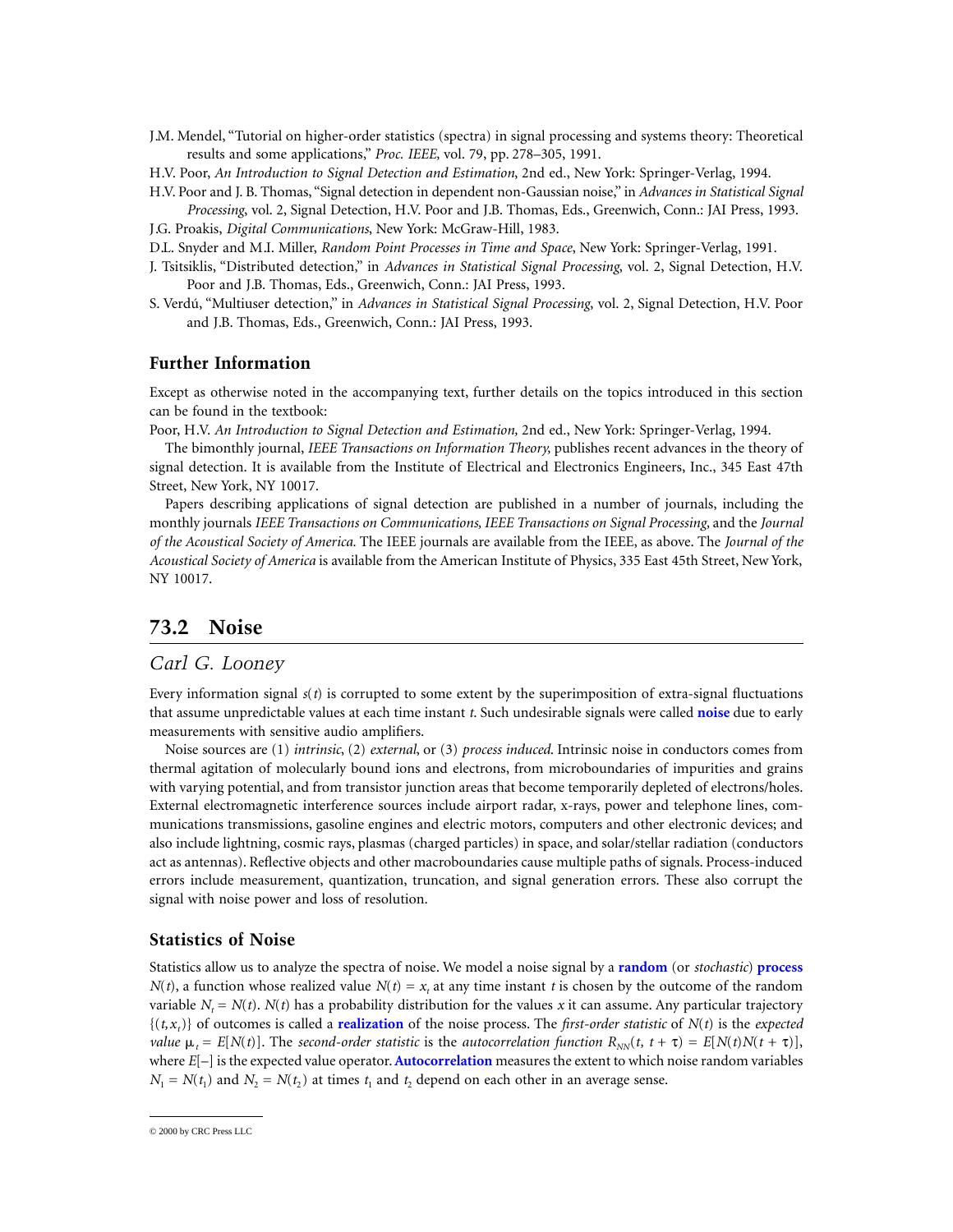<span id="page-11-0"></span>

**FIGURE 73.3** A noise process.

When the first- and second-order statistics do not change over time, we call the noise a **[weakly](#page-21-1)** (or *widesense*) **[stationary](#page-21-1) process**. This means that: (1)  $E[N(t)] = \mu_t = \mu$  is constant for all *t*, and (2)  $R_{NN}(t, t + \tau) =$  $E[N(t)N(t + \tau)] = E[N(0)N(\tau)] = R_{NN}(\tau)$  for all *t* [see Brown, 1983, p. 82; Gardner, 1990, p. 108; or Peebles, 1987, p. 153 for properties of  $R_{NN}(\tau)$ . In this case the autocorrelation function depends only on the *offset*  $\tau$ . We assume hereafter that  $\mu = 0$  (we can subtract  $\mu$ , which does not change the autocorrelation). When  $\tau = 0$ ,  $R_{NN}(0) = E[N(t)N(t+0)] = E[(N(t))^2] = \sigma_N^2$ , which is the fixed variance of each random variable  $N_t$  for all *t*. Weakly stationary (ws) processes are the most commonly encountered cases and are the ones considered here. *Evolutionary* processes have statistics that change over time and are difficult to analyze.

[Figure 73.3 s](#page-11-0)hows a realization of a noise process *N*(*t*), where at any particular time *t*, the probability density function is shown coming out of the page in a third dimension. For a ws noise, the distributions are the same for each *t*. The most mathematically tractable noises are *Gaussian* ws processes, where at each time *t* the probability distribution for the random variable  $N<sub>t</sub> = N(t)$  is Gaussian (also called *normal*). The first- and second-order statistics completely determine Gaussian distributions, and so ws makes their statistics of all orders stationary over time also.It is well known [see Brown, 1983, p. 39] that linear transformations of Gaussian random variables are also Gaussian random variables. The probability density function for a Gaussian random variable  $N_t$  is  $f_N(x) = \frac{1}{2\pi\sigma_N^2}^{1/2} \exp[-(x - \mu_N)^2 / 2\sigma_N^2]$ , which is the familiar bell-shaped curve centered on  $x = \mu_N$ . The standard Gaussian probability table [Peebles, 1987, p. 314] is useful, e.g.,  $Pr[-\sigma_N < N_t < \sigma_N) =$  $2Pr[0 < N_t < \sigma_N) = 0.8413$  from the table.

#### **Noise Power**

The noise signal  $N(t)$  represents voltage, so the autocorrelation function at offset 0,  $R_{NN}(0) = E[N(t)N(t)]$ represents expected power in volts squared, or watts per ohm. When  $R = 1 \Omega$ , then  $N(t)N(t) = N(t)[N(t)/R] =$  $N(t)I(t)$  volt-amperes = watts (where  $I(t)$  is the current in a 1- $\Omega$  resistor). The Fourier transform  $\mathbf{F}[R_{NN}(t)]$  of the autocorrelation function  $R_{NN}(\tau)$  is the power spectrum, called the **[power spectral density function](#page-20-0)** (psdf),  $S_{NN}(w)$  in W/(rad/s). Then

$$
S_{NN}(w) = \int_{-\infty}^{\infty} R_{NN}(\tau) e^{-jws} d\tau = \mathbf{F}[R_{NN}(\tau)]
$$
  
\n
$$
R_{NN}(\tau) = \frac{1}{2\pi} \int_{-\infty}^{\infty} S_{NN}(w) e^{jws} dw = \mathbf{F}^{-1}[S_{NN}(w)]
$$
\n(73.20)

© 2000 by CRC Press LLC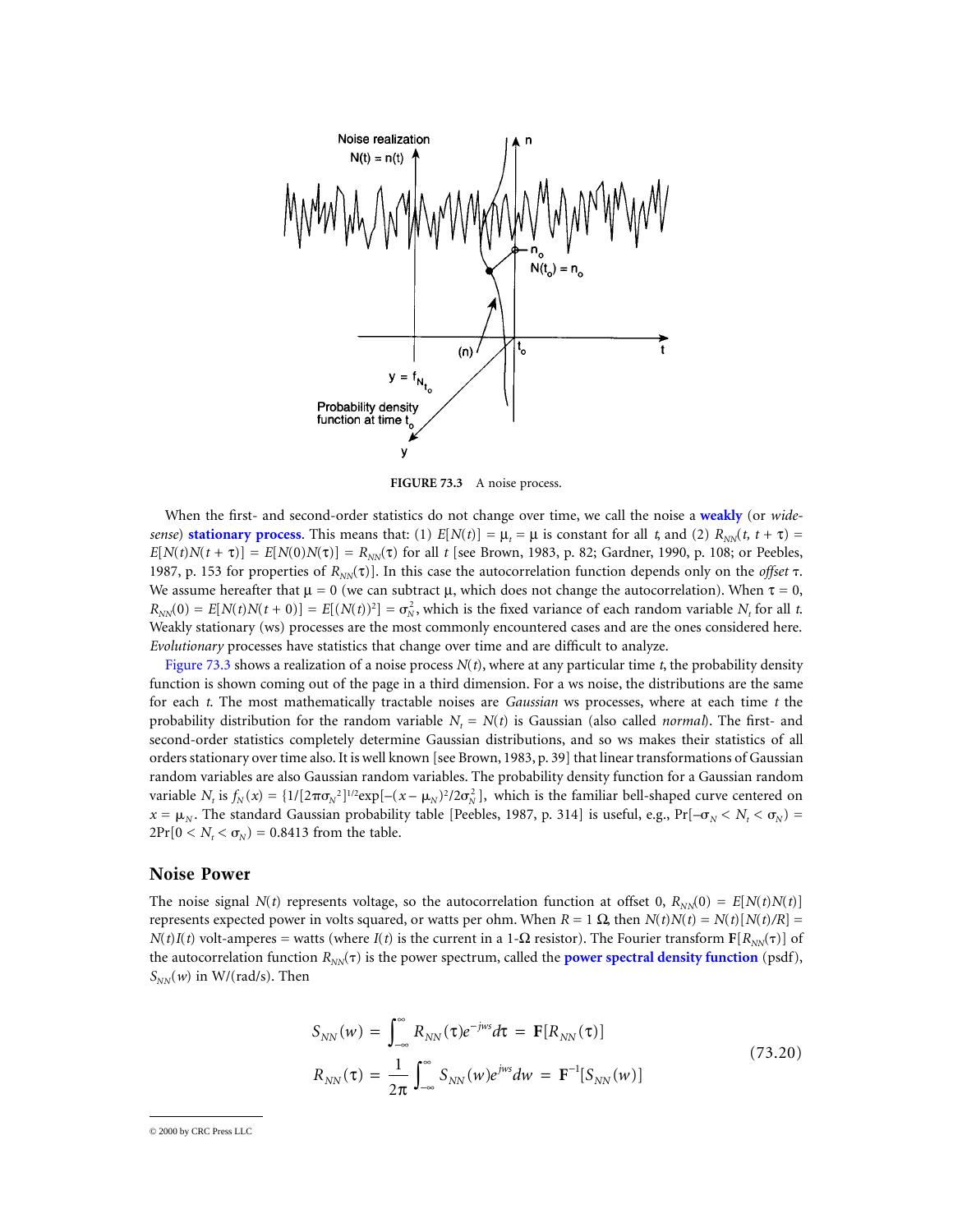The psdf at frequency *f* is defined to be the expected power that the voltage  $N(t)$ , bandlimited to an incremental band *df* centered at *f*, would dissipate in a 1- $\Omega$  resistance, divided by *df*.

Equations (73.20) are known as the *Wiener-Khinchin* relations that establish that  $S_{NN}(w)$  and  $R_{NN}(\tau)$  are a Fourier transform pair for ws random processes [Brown, 1983; Gardner, 1990, p. 230; Peebles, 1987]. The psdf  $S_{NN}(w)$  has units of W/(rad/s), whereas the autocorrelation function  $R_{NN}(\tau)$  has units of watts. When  $\tau = 0$  in the second integral of Eq. (73.20), the exponential becomes  $e^0 = 1$ , so that  $R_{NN}(0) (= E[N(t)^2] = \sigma_N^2$  is the integral of the psdf  $S_{NN}(w)$  over all radian frequencies,  $-\infty < w < \infty$ . The rms (root-mean-square) voltage is  $N_{\text{rms}} = \sigma_N$  (the *standard deviation*). The power spectrum in W/(rad/s) is a density that is summed up via an integral over the radian frequency band  $w_1$  to  $w_2$  to obtain the total power over that band.

$$
P_{NN}(w_1, w_2) = \frac{1}{2\pi} \int_{w_1}^{w_2} S_{NN}(w) \cdot dw \quad \text{watts}
$$
  
\n
$$
P_{NN} = \sigma_N^2 = E[N(t)^2] = \frac{1}{2\pi} \int_{-\infty}^{\infty} S_{NN}(w) \cdot dw \quad \text{watts}
$$
\n(73.21)

The variance  $\sigma_N^2 = R_{NN}(0)$  is the mean instantaneous power  $P_{NN}$  over all frequencies at any time *t*.

# **Effect of Linear Transformations on Autocorrelation and Power Spectral Density**

Let  $h(t)$  be the impulse response function of a time-invariant linear system *L* and  $H(w) = \mathbf{F}[h(t)]$  be its transfer function. Let an input noise signal  $N(t)$  have autocorrelation function  $R_{NN}(\tau)$  and psdf  $S_{NN}(w)$ . We denote the output noise signal by  $Y(t) = L[N(t)]$ . The Fourier transforms  $Y(w) \equiv F[Y(t)]$  and  $N(w) \equiv F[N(t)]$  do not exist, but they are not needed. The output  $Y(t)$  of a linear system is ws whenever the input  $N(t)$  is ws [see Gardner, 1990, p. 195; or Peebles, 1987, p. 215]. The output psdf  $S_{YY}(w)$  and autocorrelation function  $R_{YY}(\tau)$ are given by, respectively,

$$
S_{YY}(w) = |H(w)|^2 S_{NN}(w), R_{YY}(\tau) = F^{-1}[S_{YY}(w)] \qquad (73.22)
$$

[see Gardner, 1990, p. 223]. The output noise power is

$$
\sigma_Y^2 = P_{YY} = \frac{1}{2\pi} \int_{-\infty}^{\infty} S_{YY}(w) dw = \frac{1}{2\pi} \int_{-\infty}^{\infty} H(w) |^2 S_{NN}(w) dw \qquad (73.23)
$$

#### **White, Gaussian, and Pink Noise Models**

*White noise* [see Brown, 1983; Gardner, 1990, p. 234; or Peebles, 1987] is a theoretical model *W*(*t*) of noise that is ws with zero mean. It has a constant power level  $n<sub>o</sub>$  over all frequencies (analogous to white light), so its psdf is  $S_{WW}(w) = n_o W/(rad/s)$ ,  $-\infty < w < \infty$ . The inverse Fourier transform of this is the impulse function  $R_{WW}(\tau) =$  $(n_0)\delta(\tau)$ , which is zero for all offsets except  $\tau = 0$ . Therefore, white noise  $W(t)$  is a process that is uncorrelated over time, i.e.,  $E[W(t_1)W(t_2)]=0$  for  $t_1$  not equal to  $t_2$ . [Figure 73.4\(a\)](#page-13-0) shows the autocorrelation and psdf for white noise where the offset is  $s = \tau$ . A *Gaussian white noise* is white noise such that the probability distribution of each random variable  $W_t = W(t)$  is Gaussian. When two Gaussian random variables  $W_1$  and  $W_2$  are *uncorrelated*, i.e.,  $E[W_1W_2] = 0$ , they are independent [see Gardner, 1990, p. 37]. We use Gaussian models because of the *central limit theorem* that states that the sum of a number of random variables is approximately Gaussian.

Actual circuits attenuate signals above cut-off frequencies, and also the power must be finite. However, for white noise,  $P_{WW} = R_{NN}(0) = \infty$ , so we often truncate the white noise spectral density (psdf) at cut-offs  $-w_c$  to *wc* . The result is known as *pink noise*, *P*(*t*), and is usually taken to be Gaussian because linear filtering of any white noise (through the effect of the central limit theorem) tends to make the noise Gaussian [see Gardner,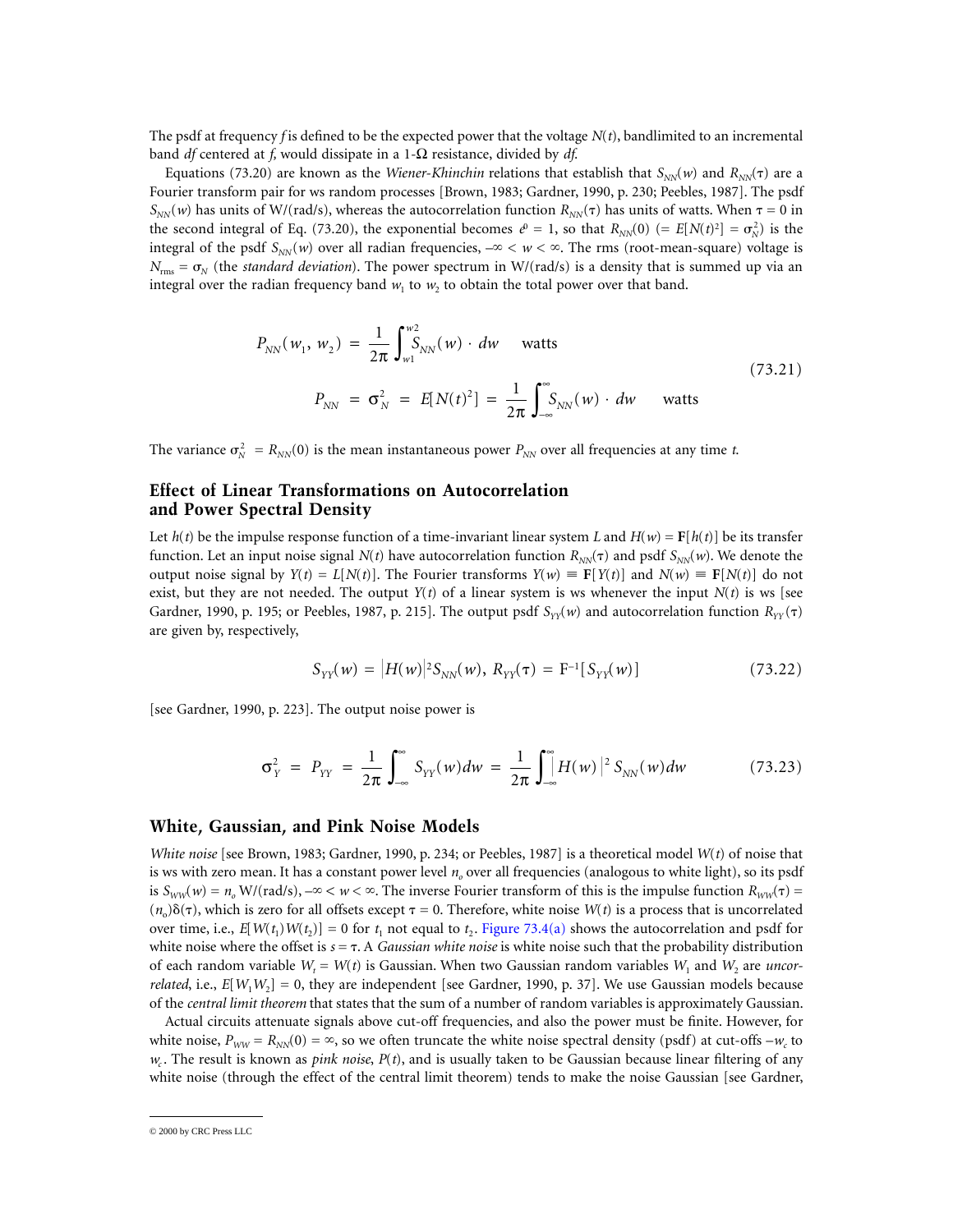<span id="page-13-1"></span><span id="page-13-0"></span>

**FIGURE 73.4** Power transform pairs for white and pink noise.

Figure 73.5 not available

**FIGURE 73.5** Thermal noise in a resistor.

1990, p. 241]. [Figure 73.4\(b\) s](#page-13-0)hows the sinc function  $R_{pp}(s) = F^{-1}[S_{pp}(w)]$  for pink noise. Random variables  $P_1$ and  $P_2$  at times  $t_1$  and  $t_2$  are correlated only for  $t_1$  and  $t_2$  close.

## **Thermal Noise as Gaussian White Noise**

Brown observed in 1828 that pollen and dust particles moved randomly when suspended in liquid. In 1906, Einstein analyzed such motion based on the random walk model. Perrin confirmed in 1908 that the thermal activity of molecules in a liquid caused irregular bombardment of the much larger particles. It was predicted that charges bound to thermally vibrating molecules would generate electromotive force (emf) at the open terminals of a conductor, and that this placed a limit on the sensitivity of galvanometers. Thermal noise (also called *Johnson noise*) was first observed by J. B. Johnson at Bell Laboratories in 1927. [Figure 73.5 d](#page-13-1)isplays white noise as seen in the laboratory on an oscilloscope.

<sup>© 2000</sup> by CRC Press LLC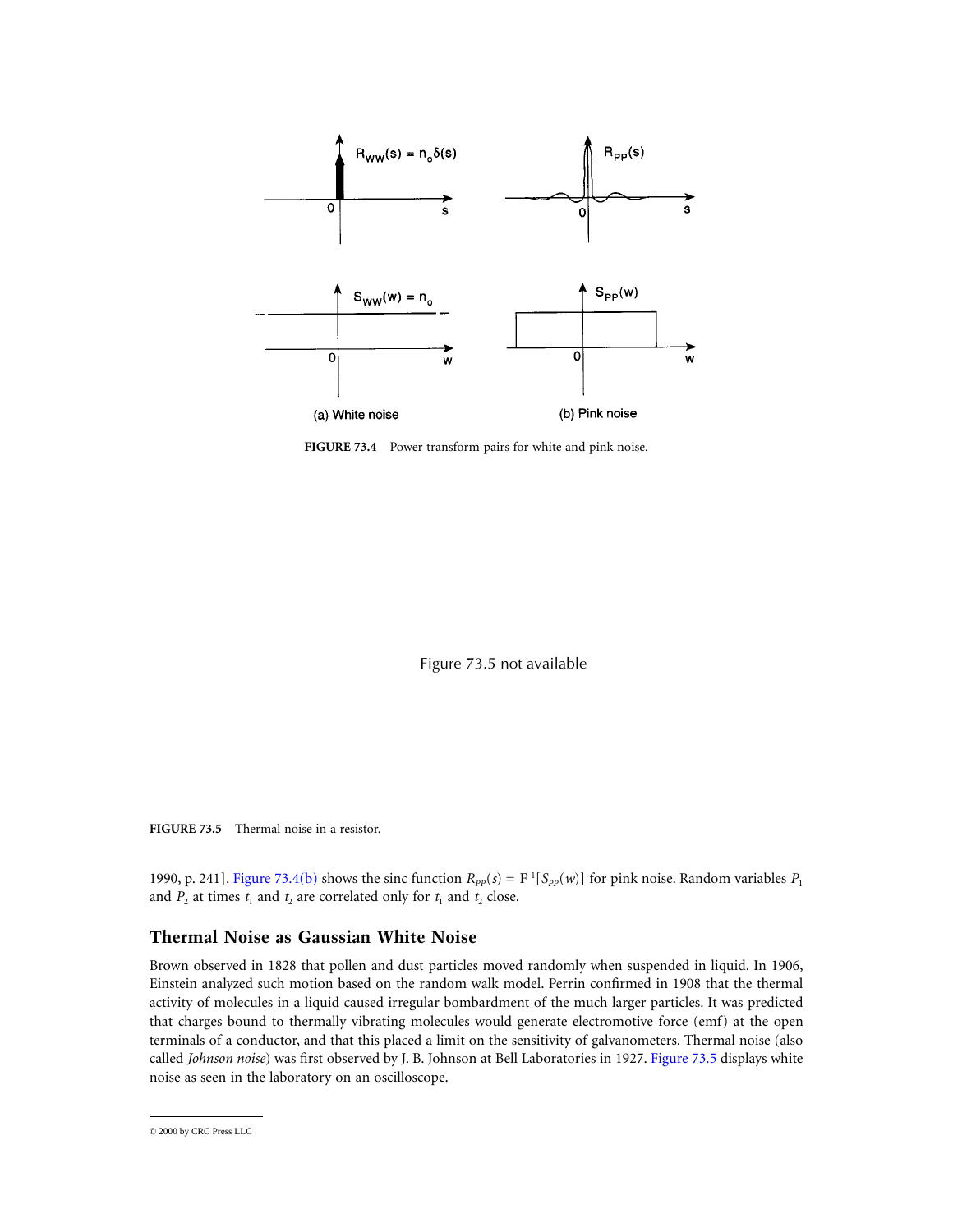<span id="page-14-0"></span>

**FIGURE 73.6** Thermal noise in a resistor.

The voltage  $N(t)$  generated thermally between two points in an open circuit conductor is the sum of an extremely large number of superimposed, independent electronically and ionically induced microvoltages at all frequencies up to  $f_c = 6,000$  GHz at room temperature [see Gardner 1990, p. 235], near infrared. The mean relaxation time of free electrons is  $1/f_c = 0.5 \times 10^{-10}/T$  s, so at room temperature of  $T = 290$ K, it is 0.17 ps (1 picosecond =  $10^{-12}$  s). The values of  $N(t)$  at different times are uncorrelated for time differences (offsets) greater than  $\tau_c = 1/f_c$ . The expected value of  $N(t)$  is zero. The power is fairly constant across a broad spectrum, and we cannot sample signals at picosecond periods, so we model Johnson noise *N*(*t*) with Gaussian white noise *W*(*t*). Although  $\mu = E[W(t)] = 0$ , the average power is positive at temperatures above 0K, and is  $\sigma_W^2 =$ *RWW* (0) [see the right side of Eq. (73.21)]. A disadvantage of the white noise model is its infinite power, i.e.,  $R_{WW}(0) = \sigma_W^2 = \infty$ , but it is valid over a limited bandwidth of *B* Hz, in which case its power is finite.

In 1927, Nyquist [1928] theoretically derived thermal noise power in a resistor to be

$$
P_{WW}(B) = 4kTRB \text{ (watts)}\tag{73.24}
$$

where *R* is resistance (ohms), *B* is the frequency bandwidth of measurement in Hz (all emf fluctuations outside of *B* are ignored),  $P_{WW}(B)$  is the mean power over *B* (see Eq. 73.21), and Boltzmann's constant is  $k = 1.38 \times$ 10–23 J/K [see Ott, 1988; Gardner, 1990, p. 288; or Peebles, 1987, p. 227]. Under external emf, the thermally induced collisions are the main source of resistance in conductors (electrons pulled into motion by an external emf at 0K meet no resistance). The rms voltage is  $W_{\text{rms}} = \sigma_W = [(4kTRB)]^{1/2}$  V over a bandwidth of *B* Hz.

Planck's radiation law is  $S_{NN}(w) = (2h|f|)/[\exp(h|f|/kT) - 1]$ , where  $h = 6.63 \times 10^{-34}$  J/s is Planck's constant, and *f* is the frequency [see Gardner, 1990, p. 234]. For  $|f|$  much smaller than  $kT/h = 6.04 \times 10^{12}$  Hz  $\approx 6,000$  GHz, the exponential above can be approximated by  $exp(h|f|/kT) = 1 + h|f|/kT$ . The denominator of  $S_{NN}(w)$  becomes  $h|f|/kT$ , so  $S_{NN}(w) = (2h|f|)/(h|f|/kT) = 2kT W/Hz$  in a 1- $\Omega$  resistor. Over a resistance of *R*  $\Omega$  and a bandwidth of *B* Hz (positive frequencies), this yields the total power  $P_{WW}(B) = 2BRS_{NN}(w) = 4kTRB$  W over the two-sided frequency spectrum. This is Nyquist's result.

Thermal noise is the same in a 1000- $\Omega$  carbon resistor as it is in a 1000- $\Omega$  tantalum thin-film resistor [see Ott, 1988].While the intrinsic noise may never be less, it may be higher because of other superimposed noise (described in later sections).We model the thermal noise in a resistor by an internal source (generator), as shown in [Fig. 73.6.](#page-14-0) Capacitance cannot be ignored at high *f*, but pure reactance (*C* or *L*) cannot dissipate energy, and so cannot generate thermal noise. The white noise model  $W(t)$  for thermal noise  $N(t)$  has a constant psdf  $S_{WW}(w) = n_o$ W/(rad/s) for  $-\infty < w < \infty$ . By Eq. 73.21, the white noise mean power over the frequency bandwidth *B* is

$$
P_{WW}(B) = \frac{1}{2\pi} \int_{-2\pi B}^{2\pi B} S_{WW}(w) dw = n_o(4\pi B/2\pi) = 2n_oB
$$
 (73.25)

© 2000 by CRC Press LLC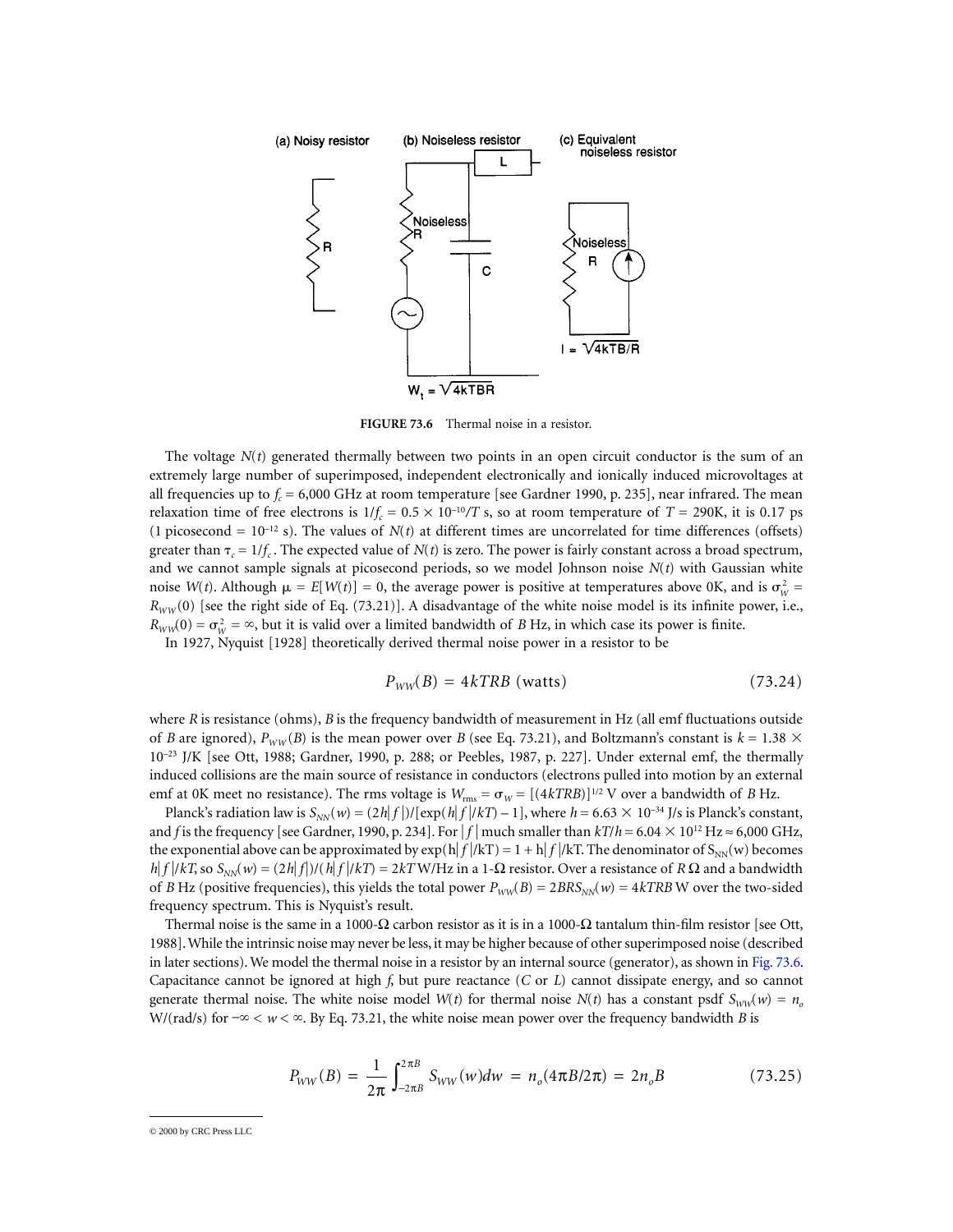Solving for the constant  $n_o$ , we obtain  $n_o = P_{WW}(B)/2B$ , which we put into Eq. (73.20) to get the spectral density as a function of temperature and resistance using Nyquist's result above.

$$
S_{WW}(w) = n_o = P_{WW}(B)/4\pi B = 4kTR2\pi B/4\pi B = 2kTR \text{ watts/(rad/s)} \qquad (73.26)
$$

#### **Some Examples**

The parasitic capacitance in the terminals of a resistor may cause a roll-off of about 20 dB/octave in actual resistors [Brown, 1983, p. 139]. At 290K (room temperature), we have  $2kT = 2 \times 1.38 \times 10^{-23} \times 290 = 0.8$  $\times$  10<sup>-20</sup> W/Hz due to each ohm [see Ott, 1988]. For  $R = 1$  M $\Omega$  (10<sup>6</sup>  $\Omega$ ),  $S_{WW}(w) = 0.8 \times 10^{-14}$ . Over a band of 10<sup>8</sup> Hz, we have  $P_{WW}(B) = S_{WW}(w)B = 0.8 \times 10^{-14} \times 10^8 = 0.8 \times 10^{-6} \text{ W} = 0.8 \text{ }\mu\text{W}$  by Eqs. (73.24) and (73.26). In practice, parasitic capacitance causes thermal noise to be bandlimited (pink noise). Now consider Fig. 73.6(b) and let the temperature be 300K,  $R = 10^6 \Omega$ ,  $C = 1$  pf (1 picofarad = 10<sup>-12</sup> farads), and assume *L* is 0H. By Eq. (73.26), the thermal noise power is

$$
S_{WW}(w) = 2kTR = 2 \times 1.38 \times 10^{-23} \times 300 \times 10^6 = 828 \times 10^{-17}
$$
 W/Hz

The power across a bandwidth  $B = 10^6$  is  $P_{WW}(B) = S_{WW}(w)B = 8280 \times 10^{-12}$  W, so the rms voltage is  $W_{\text{rms}} =$  $[P_{WW}(B)]^{1/2} = 91 \mu V$ .

Now let  $Y(t)$  be the output voltage across the capacitor. The transfer function can be seen to be  $H(w)$  =  ${I(w)(1/jwC)}/{I(w)[R + (1/jwC)]} = (1/jwC)/[R + 1/jwC] = 1/[1 + jwRC]$  (where  $I(w)$  is the Fourier transform of the current). The output psdf [see Eq. (73.22)] is

$$
S_{YY}(w) = |H(w)|^2 S_{WW}(w) = (1/[1 + w^2 R^2 C^2]) S_{WW}(w)
$$

Integrating  $S_{YY}(w) = (1/[1 + w^2 R^2 C^2]) S_{WW}(w)$  over all radian frequencies  $w = 2\pi f$  [see Eq. (73.21)], we obtain the antiderivative  $(828 \times 10^{-17})(1/RC)$ atan(*RCw*)/2 $\pi$ . Upon substituting the limits  $w = \pm \infty$ , this becomes 828  $\times$  $10^{-17}[\pi/2 + \pi/2]/2\pi RC = 414 \times 10^{-17}(1/2RC) = 207 \times 10^{-17} \times 10^6 = 2070 \times 10^{-12}$  W/Hz. Then  $\sigma_Y^2 = E[Y(t)^2] =$  $P_{YY}(-\infty,\infty) = 2070 \times 10^{-12}$  W, so  $Y_{\text{rms}}(t) = \sigma_Y = [P_{YY}(-\infty,\infty)]^{1/2} = 45.5$   $\mu$ V. The half-power (cut-off) radian frequency is  $w_c = 1/RC = 10^6$  rad/s, or  $f_c = w_c/2\pi = 159.2$  kHz. Approximating  $S_{YY}(w)$  by the rectangular spectrum  $S_{YY}(w) = n_\omega - 10^6 < w < 10^6$  rad/s (0 elsewhere), we have that  $R_{YY}(\tau) = (w_c/\pi)\text{sinc}(w_c\tau)$ , which has the first zeros at  $|w_c \tau| = \pi$ , that is  $|\tau| = 1/(2f_c)$  [see Fig. 73.4(b)]. We approximate the autocorrelation by  $R_{YY}(\tau) = 0$  for  $|s| \ge 1/2f_c$ .

#### **Measuring Thermal Noise**

In [Fig. 73.7,](#page-16-0) the thermal noise from a noisy resistor *R* is to be measured, where  $R_L$  is the measurement load. The incremental noise power in *R* over an incremental frequency band of width  $df$  is  $P_{WW}(df) = 4kTRdf$  W, by Eq. (73.24).  $P_{YY}(df)$  is the integral of  $S_{YY}(w)$  over *df* by Eqs. (73.21), where  $S_{YY}(w) = |H(w)|^2 S_{WW}(w)$ , by Eq. (73.22). In this case, the transfer function  $H(w)$  is nonreactive and does not depend upon the radian frequency (we can factor it out of the integral). Thus,

$$
P_{YY}(df) = \int_{-df}^{df} |H(f)|^2 (2kTR)df = \{R_L/(R + R_L)^2\}(4kTRdf)
$$

To maximize the power measured, let  $R<sub>L</sub> = R$ . The *incremental available power* measured is then  $P<sub>YY</sub>(df) =$ 4*kTR*<sup>2</sup> *df* /(4*R*<sup>2</sup> ) = *kTdf* [see Ott, 1988, p. 201; Gardner, 1990, p. 288; or Peebles, 1987, p. 227]. Thus, we have the result that incremental available power over bandwidth *df* depends only on the temperature *T*.

$$
P_{YY}(df) = kTdf \qquad \text{(output power over } df\text{)}\tag{73.27}
$$

Albert Einstein used statistical mechanics in 1906 to postulate that the mean kinetic energy per degree of freedom of a particle,  $(1/2)$ *mE*[ $v^2(t)$ ], is equal to  $(1/2)kT$ , where *m* is the mass of the particle,  $v(t)$  is its

<sup>© 2000</sup> by CRC Press LLC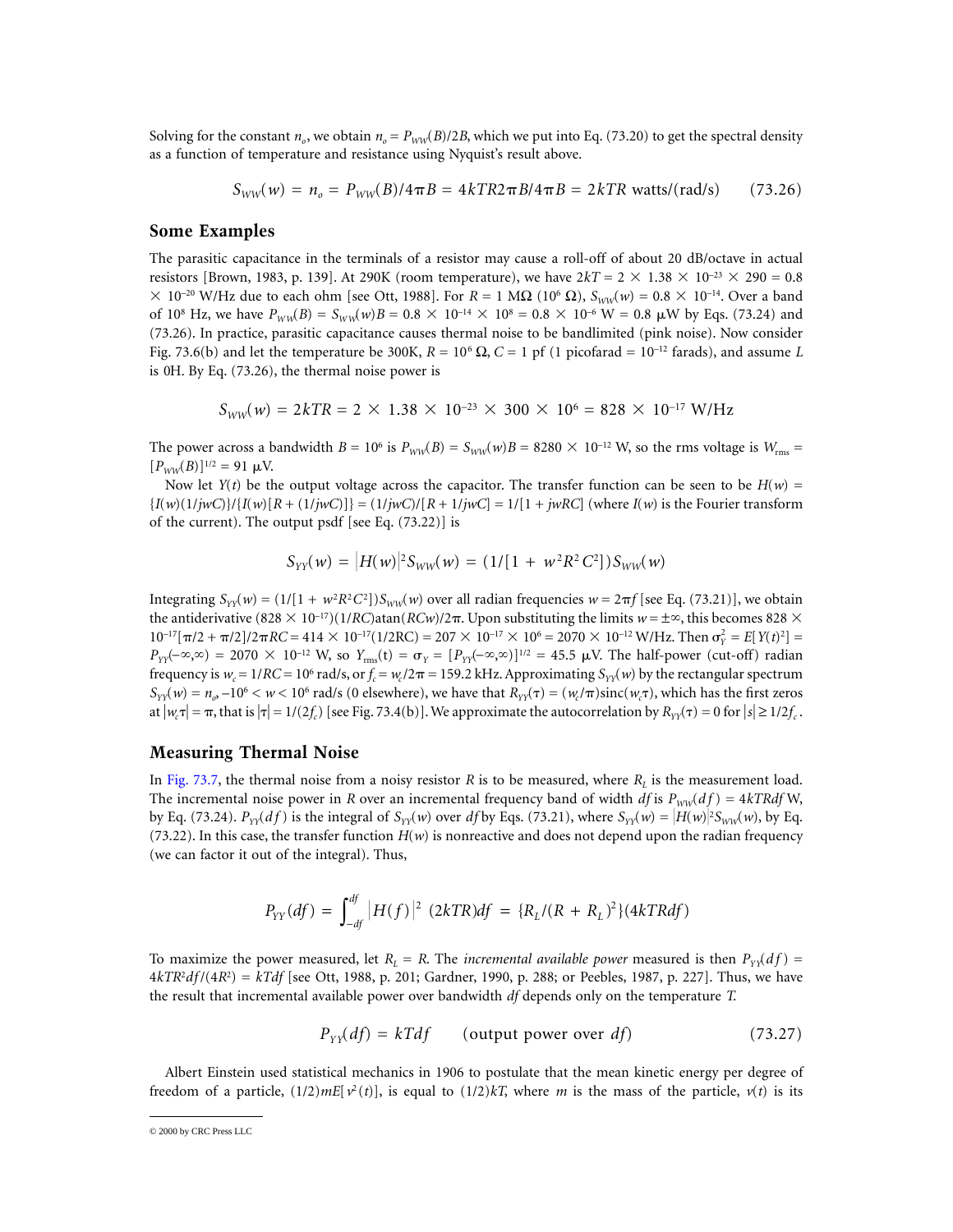

Noisy resistor

**FIGURE 73.7** Measuring thermal noise voltage.

<span id="page-16-0"></span>instantaneous velocity in a single dimension, *k* is Boltzmann's constant, and *T* is the temperature in kelvin. A shunt capacitor *C* is charged by the thermal noise in the resistor [see Fig. 73.6(b), where *L* is taken to be zero]. The average potential energy stored is  $(1/2)CE[ W(t)^2]$ . Equating this to  $1/2kT$  and solving, we obtain the mean square power

$$
E[W(t)^2] = kT/C \tag{73.28}
$$

For example, let  $T = 300$ K and  $C = 50$  pf, and recall that  $k = 1.38 \times 10^{-23}$  J/K. Then  $E[W(t)^2] = kT/C = 82.8 \times 10^{-23}$ 10<sup>-12</sup>, so that the input rms voltage is  $\{E[W(t)^2]\}^{1/2} = 9.09 \text{ }\mu\text{V}.$ 

#### **Effective Noise and Antenna Noise**

Let two series resistors  $R_1$  and  $R_2$  have respective temperatures of  $T_1$  and  $T_2$ . The total noise power over an incremental frequency band df is  $P_{\text{Total}}(df) = P_{11}(df) + P_{22}(df) = 4kT_1R_1df + 4kT_2R_2df = 4k(T_1R_1 + T_2R_2)df$ . By putting

$$
T_E = (T_1 R_1 + T_2 R_2) / (R_1 + R_2)
$$
\n(73.29)

we can write  $P_{\text{Total}}(df) = 4kT_E(R_1 + R_2)df$ . *T<sub>E</sub>* is called the *effective noise temperature* [see Gardner, 1990, p. 289; or Peebles, 1987, p. 228]. An antenna receives noise from various sources of electromagnetic radiation, such as radio transmissions and harmonics, switching equipment (such as computers, electrical motor controllers), thermal (blackbody) radiation of the atmosphere and other matter, solar radiation, stellar radiation, and galaxial radiation (the ambient noise of the universe). To account for noise at the antenna output, we model the noise with an equivalent thermal noise using an effective noise temperature  $T_F$ . The incremental available power (output) over an incremental frequency band *df* is  $P_{YY}(df) = kT_E df$ , from Eq. (73.27).  $T_E$  is often called *antenna temperature*, denoted by *TA* . Although it varies with the frequency band, it is usually virtually constant over a small bandwidth.

## **Noise Factor and Noise Ratio**

In reference to [Fig. 73.8\(a\),](#page-17-0) we define the *noise factor F* = (*noise power output of actual device*)/(*noise power output of ideal device*), where (noise power output of ideal device) = (power output due to thermal noise source). The noise source is taken to be a noisy resistor *R* at a temperature *T,* and all output noise measurements must be taken over a resistive load  $R_L$  (reactance is ignored). Letting  $P_{WW}(B) = 4kTRB$  be the open circuit thermal noise power of the source resistor over a frequency bandwidth *B*, and noting that the gain of the device is *G*, the output power due to the resistive noise source becomes  $G^2P_{WW}(B) = 4kTRBG^2/R_L$ . Now let  $Y(t)$  be the output voltage measured at the output across  $R<sub>L</sub>$ . Then the noise factor is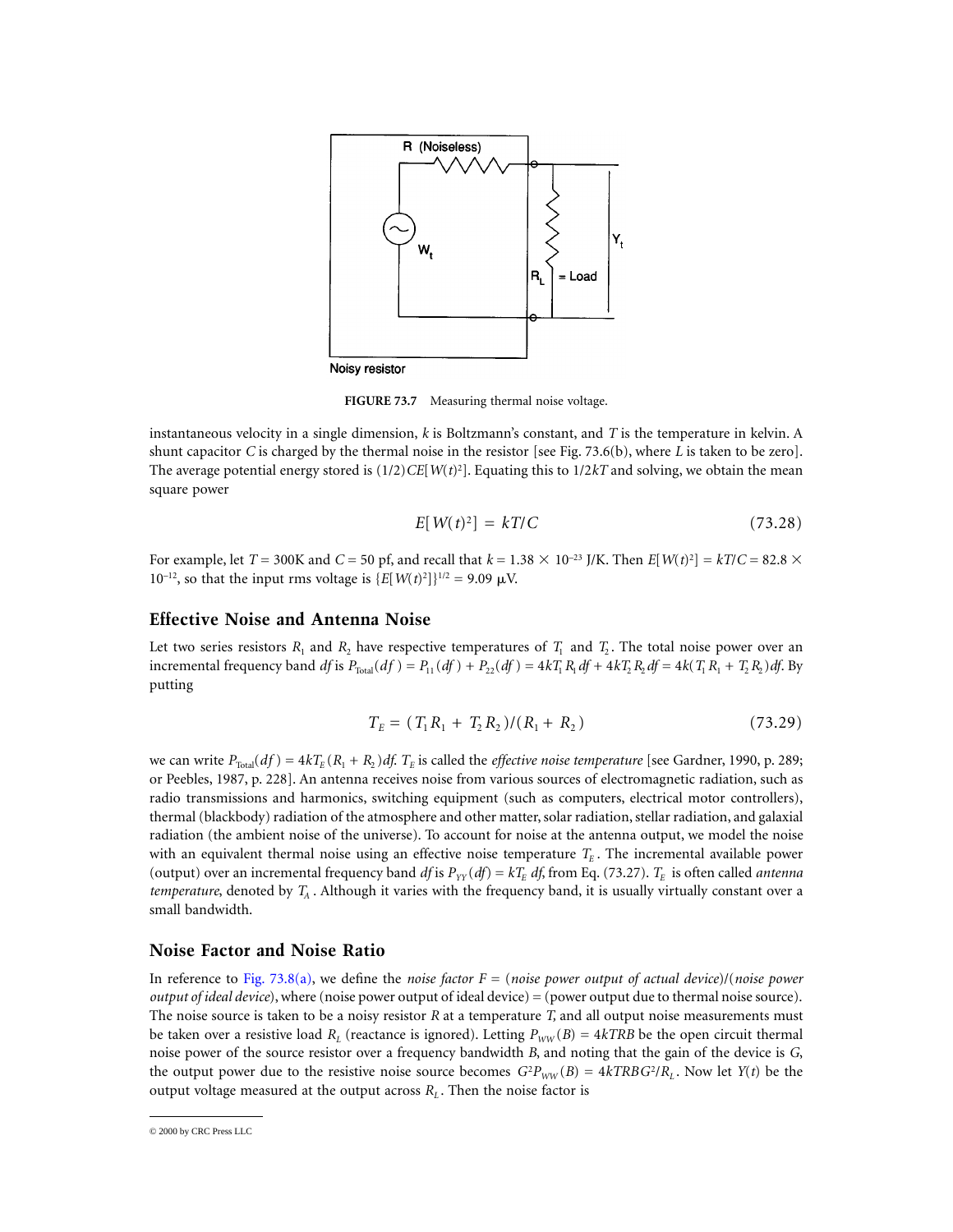<span id="page-17-0"></span>

**FIGURE 73.8** Equivalent input noise and noise factor.

$$
F = (P_{YY}(B)/R_L)/(G^2 P_{WW}(B)/R_L) = (P_{YY}(B))/(4kTRBG^2)
$$
\n(73.30)

*F* is seen to be independent of  $R<sub>L</sub>$ , but not *R*. To compare two noise factors, the same source must be used. In the ideal noiseless case,  $F = 1$ , but as the noise level in the device increases,  $F$  increases. Because this is a power ratio, we may take the logarithm, called the *noise ratio*, which is

$$
N_F = 10 \log_{10}(F) = 10 \log_{10}(P_{YY}(B)) - 10 \log_{10}(4kTRBG^2)
$$
 (73.31)

The noise power output  $P_{YY}(B)$  of an actual device is a superposition of the amplified source thermal noise  $G^2 P_{WW}(B)$  and the device noise, i.e.,  $P_{YY}(B) = G^2 P_{WW}(B) + ($ device noise). The output noise across  $R_L$  can be measured by putting a single frequency (in the passband) source generator  $S(t)$  as input. First,  $S(t)$  is turned off, and the output rms voltage  $Y(t)$  is measured and the output power  $P_{Y(W)}(B)$  is recorded. This is the sum of the thermal available power and the device noise. Next, *S*(*t*) is turned on and adjusted until the output power doubles, i.e., until the output power  $P_{Y(W)}(B) + P_{Y(S)}(B) = 2P_{Y(W)}(B)$ . This  $P_{SS}(B)$  is recorded. Solving for  $P_{Y(S)}(B) = P_{Y(W)}(B)$ , we substitute this in  $F = P_{Y(W)}(B)/(G^2 P_{WW}(B))$  to obtain

$$
F = P_{Y(S)}(B)/(G^2 \cdot P_{WW}(B)) = (G^2 P_{SS}(B))/(G^2 4kTRB) = P_{SS}(B)/4kTRB \quad (73.32)
$$

A better way is to input white noise *W*(*t*) in place of *S*(*t*) (a noise diode may be used). The disadvantages of noise factors are (1) when the device has low noise relative to thermal noise, the noise factor has value close to 1; (2) a low resistance causes high values; and (3) increasing the source resistance decreases the noise factor while increasing the total noise in the circuit [Ott, 1988, p. 216]. Thus, accuracy is not good. For cascaded devices, the noise factors can be conveniently computed [see Buckingham, 1985, p. 67; or Ott, 1988, p. 228].

## **Equivalent Input Noise**

Shot noise (see below) and other noise can be modeled by equivalent thermal noise that would be generated in an input resistor by increased temperature. Recall that the (maximum) incremental available power (output) in a frequency bandwidth *df* is  $P_{WW}(df) = kTdf$  from Eq. (73.27). [Figure 73.8\(b\) p](#page-17-0)resents the situation. Let the resistor be the noise source at temperature  $T_o$  with thermal noise  $W(t)$ . Then  $E[W(t)^2] = 4kT_oRdf$ , by Eq. (73.24) (Nyquist's result). Let the open circuit output noise power at  $R<sub>L</sub>$  be  $E[Y(t)^2]$ . The incremental available noise power  $P_{YY}(df)$  at the output ( $R_L = R$ ) can be considered to be due to the resistor *R* having a higher temperature and an ideal (noiseless) device, usually an amplifier. We must find a temperature *Te* at which a pseudothermal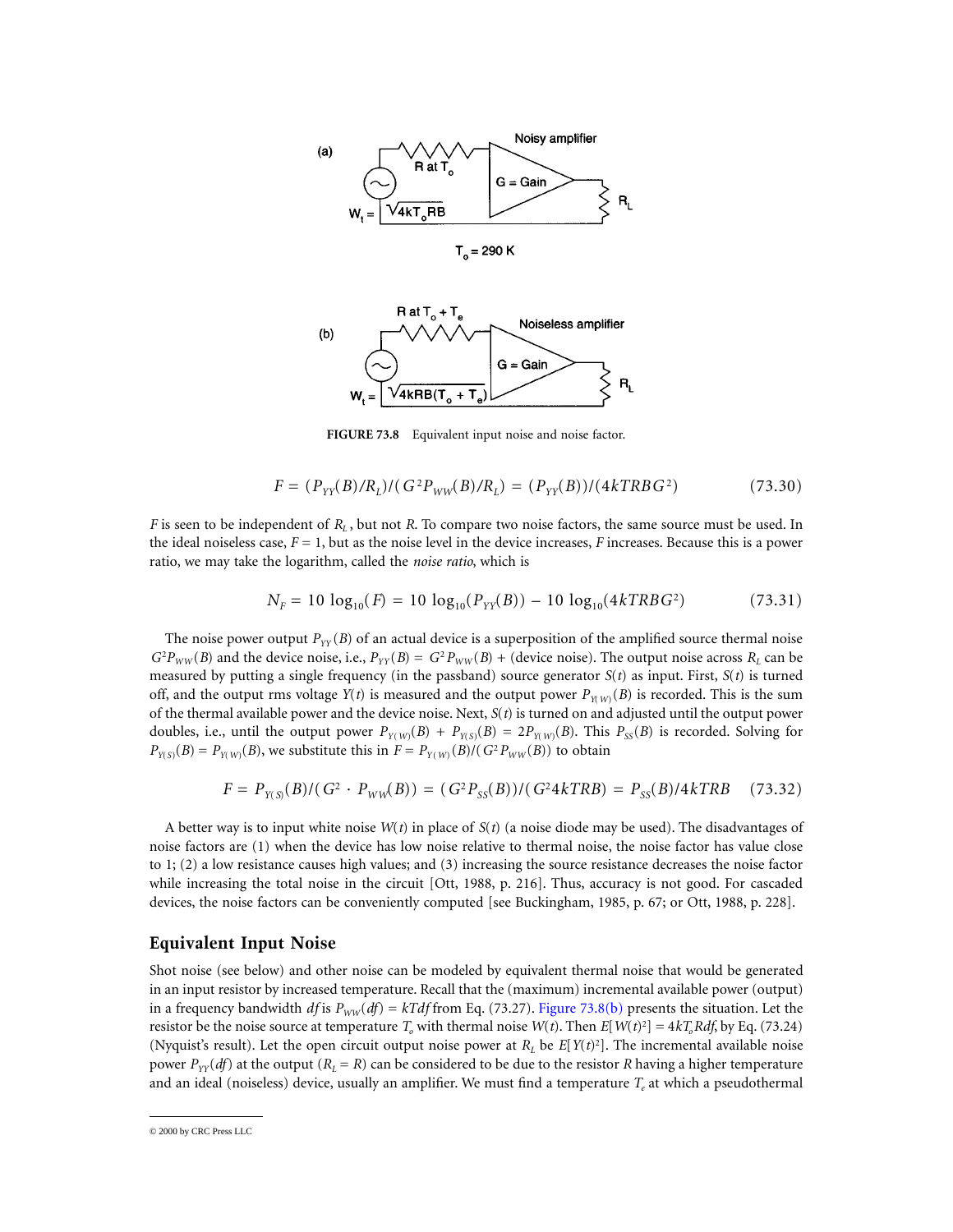noise power  $E[W_e(t)^2] = 4kT_eRdf$  yields the extra "input" noise power. Let  $V(t) = W(t) + W_e(t)$ . Then  $P_{VV}(df) =$ 4*kToRdf* + 4*kTeRdf* = 4*k*(*To* + *Te*)*Rdf* W, from Eq. (73.24). *Te* is called the *equivalent input noise temperature*. It is related to the noise factor *F* by  $T_e = 290(F - 1)$ . In cascaded amplifiers with gains  $G_1, G_2, \ldots$  and equivalent input noise temperatures  $T_{el}$ ,  $T_{e2}$ , ..., the total equivalent input noise temperature is

$$
T_{e(\text{Total})} = T_{e1} + T_{e2}/G_1 + T_{e3}/G_1G_2 + \dots \tag{73.33}
$$

[see Gardner, 1990, p. 289].

# **Other Electrical Noise**

Thermal noise and shot noise (which can be modeled by thermal noise with equivalent input noise) are the main noise sources. Other noises are discussed in the following paragraphs.

#### **Shot Noise**

In a conductor under an external emf, there is an average flow of electrons, holes, photons, etc. In addition to this induced net flow and thermal noise, there is another effect. The potential differs across the boundaries of metallic grains and particles of impurities, and when the kinetic energy of electrons exceeds this potential, electrons jump across the barrier. This summed random flow is known as *shot noise* [see Gardner, 1990, p. 239; Ott, 1988, p. 208]. The shot effect was analyzed by Schottky in 1918 as  $I_{\text{sh}} = (2qI_{\text{dc}}B)^{1/2}$ , where  $q = 1.6 \times 10^{-19}$ coulombs per electron,  $I_{dc}$  = average dc current in amperes, and  $B$  = noise bandwidth (Hz).

#### **Partition Noise**

*Partition noise* is caused by a parting of the flow of electrons to different electrodes into streams of randomly varying density. Suppose that electrons from some source *S* flow to destination electrodes *A* and *B*. Let *n*(*A*) and  $n(B)$  be the average numbers of electrons per second that go to nodes *A* and *B* respectively, so that  $n(S)$  =  $n(A) + n(B)$  is the average total number of electrons emitted per second. It is a success when an electron goes to *A,* and the probability of success on a single trial is *p,* where

$$
p = n(A)/n(S), 1 - p = n(B)/n(S)
$$
 (73.34)

The current to the respective destinations is  $I(A) = n(A)q$ ,  $I(B) = n(B)q$ , where q is the charge of an electron, so that  $I(A)/I(S) = p$  and  $I(B)/I(S) = 1 - p$ . Using the binomial model, the average numbers of successes are  $E[n(A)] = n(S)p$  and  $E[n(B)] = n(S)(1 - p)$ . The variance is  $Var(n(A)) = n(S)p(1 - p) = Var(n(B))$  (from the binomial formula for variance). Therefore, substitution yields

$$
Var(I(A)) = q^{2}[n(S)p(1-p)] = q^{2}n(S)\{I(A)I(B)/[I(A) + I(B)]\}
$$
 (73.35)

Partition noise applies to pentodes, where the source is the cathode, *A* is the anode (success), and *B* is the grid. For transistors, the source is the emitter, *A* is the collector, and *B* represents recombination in the base. In photo devices, a photoelectron is absorbed, and either an electron is emitted (a success) or not. Even a partially silvered mirror can be considered to be a partitioner: the passing of a photon is a success and reflection is a failure. While the binomial model applies to partitions with destinations *A* and *B,* multinomial models are analogous for more than two destinations.

#### **Flicker, Contact, and Burst Noise**

J.B. Johnson first noticed in 1925 that noise across thermionic gates exceeded the expected shot noise at lower frequencies. It is most noticeable up to about 2 kHz. The psdf of the extra noise, called *flicker noise*, is

$$
S(f) = I^2/\alpha f, f > 0 \tag{73.36}
$$

where *I* is the dc current flowing through the device and *f* is the positive frequency. Empirical values of  $\alpha$  are about 1 to 1.6 for different sources. These sources vary but include the irregularity of the size of macro regions

<sup>© 2000</sup> by CRC Press LLC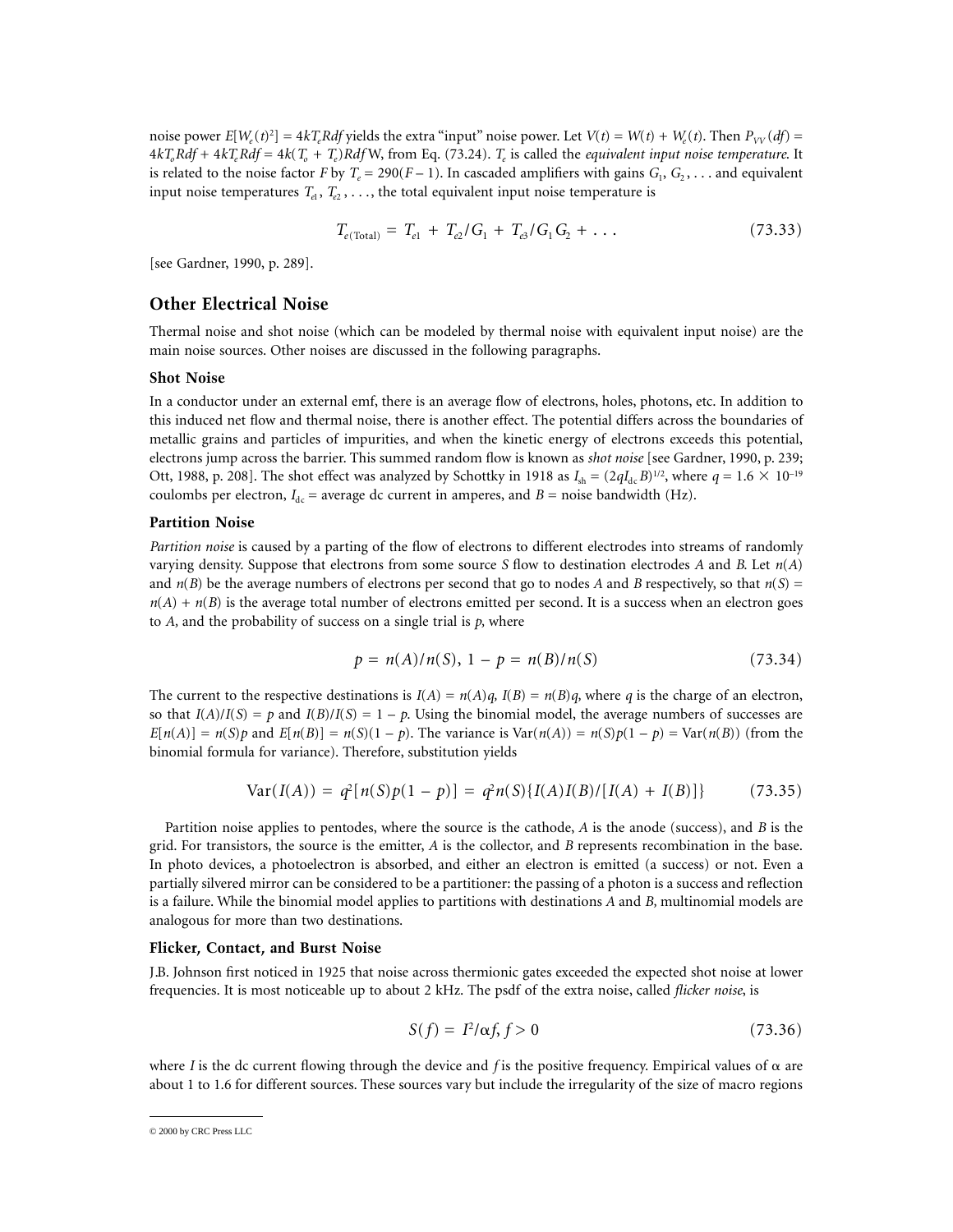of the cathode surface, impurities in the conducting channel, and generation and recombination noise in transistors. In the early days of transistors, this generation-recombination was of great concern because the materials were not of high purity. Flicker noise occurs in thin layers of metallic or semiconducting material, solid state devices, carbon resistors, and vacuum tubes [see Buckingham, 1985, p. 143]. It includes *contact noise* because it is caused by fluctuating conductivity due to imperfect contact between two surfaces, especially in switches and relays. Flicker noise may be high at low frequencies.

*Burst noise* is also called *popcorn noise:* audio amplifiers sound like popcorn popping in a frying pan background (thermal noise). Its characteristic is  $1/f^n$  (usually  $n = 2$ ), so its power density falls off rapidly, where *f* is frequency. It may be problematic at low frequencies. The cause is manufacturing defects in the junction of transistors (usually a metallic impurity).

#### **Barkhousen and Other Noise**

*Barkhousen noise* is due to the variations in size and orientation of small regions of ferromagnetic material and is especially noticeable in the steeply rising region of the hysteresis loop. There is also secondary emission, photo and collision ionization, etc.

#### **Measurement and Quantization Noise**

#### **Measurement Error**

The measurement  $X_t$  of a signal  $X(t)$  at any t results in a measured value  $X_t = x$  that contains error, and so is not equal to the true value  $X_t = x_T$ . The probability is higher that the magnitude of  $e = (x - x_T)$  is closer to zero. The bell-shaped Gaussian probability density  $f(e) = [1/(2\pi\sigma^2]^{1/2} \exp(-e^2/2\pi\sigma)$  fits the error well. This noise process is stationary over time. The expected value is  $\mu_e = 0$ , the mean-square error is  $\sigma_e^2$ , and the rms error is  $\sigma_e$ . Its instantaneous power at time *t* is  $\sigma_e^2$ . To see this, the error signal  $e(t) = (x - x_T)$  has instantaneous power per  $\Omega$  of

$$
P_i = e(t) i(t) = e(t) [e(t)/R] = e^2(t)
$$
\n(73.37)

where  $R = 1 \Omega$  and  $i(t)$  is the current. The average power is the summed instantaneous power over a period of time *T*, divided by the time, taken in the limit as  $T \rightarrow \infty$ , i.e.,

$$
P_{\text{ave}} = \lim_{T \to \infty} (1/T) \int_0^T e^2(t) dt
$$

This average power can be determined by sampling on known signal values and then computing the sample variance (assuming ergodicity: see Gardner [1990, p. 163]). The error and signal are probabilistically independent (unless the error depends on the values of *X*). The signal-to-noise power ratio is computed by  $S/N = P_{\text{signal}}/P_{\text{ave}}$ .

#### **Quantization Noise**

Quantization noise is due to the digitization of an exact signal value  $v_t = v(t)$  captured at sampling time *t* by an A/D converter. The binary representation is  $b_{n-1}b_{n-2} \ldots b_1b_0$  (an *n*-bit word). The *n*-bit digitization has  $2^n$ different values possible, from 0 to  $2<sup>n</sup> - 1$ . Let the voltage range be *R*. The *resolution* is  $dv = R/2<sup>n</sup>$ . Any voltage  $v_t$  is coded into the nearest lower binary value  $x_b$ , where the error  $e = x_t - x_b$  satisfies  $0 \le e \le dv$ . Thus, the errors *e* are distributed over the interval  $[0, dv]$  in an equally likely fashion that implies the uniform distribution on [0, *dv*]. The expected value of  $e = e_t = e(t)$  at any time is  $\mu_e = dv/2$ , and the variance is  $\mu_e^2 = dv^2/12$  (the variance of a uniform distribution on an interval [ $a,b$ ] is  $\sigma = (b-a)^2/12$ . Thus the noise is ws and the power of quantization noise is

$$
\sigma_e^2 = \int_0^{dv} (e - dv/2)^2 (1/dv)de
$$
  
=  $(e - dv/2)^3 / 3dv \Big|_0^{dv} = [(dv)^3 + (dv)^3]/24dv = dv^2/12$  (73.38)

<sup>© 2000</sup> by CRC Press LLC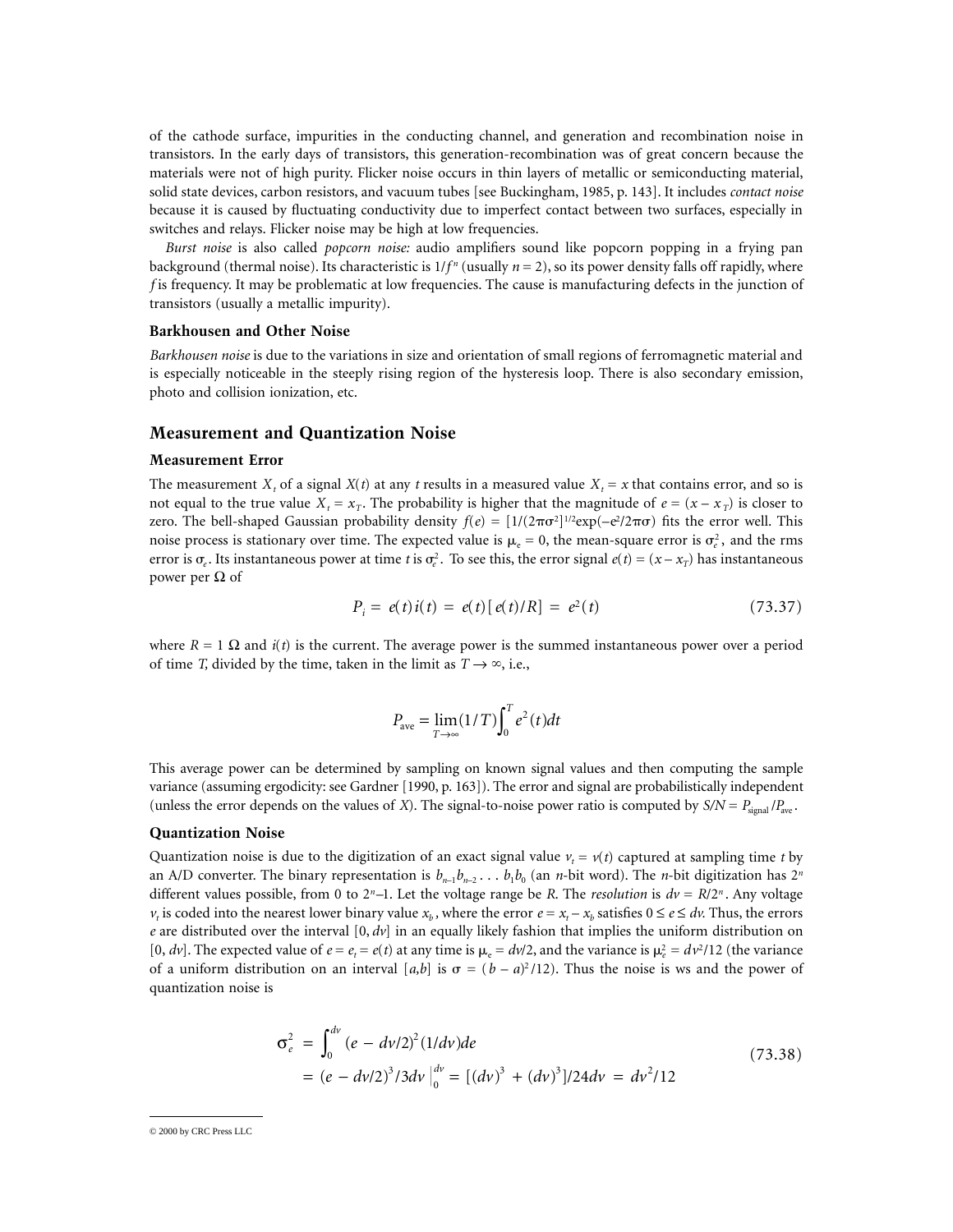We can find the signal-to-noise voltage ratio for the total range *R* via  $R/(dv/(12)^{1/2}) = 2^n dv/(dv/(12)^{1/2}) = 2^{n/2}$  $2^n (12)^{1/2}$ . The power ratio is the square of this, which is  $(2^{2n})(12)$ . In decibels this becomes  $(S/N)_{dB}$  =  $10 \log_{10}(2^{2n} \cdot 12) = 10 \log_{10}(12) + 20n \log_{10}(2) = 10.8 + 6.02n$ . Thus, quantization *S/N* power ratio depends directly upon the number of bits *n* in that the higher *S/N* power ratio is better, just as we would have expected.

# **Coping with Noise**

External interference is ubiquitous. Intrinsic noise is present up to the incremental available power at temperatures above absolute zero, and other intrinsic noises depend on material purity and connection integrity. Processing error is always introduced in some form.

#### <span id="page-20-0"></span>**External Sources**

Standard defenses are (1) shielding of lines and circuits, (2) twisted wire pairs or coaxial cables, (3) short lines and leads, (4) digital regeneration at waypoints of digital signals, (5) narrowband signals, (6) correlation of received signals with multipaths, and (7) adaptive notch filtering to eliminate interference at known frequencies; e.g., the second harmonic of 60-Hz ac power lines may interfere with biological microvoltage measurements but could be eliminated via adaptive notch filtering. Ferrite beads can dampen interference [Barnes, 1987]. Digital signal processing, spectral shaping filters [see Brown, 1983], and frequency-shift filters [see Gardner, 1990, p. 400] can be used to lower noise power. Kalman filtering is a powerful estimation method, and frequencyshift filtering is a newer technique for discriminating against both measurement error (e.g., in system identification applications) and extrinsic sources of both noise and interference [Gardner, 1990, p. 400].

#### **Intrinsic Sources**

Strategies for minimizing intrinsic noise are (a) small bandwidth *B,* (b) small resistances *R,* (c) low temperature *T* (higher temperatures can be devastating), (d) low voltage and currents (CMOS transistors), (e) modern materials of high purity, (f) wrapped wire resistors (thermal noise is the same, but other noise will be less), (g) fewer and better connections (of gold), (h) smaller circuits of lower power, and (i) shunt capacitors to reduce noise bandwidth. Greater purity of integrated circuit materials nowadays essentially reduces intrinsic noise to thermal noise. Better design and materials are the keys to lower noise.

#### **Processing Sources**

Processing errors can be reduced by using higher resolution of analog-to-digital converters, i.e., more bits to represent each value. This lowers the quantization error power. Measurement error can be reduced while using the same instruments by taking multiple measurements and averaging. Other estimation/correlation can yield better values (e.g., the Global Positioning System location determination can be reduced from meters to a few centimeters by multiple measurement estimation).

# **Defining Terms**

- **Autocorrelation:** A function associated with a random signal  $X(t)$  that is defined on pairs of time instants  $t_1$ and  $t_2$  and whose value is the expected value of the product of the random variables  $X(t_1)$  and  $X(t_2)$ , i.e.,  $R_{XX}(t_1,t_2) = E[X(t_1)X(t_2)]$ . For weakly stationary random signals, it depends only on the offset  $\tau = t_2 - t_1$ , so we write  $R_{XX}(\tau) = E[X(t)X(t+\tau)].$
- **Noise**: A signal *N*(*t*) whose value at any time *t* is randomly selected by events beyond our control. At any time instant *t*,  $N(t)$  is a random variable  $N<sub>t</sub>$  with a probability distribution that determines the relative frequencies at which  $N_t$  assumes values. The statistics of the family of random variables  $\{N_t\}$  may be constant (stationary) over time (the usual case) or may vary.
- **Power spectral density:** The Fourier transform of the power  $X^2(t)$  does not necessarily exist, but it does for  $X_T^2(t)/2T$  ( $X_T(t) = 0$  for  $|t| > T$ ,  $= X(t)$  elsewhere), for any  $T > 0$ . Letting  $T \rightarrow \infty$ , the expected value of the Fourier transforms  $E[F[X_T^2(t)/2T] = F[E[X_T^2(t)]/2T]$  goes to the limit of the average power in  $X(t)$ over – *T* to *T*, known as the power spectral density function  $S_{xx}$  ( $w$ ). Summed up over all frequencies, it gives the total power in the signal *X*(*t*).

<sup>© 2000</sup> by CRC Press LLC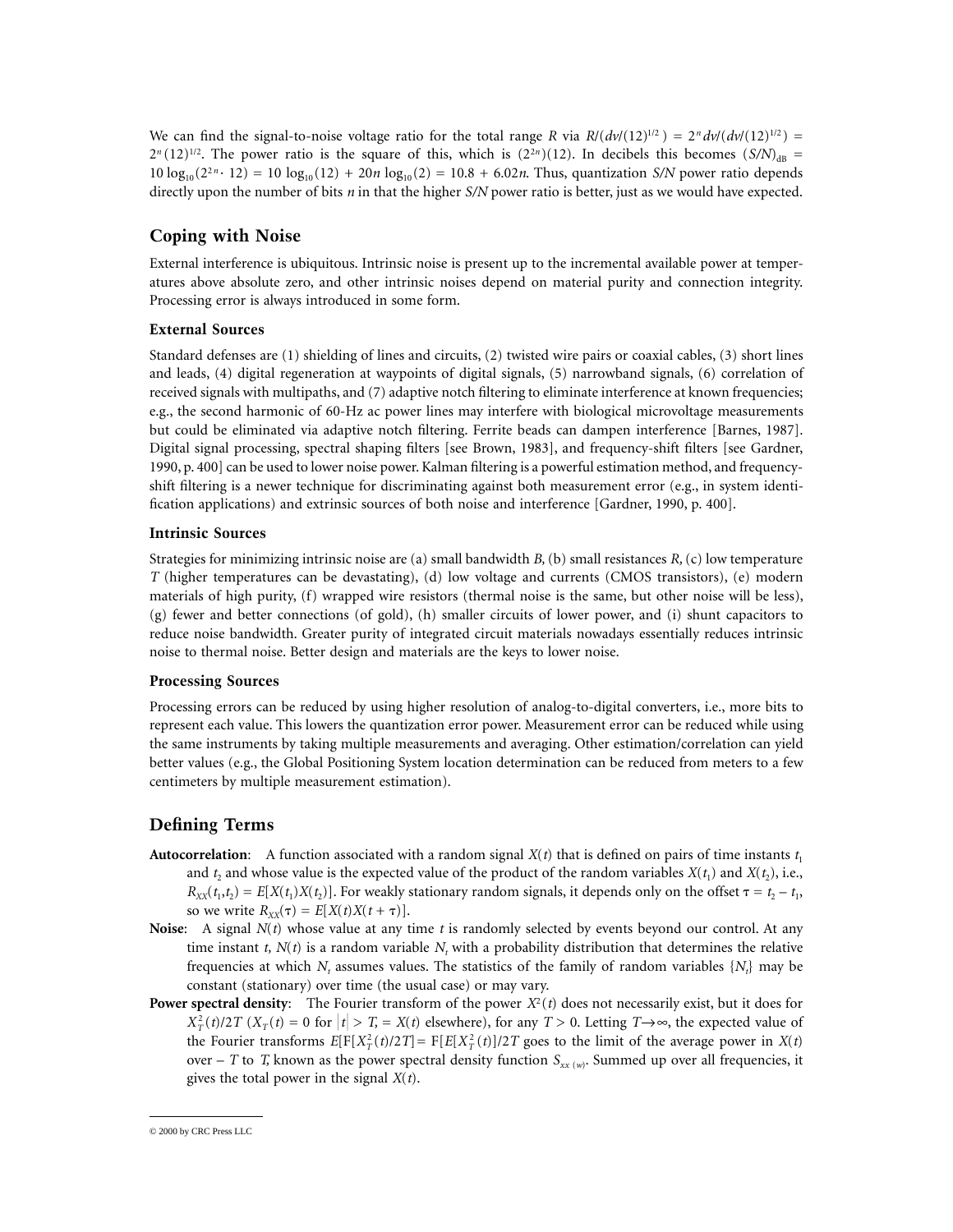- <span id="page-21-1"></span><span id="page-21-0"></span>**Random process: (signal):** A signal that is either a noise, an interfering signal *s*(*t*), or a sum of these such as  $X(t) = s_1(t) + \ldots + s_m(t) + N_1(t) + \ldots + N_n(t).$
- **Realization:** A trajectory  $\{(t, x_t): X(t) = x_t\}$  determined by the actual outcomes  $\{x_t\}$  of values from a random signal *X*(*t*), where *X*(*t*) =  $x_t$  at each instant *t*. A trajectory is also called a *sample function* of *X*(*t*).
- **Weakly stationary (ws) random process (signal):** A random signal whose first- and second-order statistics remain stationary (fixed) over time.

# **Related Topic**

15.2 Speech Enhancement and Noise Reduction

# **References**

J. R. Barnes, *Electronic System Design: Interference and Noise Control,* Englewood Cliffs, N.J.: Prentice-Hall, 1987.

R. G. Brown, *Introduction to Random Signal Analysis and Kalman Filtering,* New York: Wiley, 1983.

M. J. Buckingham, *Noise in Electronic Devices and Systems,* New York: Halstead Press, 1985.

W. A. Gardner, *Introduction to Random Processes,* 2nd ed., New York: McGraw-Hill, 1990.

J. B. Johnson, "Thermal agitation of electricity in conductors," *Phys. Rev.,* vol. 29, pp. 367–368, 1927.

J. B. Johnson, "Thermal agitation of electricity in conductors," *Phys. Rev.,* vol. 32, pp. 97–109, 1928.

H. Nyquist, "Thermal agitation of electric charge in conductors," *Phys. Rev.,* vol. 32, pp. 110–113, 1928.

H. W. Ott, *Noise Reduction Techniques in Electronic Systems,* 2nd ed., New York: Wiley-Interscience, 1988.

P. Z. Peebles, Jr., *Probability, Random Variables, and Random Signal Principles,* 2nd ed., New York: McGraw-Hill, 1987.

# **Further Information**

The IEEE Individual Learning Program, *Random Signal Analysis with Random Processes and Kalman Filtering*, prepared by Carl G. Looney (IEEE Educational Activities Board, PO Box 1331, Piscataway, NJ 08855-1331, 1989) contains a gentle introduction to estimation and Kalman filtering.

Also see H. M. Denny, *Getting Rid of Interference,* IEEE Video Conference, Educational Activities Dept., Piscataway, NJ, 08855-1331, 1992.

# **73.3 Stochastic Processes**

*Carl G. Looney*

## **Introduction to Random Variables**

A *random variable* (rv) *A* is specified by its *probability density function* (pdf)

$$
f_A(a) = \lim_{\varepsilon \to 0} (1/\varepsilon) P[a - (\varepsilon/2) < A \le a + (\varepsilon/2)]
$$

In other words, the rectangular area  $\epsilon \cdot f_A(a)$  approximates the probability  $P[(A \le a + (\epsilon/2)] - P[a - (\epsilon/2) < A].$ The joint pdf of two rv's *A* and *B* is specified by

$$
f_{AB}(a,b) = \lim_{\varepsilon \to 0} (1/\varepsilon^2) P[a - \varepsilon < A \le a + (\varepsilon/2) \text{ and } b - \varepsilon < B \le b + (\varepsilon/2)]
$$

A similar definition holds for any finite number of rv's.

The *expected value*  $E[A]$ , or *mean*  $\mu_A$ , of a rv A is the first moment of the pdf, and the *variance* of A is the second centralized moment, defined respectively by

$$
\mu_A = E[A] \equiv \int_{-\infty}^{\infty} af_A(a)da \tag{73.39a}
$$

<sup>© 2000</sup> by CRC Press LLC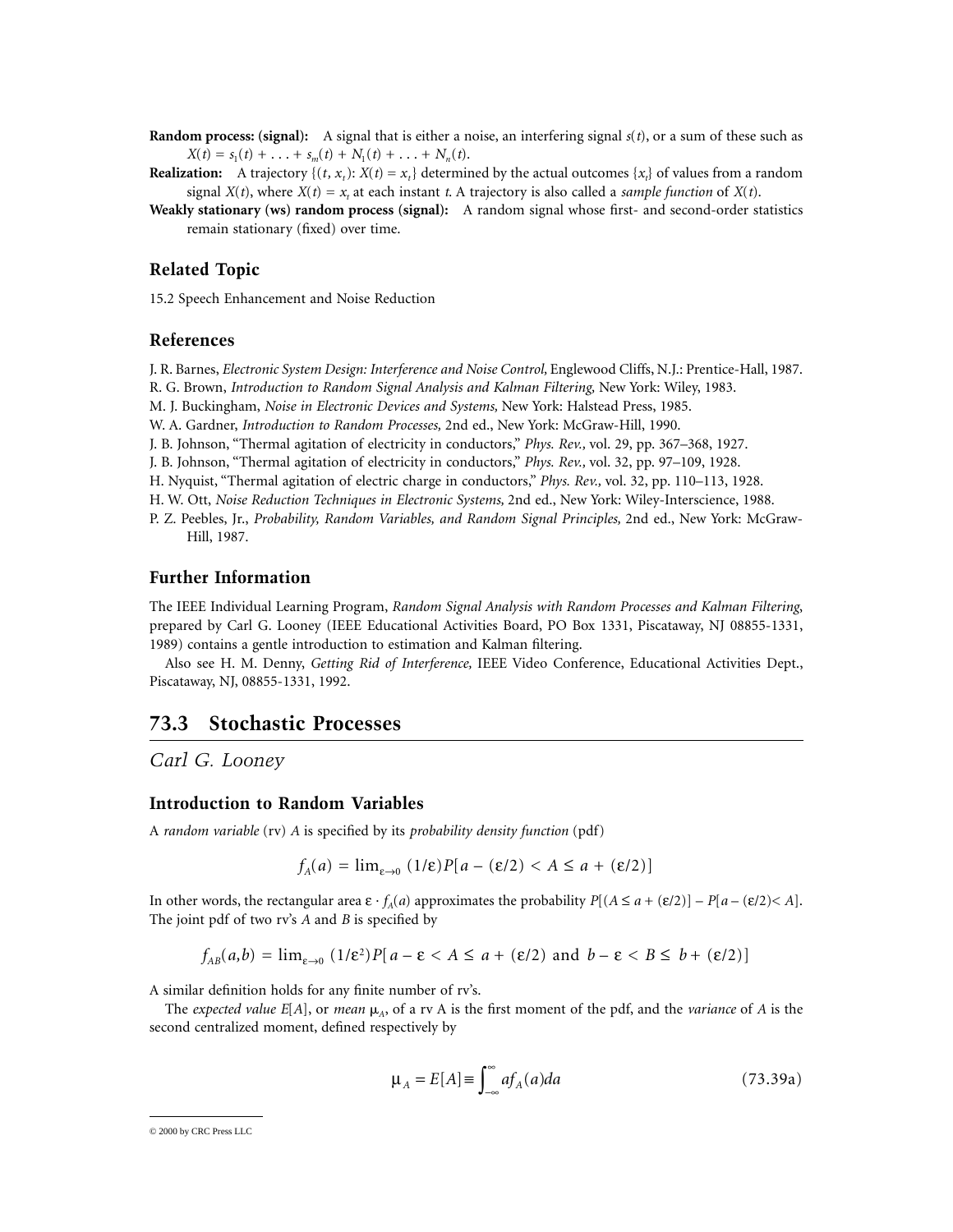$$
\sigma_A^2 = E[(A - \mu_A)^2] \equiv \int_{-\infty}^{\infty} (a - \mu_A)^2 f_A(a) da
$$
 (73.39b)

The square root of the variance is the *standard deviation*, which is also called the *root mean square* (rms) error. The *covariance* of two rv's *A* and *B* is the second-order centralized joint moment

$$
\sigma_{AB} = E[(A - \mu_A)(B - \mu_B)] \equiv \int_{-\infty}^{\infty} \int_{-\infty}^{\infty} (a - \mu_A)(b - \mu_B) f_{AB}(a, b) da db \tag{73.40}
$$

The noncentralized second moments are the *mean-square value* and the *correlation*, respectively,

$$
E[A^2] = \int_{-\infty}^{\infty} a^2 f_A(a) da = \sigma_A^2 + \mu_A^2, \quad E[AB] = \int_{-\infty}^{\infty} \int_{-\infty}^{\infty} ab f_{AB}(a, b) da db = \sigma_{AB} + \mu_A \mu_B
$$

A set of rv's *A, B,* and *C* is defined to be *independent* whenever their joint pdf factors as

$$
f_{ABC}(a,b,c) = f_A(a)f_B(b)f_C(c)
$$
\n(73.41)

for all *a, b,* and *c,* and similarly for any finite set of rv's. A *weak independence* holds when the second moment of the joint pdf, the correlation, factors as  $E[AB] = E[A]E[B]$ , so that  $\sigma_{AB} = 0$ , in which case the rv's are said to be *uncorrelated*. The covariance of *A* and *B* is a measure of how often *A* and *B* vary together (have the same sign), how often they vary oppositely (different signs), and by how much, on the average over trials of outcomes. To standardize so that units do not influence the measure of dependence, we use the *correlation coefficient*

$$
\rho_{AB} \equiv \sigma_{AB}/\sigma_A \sigma_B
$$

The accuracy of approximating a rv *A* as a linear function of another rv *B*,  $A \approx cB + d$ , for real coefficients *c* and *d*, is found by minimizing the mean-square error  $\varepsilon = E[(A - (cB + d)]^2]$ . Upon squaring and taking the expected values, we can obtain  $\varepsilon_{min} = \sigma_A^2(1-|\rho_{AB}|^2)$ , which shows  $|\rho_{AB}|$  to be a measure of the degree of linear relationship between *A* and *B*. Because  $\varepsilon_{\min} \ge 0$ , this shows that  $|\rho_{AB}| \le 1$ , which demonstrates the Cauchy-Schwarz inequality

$$
|E[AB]| \leq \{E[A^2]E[B^2]\}^{1/2} \tag{73.42}
$$

When  $\rho_{AB} = 1$ , then knowledge of one of *A* or *B* completely determines the other ( $c \ne 0$ ), and so *A* and *B* are completely dependent, while  $\rho_{AB} = 0$  indicates there is no linear relationship, i.e., that *A* and *B* are uncorrelated.

An important result is the *fundamental theorem of expectation*: if *g*(·) is any real function, then the expected value of the rv  $B = g(A)$  is given by

$$
E[B] = E[g(A)] = \int_{-\infty}^{\infty} g(a) f_A(a) da
$$
 (73.43)

#### **Stochastic Processes**

A **[stochastic](#page-31-0)** (or *random*) **process** is a collection of random variables  $\{X_t : t \in T\}$ , indexed on an ordered set *T* that is usually a subset of the real numbers or integers. Examples are the Dow-Jones averages *D*(*t*) at each time *t,* the pressure *R*(*x*) in a pipe at distance *x,* or a noise voltage *N*(*t*) at time *t*. A process is thus a *random function X*(*t*) of *t* whose value at each *t* is drawn randomly from a range of outcomes for the rv  $X_t = X(t)$  according to a probability distribution for  $X_t$ . A trajectory  $\{x_t : t \in T\}$  of outcomes over all  $t \in T$ , where  $X_t = x_t$  is the realized value at each *t,* is called a **[sample function](#page-31-0)** (or *realization*) of the process. A stochastic process *X*(*t*) has mean

<sup>© 2000</sup> by CRC Press LLC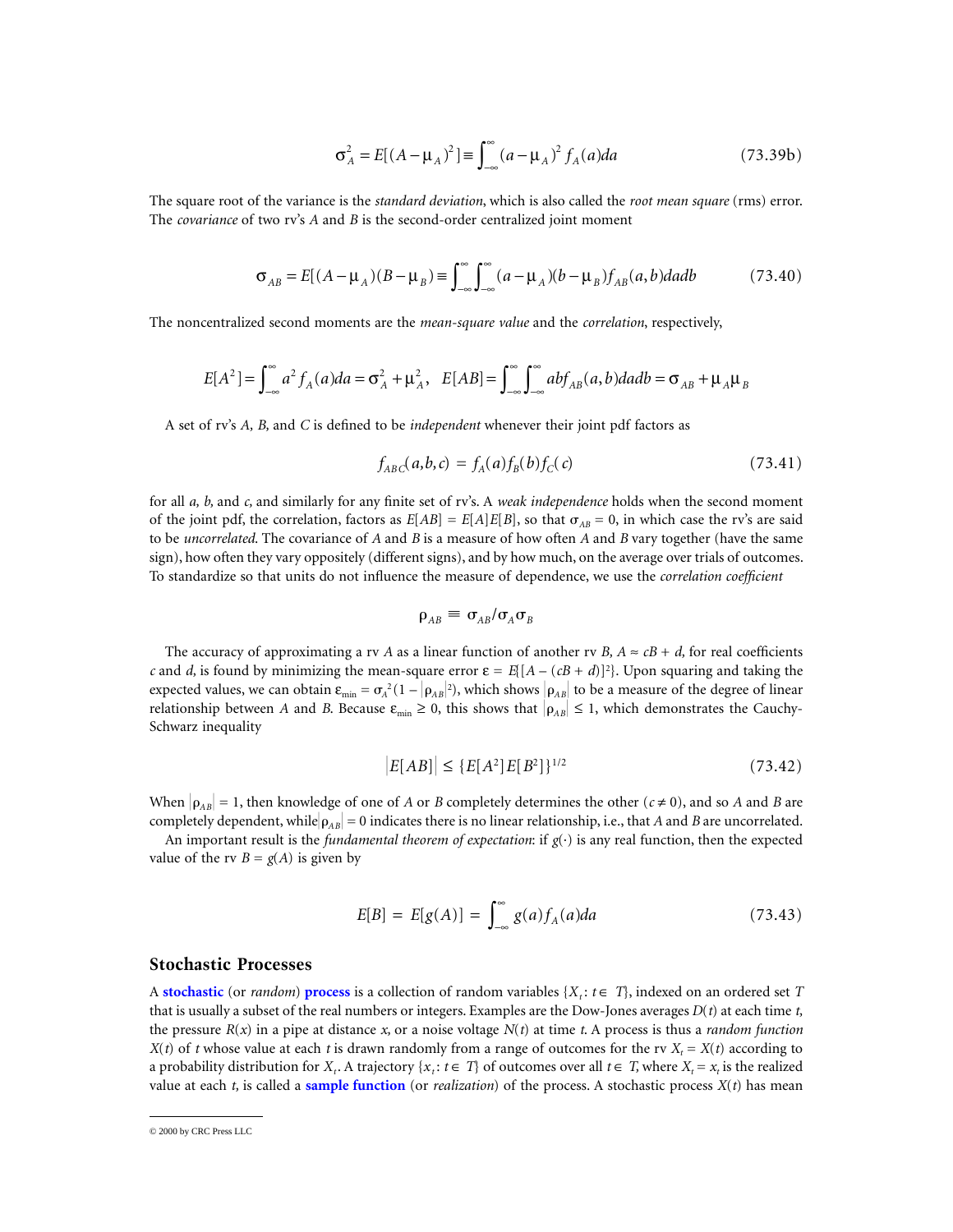**TABLE 73.1** Continuous/Discrete Classification of Stochastic Processes

| T Values       | X Values                           |                                         |
|----------------|------------------------------------|-----------------------------------------|
|                | Continuous                         | <b>Discrete</b>                         |
| Continuo<br>us | Continuous stochastic<br>processes | Discrete valued stochastic<br>processes |
| Discrete       | Continuous random<br>sequences     | Discrete valued random<br>sequences     |

<span id="page-23-0"></span>value  $E[X(t)] = \mu(t)$  at time *t*, and **[autocorrelation function](#page-31-0)**  $R_{XX}(t, t + \tau) = E[X(t)X(t + \tau)]$  at times *t* and *t* +  $\tau$ , the correlation of two rv's at two times offset by  $\tau$ . When  $\mu(t) = 0$  for all *t*, the autocorrelation function equals the *autocovariance function*  $C_{XX}(t, t + \tau) = E[(X(t) - \mu(t))(X(t + \tau) - \mu(t + \tau))].$ 

A process  $X(t)$  is completely determined by its joint pdf's  $f_{X(t(1))}$ ...  $X(t(n))}(x(t_1), \ldots, x(t_n))$  for all time combinations  $t_1, \ldots, t_n$  and all positive integers *n* (where  $t(j) = t_j$ ). When the rv's  $X(t)$  are *iid* (independent, identically distributed), then knowledge of one pdf yields the knowledge of all joint pdf's. This is because we can construct the joint pdf by factorization, per Eq. (73.41).

#### **Classifications of Stochastic Processes**

The ordered set *T* can be continuous or discrete, and the values that *X*(*t*) assumes at each *t* may also be continuous or discrete, as shown in [Table 73.1.](#page-23-0)

In another classification, a stochastic process  $X(t)$  is *deterministic* whenever an entire sample function can be determined from an initial segment  $\{x; t \leq t_1\}$  of  $X(t)$ . Otherwise, it is *nondeterministic* [see Brown, 1983, p. 79; or Gardner, 1990, p. 304].

#### **Stationarity of Processes**

A stochastic process is *nth order* (*strongly*) *stationary* whenever all joint pdf's of *n* and fewer rv's are independent of all translations of times  $t_1, \ldots, t_n$  to times  $\tau + t_1, \ldots, \tau + t_n$ . The case of  $n = 2$  is very useful. Another type of process is called **[weakly stationary](#page-31-0)** (ws), or *wide-sense stationary*, and is defined to have first- and secondorder moments that are independent of time (see Section 73.2 on noise). These satisfy (1)  $\mu(t) = \mu$  (constant) for all *t*, and (2)  $R_{XX}(t, t + \tau) = R_{XX}(t + s, t + s + \tau)$  for all values of *s*. For  $s = -t$ , this yields  $R_{XX}(t, t + \tau) =$  $R_{XX}(0, 0 + \tau)$ , which is abbreviated to  $R_{XX}(\tau)$ .  $X(t)$  is *uncorrelated* whenever  $C_{XX}(\tau) = 0$  for  $\tau$  not zero [we say *X*(*t*) has *no memory*]. If *X*(*t*) is correlated, then *X*(*t*<sub>1</sub>) depends on values *X*(*t*) for  $t \neq t_1$  [*X*(*t*) has *memory*].

Some properties of autocorrelation functions for ws processes follow. First,  $|R_{XX}(\tau)| \le R_{XX}(0)$ ,  $-\infty < \tau < \infty$ , as can be seen from Eq. (73.42) with  $|R_{XX}(\tau)|^2 = E[X(0)X(\tau)] \le E[X(0)^2]E[X(\tau)^2] = R_{XX}(0)R_{XX}(\tau)$ . Next,  $R_{XX}(\tau)$ is real and even, i.e.,  $R_{XX}(-\tau) = R_{XX}(\tau)$ , which is evident from substituting  $s = t - \tau$  in  $E[X(s)X(s + \tau)]$  and using time independence. If  $X(t)$  has a periodic component, then  $R_{XX}(\tau)$  will have that same periodic component, which follows from the definition. Finally, if  $X(t)$  has a nonzero mean  $\mu$  and no periodic components, then the variance goes to zero (the memory fades) and so  $\lim_{\tau \to \infty} R_{XX}(\tau) \to 0 + \mu^2 = \mu^2$ .

#### **Gaussian and Markov Processes**

A process  $X(t)$  is defined to be *Gaussian* if for every possible finite set  $\{t_1, \ldots, t_n\}$  of times, the rv's  $X(t_1), \ldots$ , *X*( $t_n$ ) are *jointly Gaussian*, which means that every linear combination  $Z = a_1 X(t_1) + \ldots + a_n X(t_n)$  is a Gaussian rv, defined by the Gaussian pdf

$$
f_Z(z) = \left[1/(\sigma_Z \sqrt{2\pi})\right] \exp\{-(z - \mu_Z)^2 / 2\sigma_Z^2\}
$$
 (73.44)

In case the *n* rv's are *linearly independent*, i.e.,  $Z = 0$  only if  $a_1 = \cdots = a_n = 0$ , the joint pdf has the Gaussian form [see Gardner, 1990, pp. 39–40]

<sup>© 2000</sup> by CRC Press LLC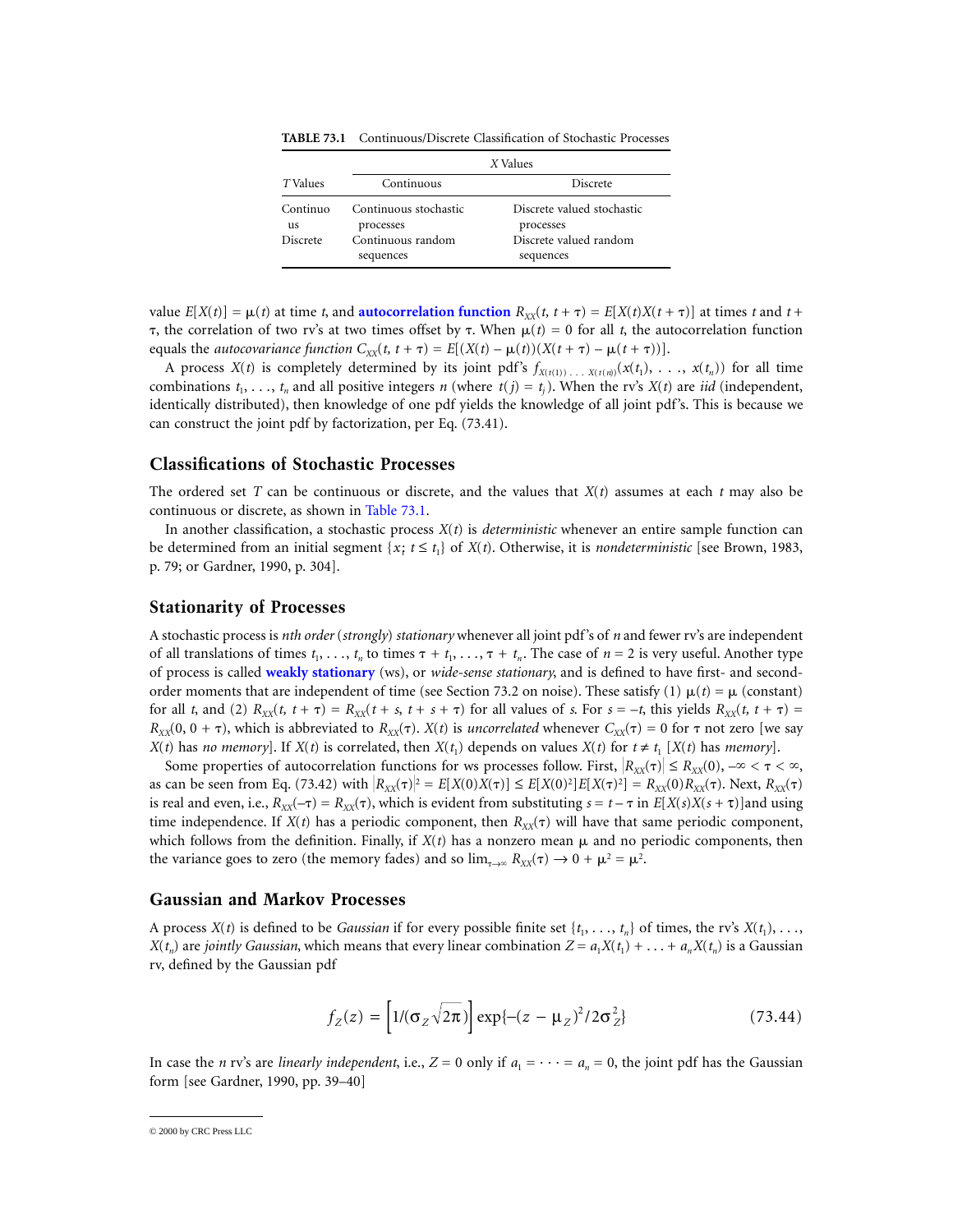$$
f_{X(t(1))}\dots x_{(t(n))}(x_1,\ldots,x_n) = [1/(2\pi)^{n/2}]C|^{1/2}]\cdot \exp\{-(x-\mu)^t C^{-1}(x-\mu)\}\quad (73.45)
$$

where  $\mathbf{x} = (x_1, \ldots, x_n)$  is a column vector,  $\mathbf{x}^t$  is its transpose,  $\mathbf{\mu} = (\mu_1, \ldots, \mu_n)$  is the mean vector, *C* is the *covariance matrix*

$$
C = \begin{pmatrix} \sigma_1^2 & \cdots & \sigma_{1n} \\ \vdots & \vdots & \\ \sigma_{n1} & \cdots & \sigma_n^2 \end{pmatrix}
$$
 (73.46)

and  $|C|$  is the determinant of C. If  $X(t_1), \ldots, X(t_n)$  are linearly dependent, then the joint pdf takes on a form similar to Eq. (73.45), but contains impulses [see Gardner, 1990, p. 40].

A weakly stationary Gaussian process is strongly stationary to all orders *n:* all Gaussian joint pdf's are completely determined by their first and second moments by Eq. (73.45), and those moments are time independent by weak stationarity, and so all joint pdf's are also. Every second-order strongly stationary stochastic process  $X(t)$  is also weakly stationary because the time translation independence of the joint pdf's determines the first and second moments to have the same property. However, non-Gaussian weakly stationary processes need not be strongly second-order stationary.

Rather than with pdf's, a process  $X(t)$  may be specified in terms of conditional pdf's

$$
f_{X(t(1))}\ldots x_{(t(n))}(x_1,\ldots,x_n)=f_{X(t(n))}|_{X(t(n-1))}(x_n|x_{n-1})\cdot\ldots\cdot f_{X(t(2))}|_{X(t(1))}(x_2|x_1)f_{X(t(1))}(x_1)
$$

by successive applications of Bayes' law, for  $t_1 < t_2 < \cdots < t_n$ . The conditional pdf's satisfy

$$
f_{A|B}(a|b) = f_{AB}(a,b)/f_B(b)
$$
 (73.47)

The conditional factorization property may satisfy

$$
f_{X(t(n))}|_{X(t(n-1))...X(t(1))}(x_n|x_{n-1},...,x_1) = f_{X(t(n))}|_{X(t(n-1))}(x_n|x_{n-1})
$$
\n(73.48)

which indicates that the pdf of the process at any time  $t_n$ , given values of the process at any number of previous times  $t_{n-1}, \ldots, t_1$ , is the same as the pdf at  $t_n$  given the value of the process at the most recent time  $t_{n-1}$ . Such an *X*(*t*) is called a *first-order Markov process*, in which case we say the process remembers only the previous value (the previous value has influence). In general, an *nth-order Markov* process remembers only the *n* most recent previous values. A first-order Markov process can be fully specified in terms of its first-order conditional pdf's  $f_{X(t)|X(s)}(x_p, x_s)$  and its unconditional first-order pdf at some initial time  $t_0$ ,  $f_{X(t(0))}(x_0)$ .

#### **Examples of Stochastic Processes**

[Figure 73.9](#page-25-0) shows two sample functions of nonstationary processes. Now consider the discrete time process  $X(k) = A$ , for all  $k \ge 0$ , where *A* is a rv (a *random initial condition*) that assumes a value 1 or –1 with respective probabilities *p* and  $1 - p$  at  $k = 0$ . This value does not change, once the initial random draw is done at  $k = 0$ . This stochastic sequence has two sample functions only, the constant sequences  $\{-1\}$  and  $\{1\}$ . The expected value of  $X(k)$  at any time  $k$  is  $E[X(k)] = E[A] = p \cdot 1 + (1 - p) \cdot (-1) = 2p - 1$ , which is independent of  $k$ . The autocorrelation function is, by definition,  $E[X(k)X(k + m)] = E[A \cdot A] = E[A^2] = p \cdot 1^2 + (1 - p) \cdot (-1)^2 = 1$ which is also independent of time *k*. Thus *X*(*k*) is perfectly correlated for all time (the process has *infinite memory*). This process is deterministic.

For another example, put  $X(t) = (c) \cdot \cos(wt + \Phi)$ , where  $\Phi$  is the uniform rv on  $(-\pi, \pi)$ . Then  $X(t)$  is a function of the rv  $\Phi$  (as well as *t*), so by use of Eq. (73.39a), we obtain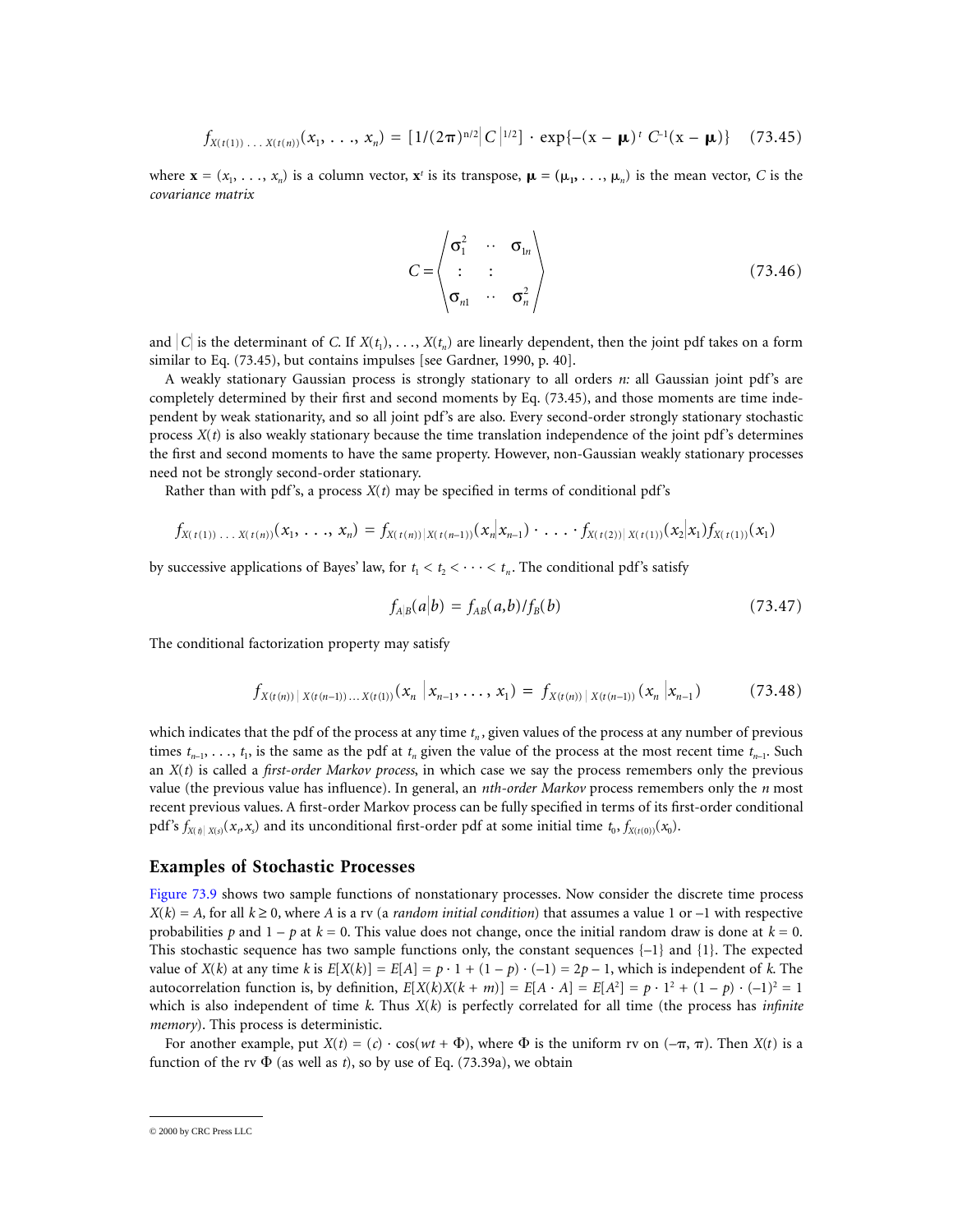<span id="page-25-0"></span>

**FIGURE 73.9** Examples of nonstationary processes.

$$
E[X(t) = c \cdot \int_{-\pi}^{\pi} \cos(wt + \phi) f_{\Phi}(\phi) d\phi = (c/2\pi) \sin(wt + \phi) \Big|_{-\pi}^{\pi} = 0
$$

Therefore, the mean does not vary with time *t*. The autocorrelation is

$$
R_{XX}(t, t + \tau) = E[(c) \cdot \cos(wt + \Phi)(c) \cdot \cos(wt + w\tau + \Phi)]
$$
  
\n
$$
= c^2 E[\cos(wt + \Phi) \cos(wt + w\tau + \Phi)]
$$
  
\n
$$
= c^2 \int_{-\pi}^{\pi} \cos(wt + \phi) \cos(wt + w\tau + \Phi) f_{\Phi}(\phi) d\phi
$$
  
\n
$$
= (c^2/2) \int_{-\pi}^{\pi} {\cos(2wt + 2\phi + w\tau) + \cos(w\tau)} (1/2\pi) d\phi
$$
  
\n
$$
= (c^2/4\pi) \cdot {\sin(\Theta + 2\pi) - \sin(\Theta - 2\pi) + \cos(w\tau) \cdot 2\pi}
$$
  
\n
$$
= (c^2/4\pi) \cdot {\cos(w\tau) \cdot 2\pi} = (c^2/2) \cos(w\tau)
$$

[using  $cos(x)cos(y) = \frac{1}{2}cos(x + y) + cos(x - y)$ ] and letting  $\Theta = 2wt + 2\Phi + w\tau$ ]. Therefore, *X*(*t*) is ws. The autocorrelation is periodic in the offset variable  $\tau$ .

<sup>© 2000</sup> by CRC Press LLC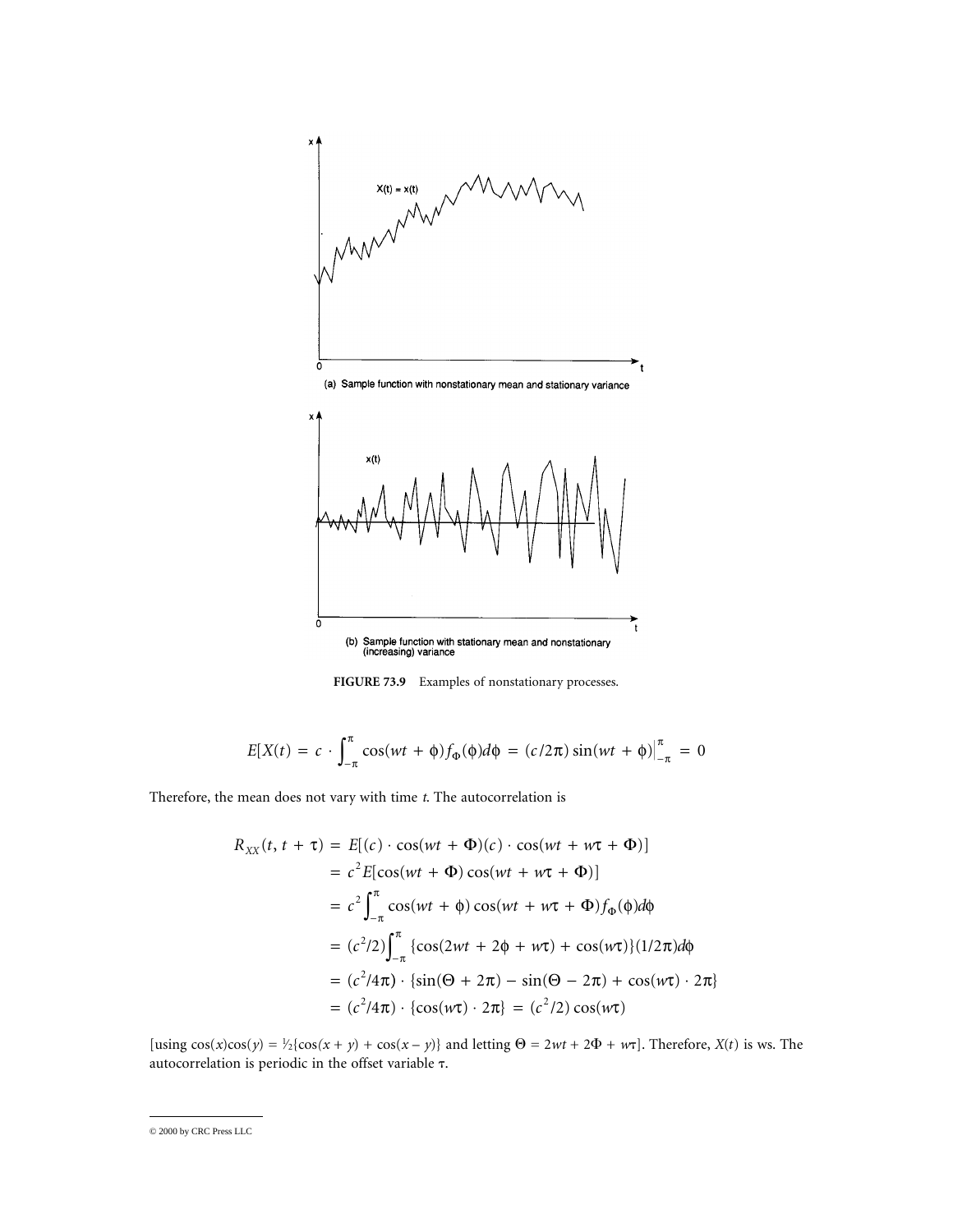Now consider the example  $X(t) = A \cos(2\pi f_0 t)$  for each *t*, where  $f_0$  is a constant frequency, and the amplitude *A* is a random initial condition as given above. There are only two sample functions here: (1)  $x(t) = cos(2\pi \theta_0 t)$ and (2)  $x(t) = -\cos(2\pi f_0 t)$ . A related example is  $X(t) = A \cos(2\pi f_0 t + \Phi)$ , where *A* is given above, the phase  $\Phi$ is the uniform random variable on  $[0,\pi]$ , and *A* and  $\Phi$  are independent. Again,  $\Phi$  and *A* do not depend on time (initial random conditions). Thus, the sample functions for  $X(t)$  are  $x(t) = \pm \cos(2\pi ft + \phi)$ , where  $\Phi =$  $\phi$  is the value assumed initially. There are infinitely many sample functions because of the phase. Equation  $(73.39b)$  and the independence of *A* and  $\Phi$  yield

$$
E[X(t)] = E[A \cos(2\pi ft + \Phi)] = E[A]E[g(\Phi)] = \mu_A \int_0^{\pi} \cos(2\pi ft + \phi)(1/\pi)d\phi
$$
  
= (\mu\_A/\pi) \sin(2\pi t + \phi) |\_{\phi=0}^{\pi} = (\mu\_A/\pi)[\sin(2\pi t + \pi) - \sin(2\pi t)]  
= (\mu\_A/\pi)[\sin(-2\pi t) - \sin(2\pi t)] = (-2\mu\_A/\pi) \sin(2\pi t)

which is dependent upon time. Thus,  $X(t)$  is not ws.

Next, let  $X(t) = [a + S(t)]\cos[2\pi ft + \Phi]$ , where the signal  $S(t)$  is a nondeterministic stochastic process. This is an amplitude-modulated sine wave carrier. The carrier  $\cos[2\pi ft + \Phi]$  has random initial condition  $\Phi$  and is deterministic. Because  $S(t)$  is nondeterministic,  $X(t)$  is also. The expected value  $E[X(t)] = E[a + b]$  $S(t)[E[\cos(2\pi ft + \Phi)]$  can be found as above by independence of  $S(t)$  and  $\Phi$ .

Finally, let *X*(*t*) be uncorrelated (*E*[*X*(*t*)*X*(*t* +  $\tau$ )] = 0 for  $\tau$  not zero) such that each rv *X*(*t*) = *X<sub>t</sub>* is Gaussian with zero mean and variance  $\sigma^2(t) = t$ , for all  $t > 0$ . Any realized sample function  $x(t)$  of  $X(t)$  cannot be predicted in any average sense based on past values (uncorrelated Gaussian random variables are independent). The variance grows in an unbounded manner over time, so  $X(t)$  is neither stationary nor deterministic. This is called the *Wiener* process.

A useful model of a ws process is that for which  $\mu = 0$  and  $R_{XX}(\tau) = \sigma_X^2 \exp(-\alpha|\tau|)$ . If this process is also Gaussian, then it is strongly stationary and all of its joint pdf's are fully specified by  $R_{XX}(\tau)$ . In this case it is also a first-order Markov process and is called the *Ornstein-Uhlenbeck* process [see Gardner, 1990, p. 102]. Unlike white noise, many real-world ws stochastic processes are correlated  $(R_{XX}(t, t + \tau)) > 0$  for  $|\tau| > 0$ . The autocorrelation either goes to zero as  $\tau$  goes to infinity, or else it has periodic or other nondecaying memory. We consider ws processes henceforth [for nonstationary processes, see Gardner, 1990]. We will also assume without loss of generality that  $\mu = 0$ .

#### **Linear Filtering of Weakly Stationary Processes**

Let the ws stochastic process  $X(t)$  be the input to a linear time-invariant stable filter with impulse response function  $h(t)$ . The output of the filter is also a ws stochastic process and is given by the convolution

$$
Y(t) = h(t) * X(t) = \int_{-\infty}^{\infty} h(s)X(t - s)ds
$$
\n(73.49)

The mean of the output process is obtained by using the linearity of the expectation operator [see Gardner, 1990, p. 32]

$$
\mu_Y = E[Y(t)] = E\left[\int_{-\infty}^{\infty} h(s)X(t-s)ds\right] = \int_{-\infty}^{\infty} h(s)E[X(t-s)]ds = \int_{-\infty}^{\infty} h(s)\mu_X ds
$$
\n
$$
= \mu_X \int_{-\infty}^{\infty} h(s)ds = \mu_X \cdot H(0)
$$
\n(73.50)

where  $H(f) = \int_{-\infty}^{\infty} h(t) e^{-j2\pi ft} dt$  is the filter transfer function and  $H(0)$  is the dc gain of the filter.

<sup>© 2000</sup> by CRC Press LLC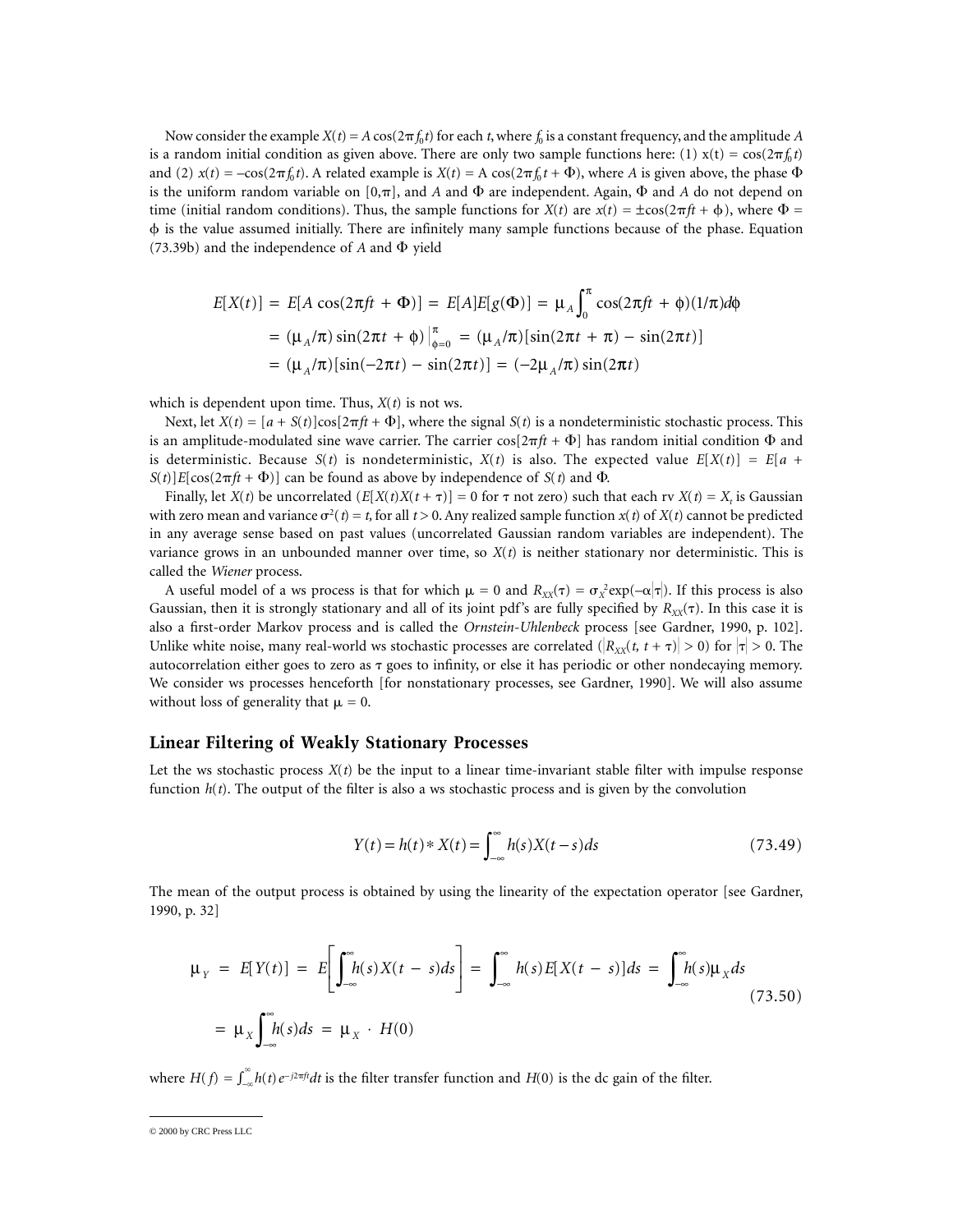The autocorrelation of the output process, obtained by using the linearity of *E*[·], is

$$
R_{YY}(\tau) = E[Y(t)Y(t+\tau)] = E\left[\int_{-\infty}^{\infty} h(v)X(t-v)dv \int_{-\infty}^{\infty} h(u)X(t+\tau-u)du\right]
$$
  
\n
$$
= \int_{-\infty}^{\infty} \int_{-\infty}^{\infty} E[X(t-v)X(t+\tau-u)]h(v)h(u)dvdu
$$
  
\n
$$
= \int_{-\infty}^{\infty} \left\{\int_{-\infty}^{\infty} R_{XX}(\tau-u+v)h(u)du\right\}h(v)dv
$$
  
\n
$$
= \int_{-\infty}^{\infty} \left\{\int_{-\infty}^{\infty} R_{XX}([\tau-(-v)]-u)h(u)du\right\}h(-v)(dv)
$$
  
\n
$$
= \int_{-\infty}^{\infty} \left\{R_{XX}(\tau+v)*h(\tau+v)\right\}h(-v)dv
$$
  
\n
$$
= [R_{XX}(\tau)*h(\tau)]*h(-\tau) = R_{XX}(\tau)*h(-\tau)] = R_{XX}(\tau)*r_h(\tau)
$$

where  $r_h(\tau) = \int_{-\infty}^{\infty} h(\tau + u)h(u)du$ . However,  $r_h(\tau)$  has Fourier transform  $H(f)H^*(f) = |H(f)|^2$ , because the Fourier transform of the convolution of two functions is the product of their Fourier transforms, and the Fourier transform of  $h(-\tau)$  is the complex conjugate  $H^*(f)$  of the Fourier transform  $H(f)$  of  $h(\tau)$ . Thus, the Fourier transform of  $R_{YY}(\tau)$ , denoted by  $F\{R_{YY}(\tau)\}\)$ , is

$$
\mathbf{F}\{R_{YY}(\tau)\} = \mathbf{F}\{R_{XX}(\tau)*h(\tau)*h(-\tau)\} = \mathbf{F}\{R_{XX}(\tau)\} \cdot H(f)H^*(f) = \mathbf{F}\{R_{XX}(\tau)\} \cdot |H(f)|^2
$$

Upon defining the functions

$$
S_{XX}(f) \equiv \mathbf{F}\{R_{XX}(\tau)\}, S_{YY}(f) \equiv \mathbf{F}\{R_{YY}(\tau)\}\tag{73.52}
$$

we can also determine  $R_{YY}(\tau)$  via the two steps

$$
S_{YY}(f) = S_{XX}(f) \cdot |H(f)|^2 \tag{73.53}
$$

$$
R_{YY}(\tau) = \mathbf{F}^{-1} \{ S_{YY}(f) \} = \int_{-\infty}^{\infty} S_{YY}(f) e^{j2\pi f \tau} df
$$
 (73.54)

Equations (73.52) define the *power spectral density functions* (psdf's)  $S_{XX}(f)$  for  $X(t)$  and  $S_{YY}(f)$  for  $Y(t)$ . Thus,  $R_{XX}(\tau)$  and  $S_{XX}(f)$  are Fourier transform pairs, as are  $R_{YY}(\tau)$  and  $S_{YY}(f)$  (see Eq. 73.20). Further, the psdf  $S_{XX}(f)$  of *X*(*t*) is a power spectrum (in an average sense). If *X*(*t*) is the voltage dropped across a 1- $\Omega$  resistor, then  $X^2(t)$  is the instantaneous power dissipation in the resistance. Consequently,  $R_{XX}(0) = E[X(t)]$  is the expected power dissipation over all frequencies, i.e., by Eq. (73.54) with  $\tau = 0$ , we have

$$
R_{XX}(0) = \int_{-\infty}^{+\infty} S_{XX}(f) df
$$

We want to show that when we pass  $X(t)$  through a narrow bandpass filter with a bandwidth  $\delta$  centered at the frequency  $\pm f_0$ , the expected power at the output terminals, divided by the bandwidth  $\delta$ , is  $S_{XX}(f_0)$  in the limit as  $\delta \to 0$ . This shows that  $S_{XX}(f)$  is a density function (whose area is the total expected power over all frequencies, just as the area under a pdf is the total probability). This result that  $R_{XX}(\tau)$  and  $S_{XX}(f)$  are a Fourier transform pair is known as the *Wiener-Khinchin* relation [see Gardner, 1990, p. 230].

To verify this relation, let *H*(*f*) be the transfer function of an ideal bandpass filter, where

$$
H(f) = 1, |f - f_0| < \delta/2; \qquad H(f) = 0, \text{ otherwise}
$$

<sup>© 2000</sup> by CRC Press LLC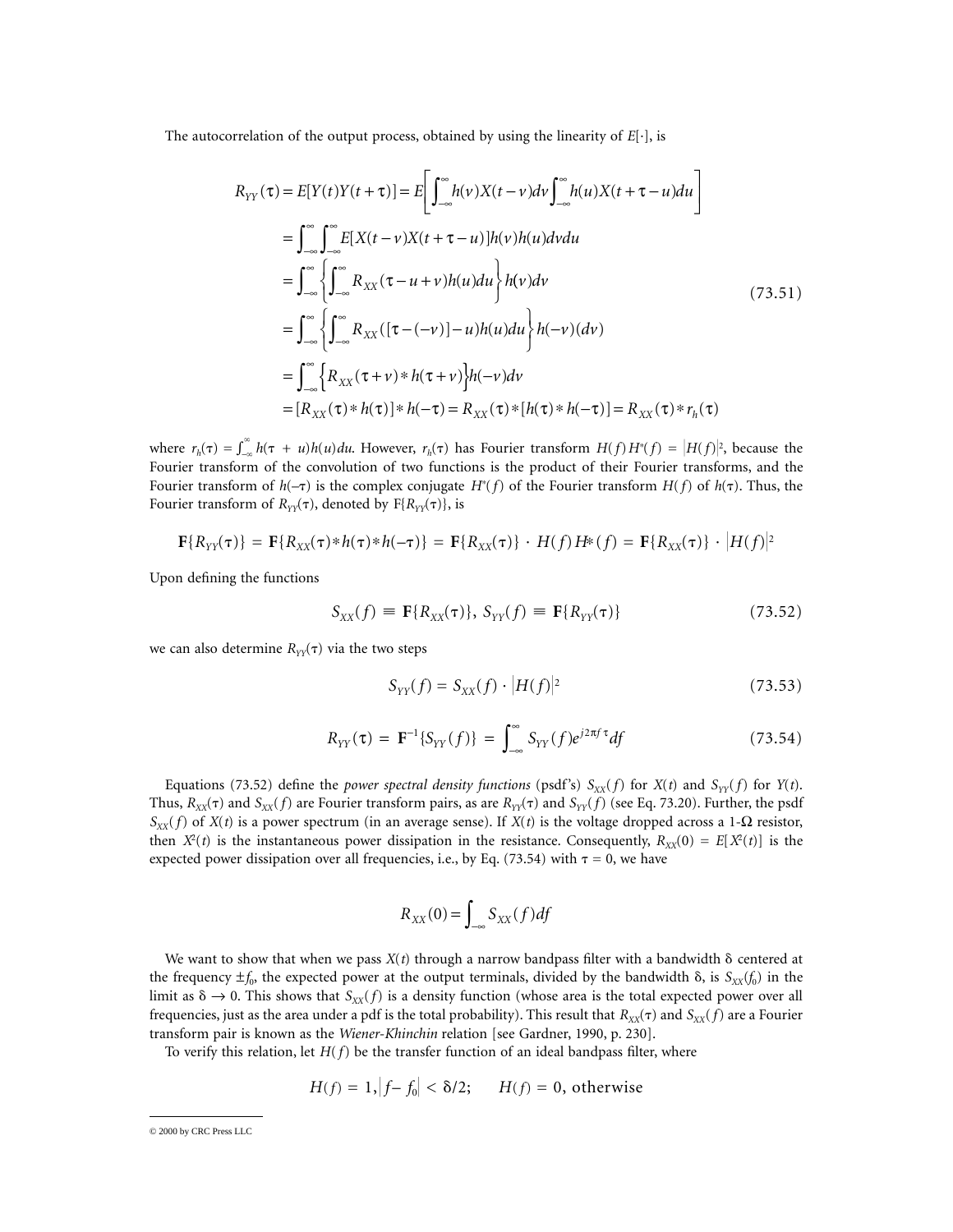Let  $Y(t)$  be the output of the filter. Then Eqs. (73.54) and (73.53) provide

$$
E[Y^{2}(t)] = R_{YY}(0) = \int_{-\infty}^{\infty} S_{YY}(f) df = \int_{-\infty}^{\infty} S_{XX}(f) |H(f)|^{2} df
$$
  
= 
$$
\int_{f_{0} - \delta/2}^{f_{0} + \delta/2} f f(f) df + \int_{-f_{0} - \delta/2}^{-f_{0} + \delta/2} f(f) df
$$

Dividing by 28 and taking the limit as  $\delta \to 0$  yields  $(1/2)S_{XX}(f_0) + (1/2)S_{XX}(-f_0)$ , which becomes  $S_{XX}(f_0)$  when we use the fact that psdf's are even and real functions (because they are the Fourier transforms of autocorrelation functions, which are even and real).

For example, let  $X(t)$  be white noise, with  $S_{XX}(f) = N_0$ , being put through a first-order linear time-invariant system with respective impulse response and transfer functions

$$
h(t) = \exp\{-\alpha t\}, t \ge 0; h(t) = 0, t < 0
$$
  $H(f) = 1/[\alpha + j2\pi f],$  all f

The temporal correlation of  $h(t)$  with itself is  $r_h(\tau) = (1/2\alpha) \exp\{-\alpha|\tau|\}$ , so the power transfer function is  $|H(f)|^2 =$  $1/[\alpha^2 + (2\pi f)^2]$ . The autocorrelation for the input *X*(*t*) is

$$
R_{XX}(\tau) = \int_{-\infty}^{\infty} N_0 e^{j2\pi f \tau} df = N_0 \delta(\tau)
$$

which is an impulse. It follows (see Eq. 73.22) that the output *Y*(*t*) has respective autocorrelation and psdf

$$
R_{YY}(\tau) = [N_0 \delta(\tau)] * [(1/2\alpha) e^{-\alpha|\tau|}] = (N_0/2\alpha) e^{-\alpha|\tau|}, S_{YY}(f) = N_0/[\alpha^2 + (2\pi f)^2]
$$

The output expected power  $E[Y^2(t)]$  can be found from either one of

$$
E[Y^{2}(t)] = R_{YY}(0) = N_{0}/2\alpha \quad \text{or} \quad E[Y^{2}(t)] = \int_{-\infty}^{\infty} S_{YY}(f) df = N_{0}/2\alpha
$$

If the input *X*(*t*) to a linear system is Gaussian, then the output will also be Gaussian [see Brown, 1983; or Gardner, 1990]. Thus, the output of a first-order linear time-invariant system driven by Gaussian white noise is the Ornstein–Uhlenbeck process, which is also a first-order Markov process.

For another example, let  $X(t) = A \cos(w_0 t + \Theta)$ , where the random amplitude *A* has zero mean, the random phase  $\Theta$  is uniform on  $[-\pi, \pi]$ , and *A* and  $\Theta$  are independent. As before, we obtain  $R_{XX}(\tau) = \sigma_A^2 \cos(w_o \tau)$ , from which it follows that  $S_{XX}(f) = (\sigma_A^2/2)[\delta(f - w_o/2\pi) + \delta(f + w_o/2\pi)].$  These impulses in the psdf, called *spectral lines*, represent positive amounts of power at discrete frequencies.

#### **Cross-Correlation of Processes**

The *cross-correlation function* for two random processes *X*(*t*) and *Y*(*t*) is defined via

$$
R_{XY}(t, t + \tau) \equiv E[X(t)Y(t + \tau)] \tag{73.55}
$$

Let both processes be ws with zero means, so the covariance coincides with the correlation function. We say that two ws processes  $X(t)$  and  $Y(t)$  are *jointly ws* whenever  $R_{XY}(t, t + \tau) = R_{XY}(\tau)$ . In case  $Y(t)$  is the output of a filter with impulse response  $h(t)$ , we can find the cross-correlation  $R_{XY}(\tau)$  between the input and output via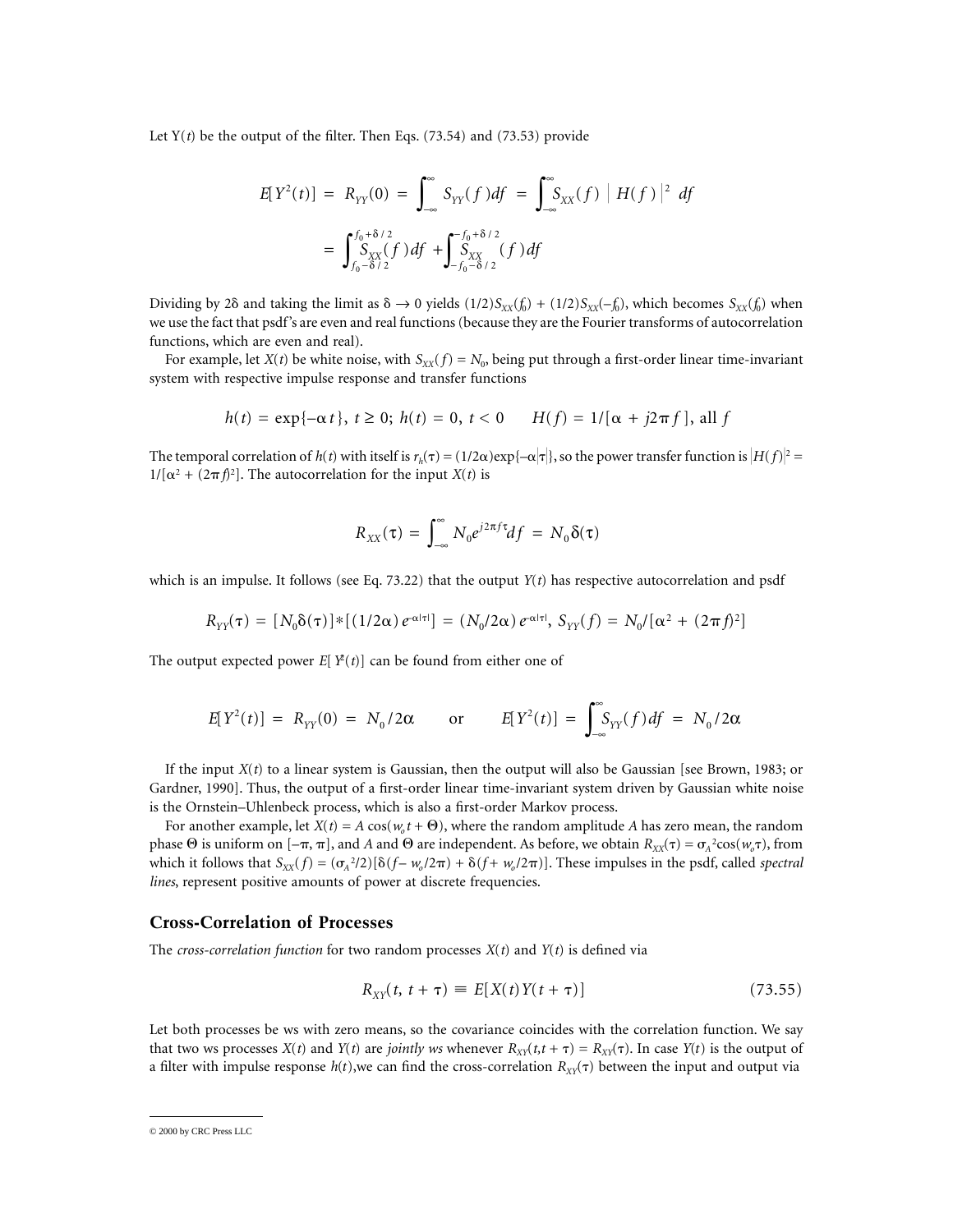$$
R_{XY}(\tau) = E[X(t)Y(t + \tau)] = E[X(t)] \int_{-\infty}^{\infty} h(u)X(t + \tau - u)du]
$$
  
\n
$$
= \int_{-\infty}^{\infty} h(u)E[X(t)X(t + \tau - u)]du
$$
(73.56)  
\n
$$
= \int_{-\infty}^{\infty} h(u)R_{XX}(\tau - u)du = R_{XX}(\tau) * h(\tau)
$$

Cross-correlation functions of ws processes satisfy (1)  $R_{XY}(-\tau) = R_{YX}(\tau)$ , (2)  $|R_{XY}(\tau)|^2 \le R_{XX}(0)R_{YY}(0)$ , and  $(3) |R_{XY}(\tau)| \leq (1/2)[R_{XX}(0) + R_{YY}(0)].$  The first follows from the definition, while the second comes from expanding  $E[{Y(t + \tau) - \alpha X(t)}^2] \ge 0$ . The third comes from the fact that the geometric mean cannot exceed the arithmetic mean [see Peebles, 1987, p. 154].

Taking the Fourier transform of the leftmost and rightmost sides of Eqs. (73.56) yields

$$
S_{XY}(f) = S_{XX}(f)H(f) \tag{73.57}
$$

The Fourier transform of the cross-correlation function is the *cross-spectral density function*

$$
S_{XY}(f) = \int_{-\infty}^{\infty} R_{XY}(\tau) e^{-j2\pi f \tau} d\tau
$$
 (73.58)

According to Gardner [1990, p. 228], this is a *spectral correlation density function* that does not represent power in any sense.

Equation (73.57) suggests a method for identifying a linear time-invariant system. If the system is subjected to a ws input  $X(t)$  and the power spectral density of  $X(t)$  and the cross-spectral density of  $X(t)$  and the output *Y*(*t*) are measured, then the ratio yields the system transfer function

$$
H(f) = S_{XY}(f)/S_{XX}(f) \tag{73.59}
$$

In fact, it can be shown that this method gives the best linear time-invariant model of the (possibly time varying and nonlinear) system in the sense that the time-averaged mean-square error between the outputs of the actual system and of the model, when both are subjected to the same input, is minimized [see Gardner, 1990, pp. 282–286].

As an application, suppose that an undersea sonar-based device is to find the range to a target, as shown in [Fig. 73.10,](#page-30-0) by transmitting a sonar signal  $X(t)$  and receiving the reflected signal  $Y(t)$ . If  $v$  is the velocity of the sonar signal, and  $\tau_a$  is the offset that maximizes the cross-correlation  $R_{XY}(\tau)$ , then the range (distance) *d* can be determined from  $d = \nu \tau_o/2$  (note that the signal travels twice the range *d*).

#### **Coherence**

When  $X(t)$  and  $Y(t)$  have no spectral lines at f, the finite spectral correlation  $S_{XY}(f)$  is actually a spectral covariance and the two associated variances are  $S_{XX}(f)$  and  $S_{YY}(f)$ . We can normalize  $S_{XY}(f)$  to obtain a *spectral correlation coefficient*  $Y_{XY}(f)$  defined by

$$
Y_{XY}(f)^{2} = |S_{XY}(f)|^{2} / S_{XX}(f) S_{YY}(f)
$$
\n(73.60)

We call  $Y_{XY}(f)$  the *coherence function*. It is a measure of the power correlation of  $X(t)$  and  $Y(t)$  at each frequency *f*. When  $Y(t) = X(t) * h(t)$ , it has a maximum: by Eqs. (73.53), (73.59), and (73.60),  $|Y_{XY}(f)|^2 = |S_{XX}(f) - S_{XX}(f)|^2$  $H(f)|^2/[S_{XX}(f) \cdot S_{XX}(f) \cdot |H(f)|^2] = 1$ . In the general case we have

$$
|S_{XY}(f)| \le [S_{XX}(f)S_{YY}(f)]^{1/2} \tag{73.61}
$$

<sup>© 2000</sup> by CRC Press LLC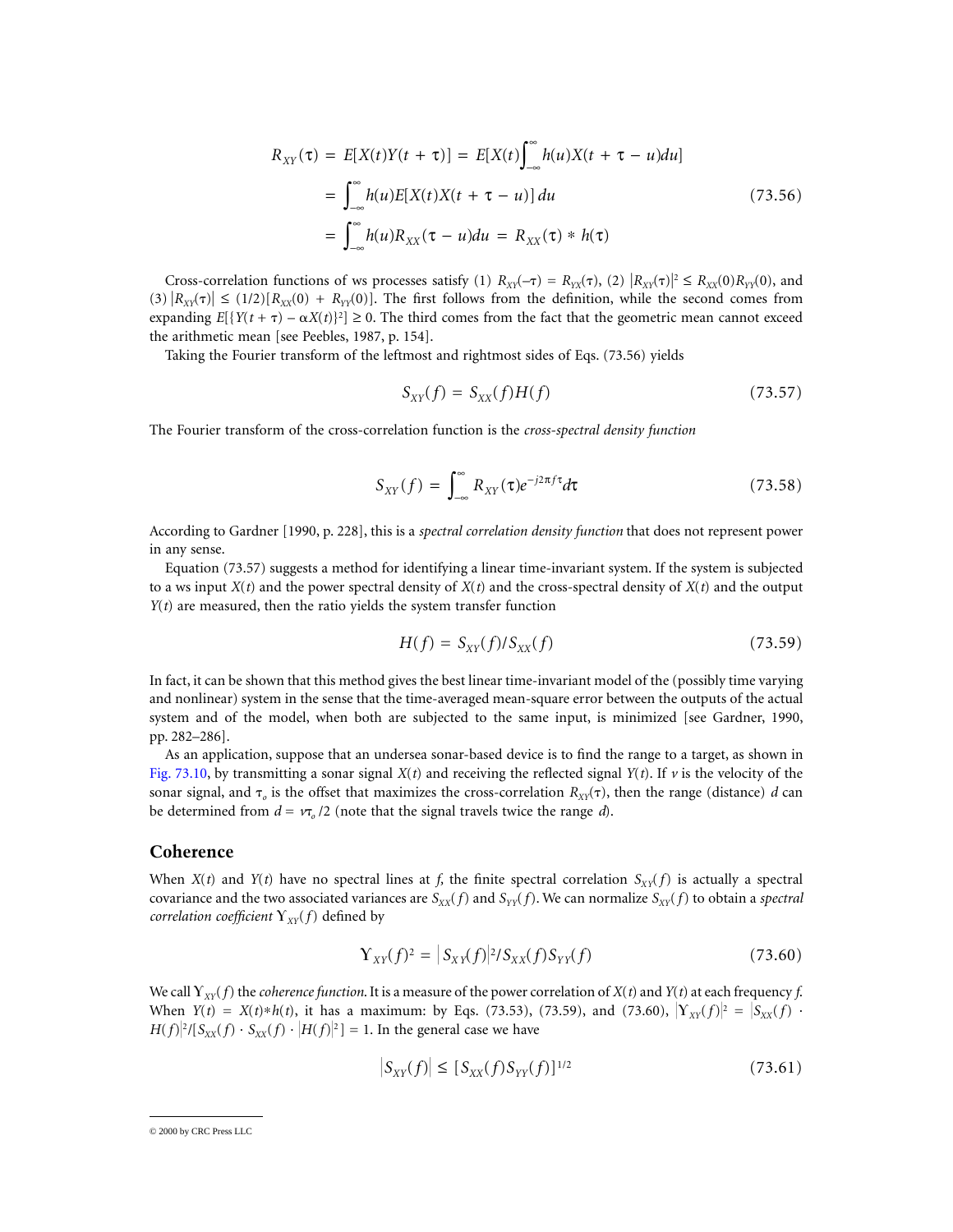<span id="page-30-0"></span>

**FIGURE 73.10** A sonar range finder.

Upon minimizing the mean-square error  $\varepsilon = E[(Y(t) - X(t)*h(t))^2]$  over all possible impulse response functions  $h(t)$ , the optimal one,  $h<sub>o</sub>(t)$ , has transfer function

$$
H_o(f) = S_{XY}(f)/S_{XX}(f)
$$
 (73.62)

Further, the resultant minimum value is given by

$$
\varepsilon_{\min} = \int_{-\infty}^{\infty} S_{YY}(f) \left[1 - \left|Y_{XY}(f)\right|^2\right] df
$$

[see Gardner, 1990, pp. 434–436; or Bendat and Piersol, 1986]. At frequencies *f* where  $Y_{XY}(f) \approx 1$ ,  $\varepsilon_{\min} \approx 0$ . Thus  $1 - |Y_{XY}(f)|^2$  is the mean-square proportion of *Y*(*t*) not accounted for by *X*(*t*), while  $|Y_{XY}(f)|^2$  is the proportion due to *X*(*t*). When  $Y(t) = X(t)*h(t)$ ,  $\varepsilon_{\min} = 0$ .

The optimum system *Ho*(*f*) of Eq. (73.62) is known as the *Wiener filter* for minimum mean-square error estimation of one process *Y*(*t*) using a filtered version of another process *X*(*t*) [see Gardner, 1990; or Peebles, 1987, p. 262].

### **Ergodicity**

When the **[time average](#page-31-0)**

$$
\lim_{T \to \infty} (1/T) \int_{-T/2}^{T/2} X(t) dt
$$

exists and equals the corresponding expected value *E*[*X*(*t*)], then the process *X*(*t*) is said to possess an *ergodic property associated with the mean*. There are ergodic properties associated with the mean, autocorrelation (and power spectral density), and all finite-order joint moments, as well as finite-order joint pdf's. If a process has all possible ergodic properties, it is said to be an *ergodic process*.

Let  $Y(t) = g[X(t + t_1), \ldots, X(t + t_n)]$ , where  $g[\cdot]$  is any nonrandom real function, so that  $Y(t)$  is a function of a finite number of time samples of a strongly stationary process. For example, let (1)  $Y(t) = X(t + t_1)X(t +$  $t_2$ ),  $E[Y(t)] = R_{XX}(t_1 - t_2)$  and (2)  $Y(t) = 1$  if  $X(t) < x$ ,  $Y(t) = 0$ , otherwise, so that

$$
E[Y(t)] = 1 \cdot P(X(t) < x) + 0 \cdot P(X(t) \ge x) = P(X(t) < x) = \int_{-\infty}^{1} f_{X(t)}(z) \, dz
$$

© 2000 by CRC Press LLC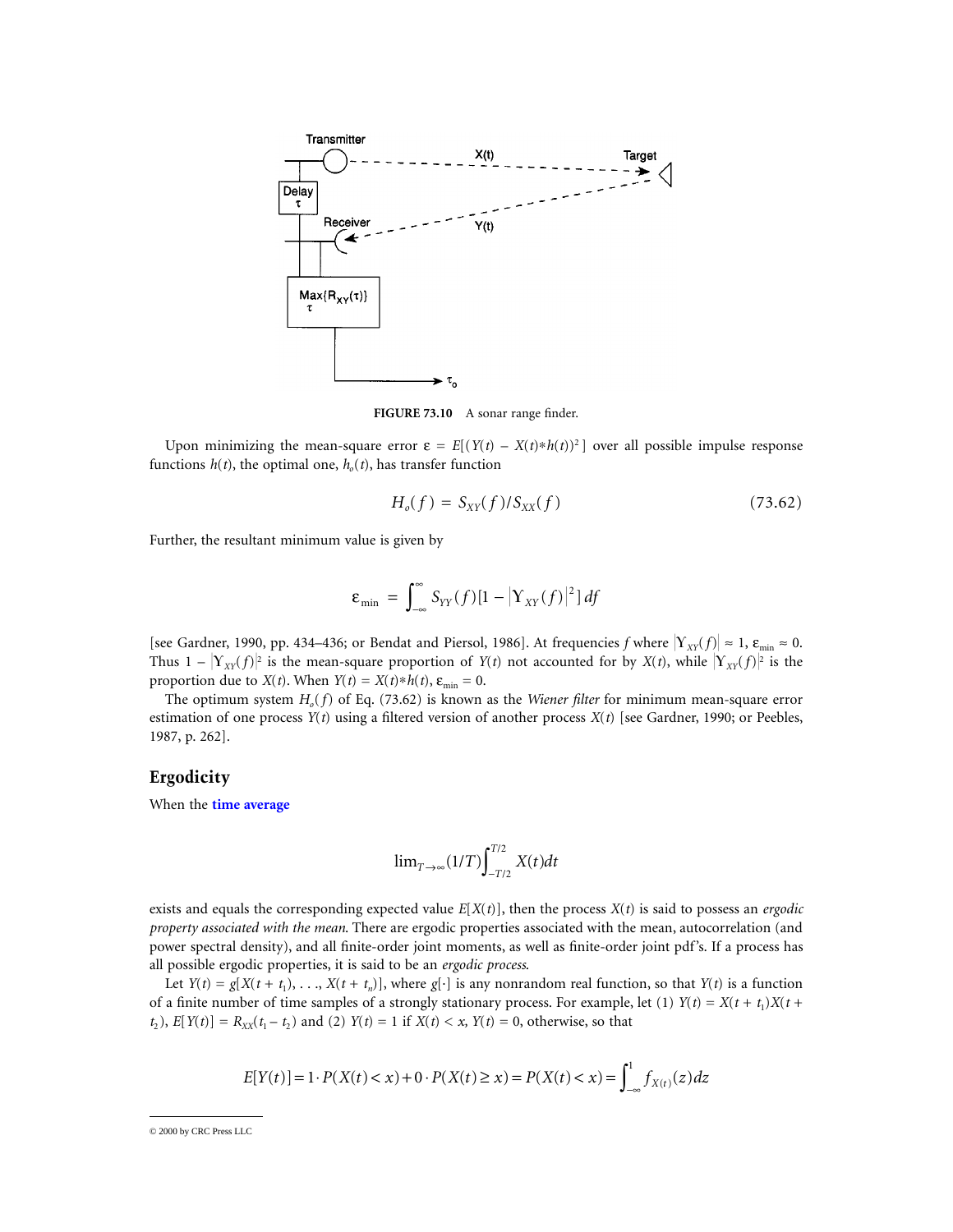We want to know under what conditions the mean-square error between the time average

$$
\langle Y(t) \rangle_T \equiv (1/T) \int_{-T/2}^{T/2} Y(t) dt
$$

and the expected value  $E[Y(t)]$  will converge to zero. It can be shown that a necessary and sufficient condition for the mean-square ergodic property

$$
\lim_{T \to \infty} E[\{\langle Y(t) \rangle_T - E[Y(t)]\}^2] = 0 \tag{73.63}
$$

<span id="page-31-0"></span>to hold is that

$$
\lim_{T \to \infty} (1/T) \int_0^T C_{YY}(\tau) d\tau = 0 \tag{73.64}
$$

For example, if  $C_{\gamma y}(\tau) \to 0$  as  $\tau \to \infty$ , then Eq. (73.64) will hold, and thus Eq. (73.63) will also, where  $C_{\gamma y}(\tau)$ is the covariance function of  $Y(t)$ . As long as the two sets of rv's  $\{X(t + t_1), \ldots, X(t + t_n)\}$  and  $\{X(t + t_1 + \tau), \ldots, X(t + t_n)\}$  $X(t + t_n + \tau)$ } become independent of each other as  $\tau \to \infty$ , the above condition holds, so Eq. (73.63) holds [see Gardner, 1990, pp. 163–174].

In practice, if  $X(t)$  exhibits ergodicity associated with the autocorrelation, then we can estimate  $R_{XX}(\tau)$  using the time average

$$
\langle X(t)X(t+\tau)\rangle_T \equiv (1/T)\int_{-T/2}^{T/2} X(t)X(t+\tau)dt
$$
\n(73.65)

In this case the mean-square estimation error  $E[\{(X(t)X(t+\tau))_{T}-R_{XX}(\tau)\}^{2}]$  will converge to zero as *T* increases to infinity, and the power spectral density  $S_{XX}(f)$  can also be estimated via time averaging [see Gardner, 1990, pp. 230–231].

#### **Defining Terms**

- **Autocorrelation function:** A function  $R_{XX}(t, t + \tau) = E[X(t)X(t + \tau)]$  that measures the degree to which any two rv's  $X(t)$  and  $X(t + \tau)$ , at times *t* and  $t + \tau$ , are correlated.
- **Coherence function:** A function of frequency f that provides the degree of correlation of two stochastic processes at each f by the ratio of their cross-spectral density function to the product of their power spectral density functions.
- **Power spectral density function:** The Fourier transform of the autocorrelation function of a stochastic process *X*(*t*), denoted by *S<sub>XX</sub>*(*f*). The area under its curve between  $f_1$  and  $f_2$  represents the total power over all *t* in  $X(t)$  in the band of frequencies  $f_1$  to  $f_2$ . Its dimension is watts per Hz.
- **Sample function:** A real-valued function  $x(t)$  of *t* where at each time *t* the value  $x(t)$  at the argument *t* was determined by the outcome of a rv  $X_t = x(t)$ .
- **Stochastic process:** A collection of rv's  $\{X_i : t \in T\}$ , where *T* is an ordered set such as the real numbers or integers [*X*(*t*) is also called a random function, on the domain *T*].
- **Time average:** Any real function  $g(t)$  of time has average value  $g_{ave}$  on the interval [ $a,b$ ] such that the rectangular area  $g_{\text{ave}}(b-a)$  is equal to the area under the curve between *a* and *b*, i.e.,  $g_{\text{ave}} = [1/(b-a)]$  $\int_a^b g(t)dt$ . The time average of a sample function  $x(t)$  is the limit of its average value over [0,*T*] as *T* goes to infinity.
- **Weakly stationary:** The property of a stochastic process  $X(t)$  whose mean  $E[X(t)] = \mu(t)$  is a fixed constant  $\mu$ over all time *t*, and whose autocorrelation is also independent of time in that  $R_{XX}(t, t + \tau) = R_{XX}(s + t, t)$  $s + t + \tau$ ) for any *s*. Thus,  $R_{XX}(t, t + \tau) = R_{XX}(0, \tau) = R_{XX}(\tau)$ .

<sup>© 2000</sup> by CRC Press LLC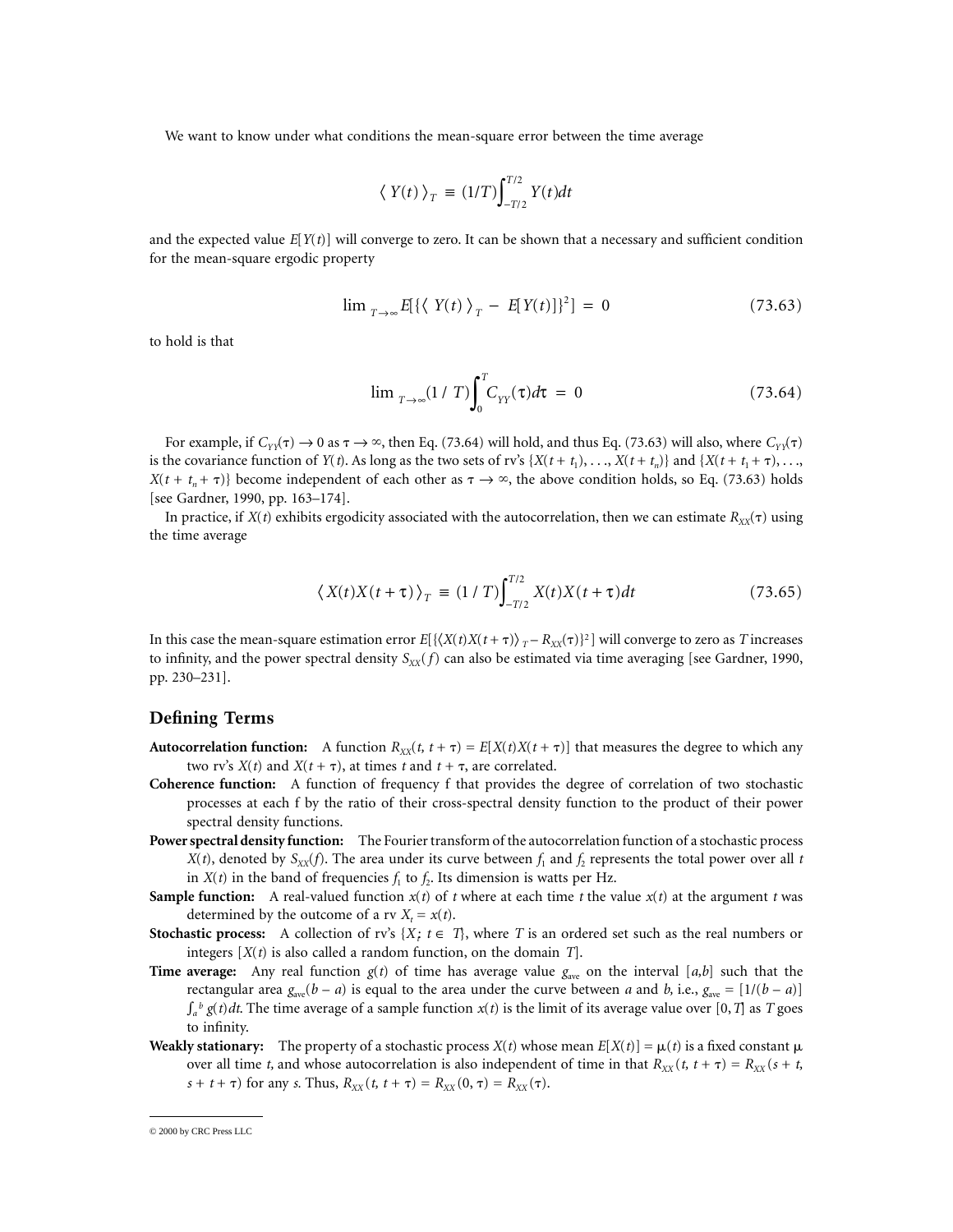# <span id="page-32-0"></span>**Related Topic**

16.1 Spectral Analysis

#### **References**

The author is grateful to William Gardner of the University of California, Davis for making substantial suggestions.

- J.S. Bendat and A.G. Piersol, *Random Data: Analysis and Measurement,* 2nd ed., New York: Wiley-Interscience, 1986.
- R. G. Brown, *Introduction to Random Signal Analysis and Kalman Filtering,* New York: Wiley, 1983.
- W. A. Gardner, *Introduction to Random Processes,* 2nd ed., New York: McGraw-Hill, 1990.
- P. Z. Peebles, Jr., *Probability, Random Variables, and Random Signal Principles,* 2nd ed., New York: McGraw-Hill, 1987.

#### **Further Information**

The IEEE Individual Learning Package, *Random Signal Analysis with Random Processes and Kalman Filtering*, prepared for the IEEE in 1989 by Carl G. Looney, IEEE Educational Activities Board, PO Box 1331, Piscataway, NJ 08855-1331.

R. Iranpour and P. Chacon, *Basic Stochastic Processes: The Mark Kac Lectures,* New York: Macmillan, 1988. A. Papoulis, *Probability, Random Variables, and Stochastic Processes,* 3rd ed., New York: Macmillan, 1991.

# **73.4 The Sampling Theorem**

# *R. J. Marks II*

Most signals originating from physical phenomena are analog. Most computational engines, on the other hand, are digital. Transforming from analog to digital is straightforward: we simply sample. Regaining the original signal from these samples and assessing the information lost in the sampling process are the fundamental questions addressed by the **[sampling theorem](#page-38-0)**.

The fundamental result of the sampling theorem is,remarkably, that a bandlimited signal is uniquely specified by its sufficiently close equally spaced samples. Indeed, the sampling theorem illustrates how the original signal can be regained from knowledge of the samples and the sampling rate at which they were taken.

Popularization of the sampling theorem is credited to Shannon [1948] who, in 1948, used it to show the equivalence of the information content of a bandlimited signal and a sequence of discrete numbers. Shannon was aware of the pioneering work of Whittaker [1915] and Whittaker's son [1929] in formulating the sampling theorem.Kotel'nikov's [1933] independent discovery in the then Soviet Union deserves mention. Higgins [1985] credits Borel [1897] with first recognizing that a signal could be recovered from its samples.

Surveys of sampling theory are in the widely cited paper of Jerri [1977] and in two books by the author [1991, 1993]. Marvasti [1987] has written a book devoted to nonuniform sampling.

## **The Cardinal Series**

If a signal has finite energy, the minimum **[sampling rate](#page-38-0)** is equal to two samples per period of the highest frequency component of the signal. Specifically, if the highest frequency component of the signal is *B* Hz, then the signal,  $x(t)$ , can be recovered from the samples by

$$
x(t) = \frac{1}{\pi} \sum_{n=-\infty}^{\infty} x\left(\frac{n}{2B}\right) \frac{\sin[\pi(2Bt - n)]}{2Bt - n}
$$
 (73.66)

The frequency *B* is also referred to as the signal's bandwidth and, if *B* is finite, *x*(*t*) is said to be bandlimited. The signal, *x*(*t*), is here being sampled at a rate of 2 *B* samples per second. If sampling were done at a lower

<sup>© 2000</sup> by CRC Press LLC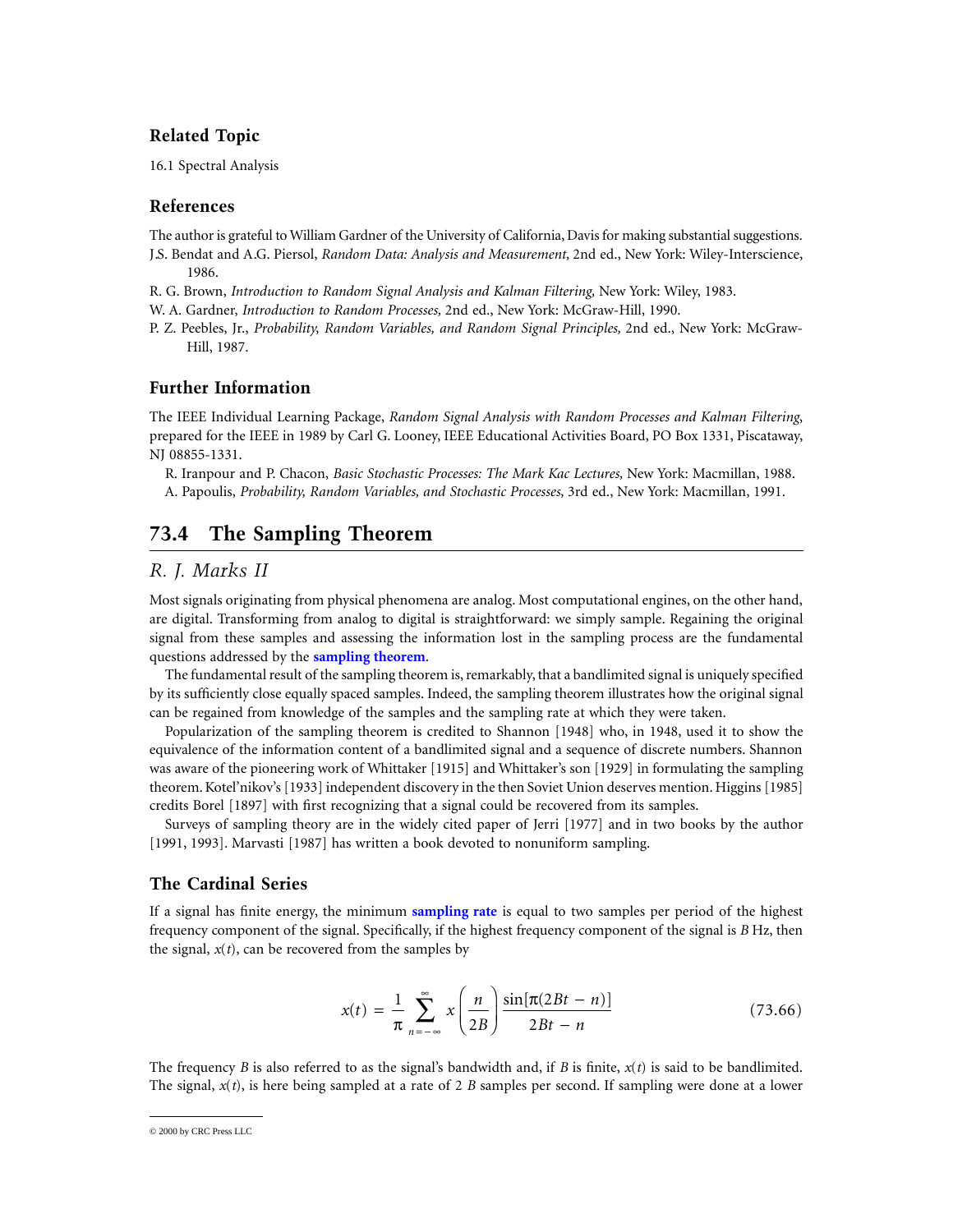rate, the replications would overlap and the information about  $X(\omega)$  [and thus  $x(t)$ ] is irretrievably lost. Undersampling results in *aliased* data. The minimum sampling rate at which **[aliasing](#page-38-0)** does not occur is referred to as the **[Nyquist rate](#page-38-0)** which, in our example, is 2*B*. Eq. (73.66) was dubbed the **[cardinal series](#page-38-0)** by the junior Whittaker [1929].

A signal is bandlimited in the low-pass sense if there is a *B >* 0 such that

$$
X(\omega) = X(\omega) \prod \left(\frac{\omega}{4\pi B}\right) \tag{73.67}
$$

<span id="page-33-0"></span>where the gate function  $\Pi$  ( $\xi$ ) is one for  $\xi \leq 1/2$  and is otherwise zero, and

$$
X(\omega) = \int_{-\infty}^{\infty} x(t)e^{-j\omega t}dt
$$
 (73.68)

is the **[Fourier transform](#page-38-0)** of  $x(t)$ . That is, the spectrum is identically zero for  $|\omega| > 2\pi B$ . The *B* parameter is referred to as the signal's bandwidth. The inverse Fourier transform is

$$
x(t) = \frac{1}{2\pi} \int_{-\infty}^{\infty} X(\omega) e^{j\omega t} d\omega
$$
 (73.69)

The sampling theorem reduces the normally continuum infinity of ordered pairs required to specify a function to a countable—although still infinite—set. Remarkably, these elements are obtained directly by sampling.

How can the cardinal series interpolate uniquely the bandlimited signal from which the samples were taken? Could not the same samples be generated from another bandlimited signal? The answer is no. Bandlimited functions are smooth. Any behavior deviating from smooth would result in high-frequency components which in turn invalidates the required property of being bandlimited. The smoothness of the signal between samples precludes arbitrary variation of the signal there.

Let's examine the cardinal series more closely. Evaluate Eq. (73.74) at  $t = m/2B$ . Since sinc(*n*) is one for  $n = 0$  and is otherwise zero, only the sample at  $t = m/2B$ contributes to the interpolation at that point. This is



**FIGURE 73.11** Illustration of the interpolation that results from the cardinal series. A sinc function, weighted by the sample, is placed at each sample bottom. The sum of the sincs exactly generates the original bandlimited function from which the samples were taken.

illustrated in [Fig. 73.11,](#page-33-0) where the reconstruction of a signal from its samples using the cardinal series is shown. The value of  $x(t)$  at a point other than a sample location [e.g.,  $t = (m + 1/2)/2B$ ] is determined by all of the sample values.

#### **Proof of the Sampling Theorem**

Borel [1897] and Shannon [1948] both discussed the sampling theorem as the Fourier transform dual of the Fourier series. Let *x*(*t*) have a bandwidth of *B*. Consider the periodic signal

$$
Y(\omega) = \sum_{n = -\infty}^{\infty} X(\omega - 4\pi n)
$$
 (73.70)

© 2000 by CRC Press LLC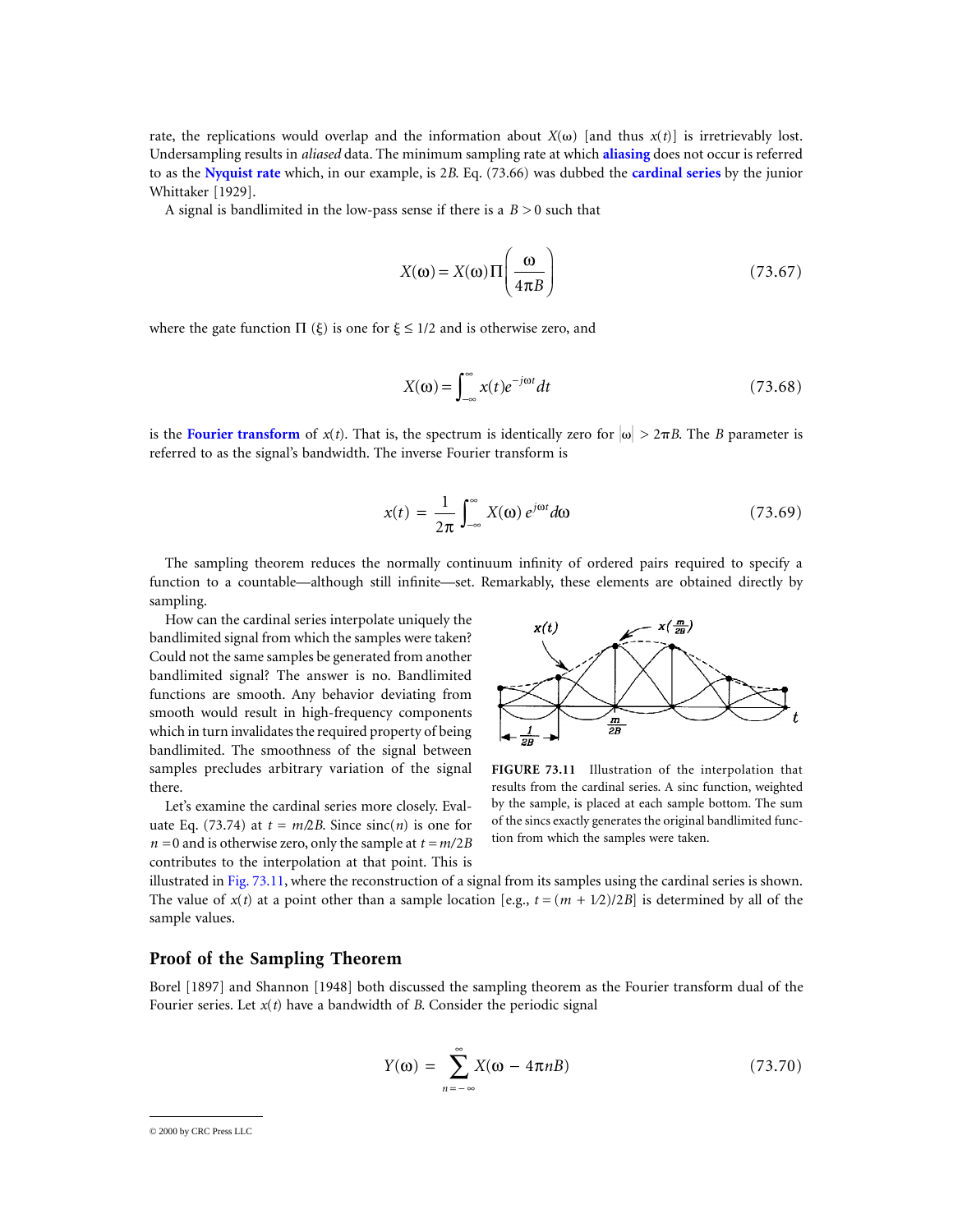The function *Y*( $\omega$ ) is a periodic function with period  $4\pi B$ . From Eq. (73.67) *X*( $\omega$ ) is zero for  $\omega > 2\pi B$  and is thus finite in extent. The terms in Eq. (73.70) therefore do not overlap. Periodic functions can be expressed as a Fourier series.

$$
Y(\omega) = \sum_{n=-\infty}^{\infty} \alpha_n \exp\left(\frac{-jn\omega}{2B}\right) \tag{73.71}
$$

where the Fourier series coefficients are

$$
\alpha_n = \frac{1}{4\pi B} \int_{-2\pi B}^{2\pi B} Y(\omega) \exp\left(\frac{jn\omega}{2B}\right) d\omega
$$

or

$$
\alpha_n = \frac{1}{2B} x \left( \frac{n}{2B} \right) \tag{73.72}
$$

where we have used the inverse Fourier transform in Eq. (73.69). Substituting into the Fourier series in Eq. (73.71) gives

$$
Y(\omega) = \frac{1}{2B} \sum_{n=-\infty}^{\infty} x \left( \frac{n}{2B} \right) \exp\left( \frac{-jn\omega}{2B} \right) \tag{73.73}
$$

Since a period of  $Y(\omega)$  is  $X(\omega)$ , we can get back the original spectrum by

$$
X(\omega) = Y(\omega) \prod \left(\frac{\omega}{4\pi B}\right)
$$

Substitute Eq. (73.73) and inverse transforming gives, using Eq. (73.69),

$$
x(t) = \frac{1}{4\pi B} \int_{-2\pi B}^{2\pi B} \sum_{n=-\infty}^{\infty} x\left(\frac{n}{2B}\right) \exp\left(\frac{-jn\omega}{2B}\right) e^{j\omega t} d\omega
$$

or

$$
x(t) = \sum_{n = -\infty}^{\infty} x \left( \frac{n}{2B} \right) \operatorname{sinc} (2Bt - n) \tag{73.74}
$$

where

$$
\operatorname{sinc}(t) = \frac{\sin \pi t}{\pi t}
$$

is the inverse Fourier transform of  $\Pi$  ( $\omega/2\pi$ ). Eq. (73.74) is, of course, the cardinal series.

<sup>© 2000</sup> by CRC Press LLC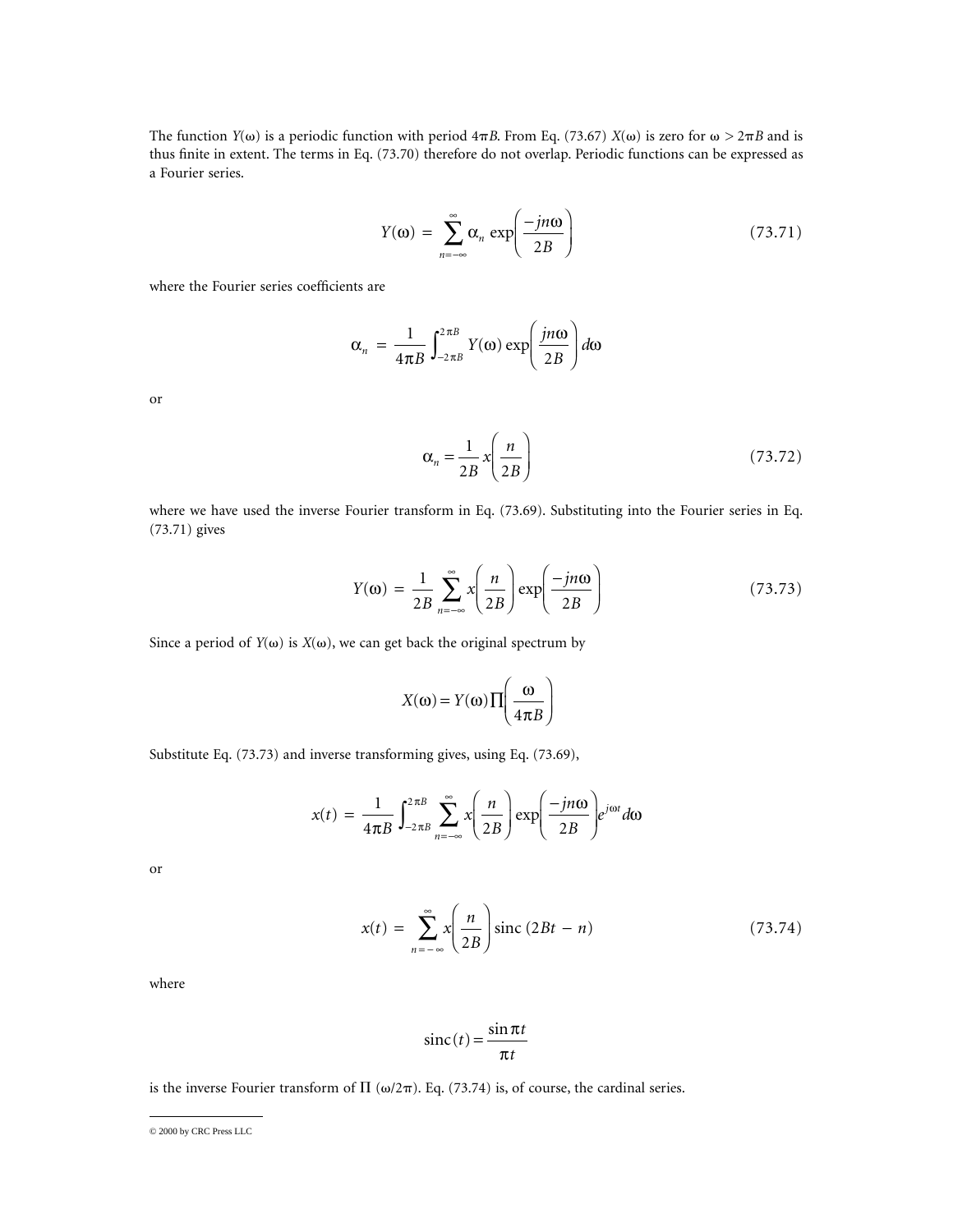The sampling theorem generally converges uniformly, in the sense that

$$
\lim_{N \to \infty} | x(t) - x_N(t) |^2 = 0
$$

where the truncated cardinal series is

$$
x_N(t) = \sum_{n=-N}^{N} x \left( \frac{n}{2B} \right) \operatorname{sinc} (2Bt - n) \tag{73.75}
$$

Sufficient conditions for uniform convergence are [Marks, 1991]

1. the signal,  $x(t)$ , has finite energy,  $E$ ,

$$
E = \int_{-\infty}^{\infty} |x(t)|^2 dt < \infty
$$

2. or  $X(\omega)$  has finite area,

$$
A = \int_{-\infty}^{\infty} |X(\omega)| d\omega < \infty
$$

Care must be taken in the second case, though, when singularities exist at  $\omega = \pm 2\pi B$ . Here, sampling may be required to be strictly greater than 2*B*. Such is the case, for example, for the signal,  $x(t) = \sin(2\pi Bt)$ . Although the signal is bandlimited, and although its Fourier transform has finite area, all of the samples of *x*(*t*) taken at  $t = n/2B$  are zero. The cardinal series in Eq. (73.74) will thus interpolate to zero everywhere. If the sampling rate is a bit greater than 2*B*, however, the samples are not zero and the cardinal series will uniformly converge to the proper answer.

## **The Time-Bandwidth Product**

The cardinal series requires knowledge of an infinite number of samples. In practice, only a finite number of samples can be used. If most of the energy of a signal exists in the interval  $0 \le t \le T$ , and we sample at the Nyquist rate of 2*B* samples per second, then a total of  $S = \langle 2B\hat{T} \rangle$  samples are taken. ( $\langle \theta \rangle$ ) denotes the largest number not exceeding  $\theta$ .) The number *S* is a measure of the degrees of freedom of the signal and is referred to as its **[time-bandwidth product.](#page-38-0)** A 5-min single-track audio recording requiring fidelity up to 20,000 Hz, for example, requires a minimum of  $S = 2 \times 20,000 \times 5 \times 60 = 12$  million samples. In practice, audio sampling is performed well above the Nyquist rate.

#### **Sources of Error**

Exact interpolation using the cardinal series assumes that (1) the values of the samples are known exactly, (2) the sample locations are known exactly, and (3) an infinite number of terms are used in the series. Deviation from these requirements results in interpolation error due to (1) data noise, (2) jitter, and (3) truncation, respectively. The effect of data error on the restoration can be significant. Some innocently appearing sampling theorem generalizations, when subjected to performance analysis in the presence of data error, are revealed as ill-posed. In other words, a bounded error on the data can result in unbounded error on the restoration [Marks, 1991].

#### **Data Noise**

The source of data noise can be the signal from which samples are taken, or from round-off error due to finite sampling precision. If the noise is additive and random, instead of the samples

<sup>© 2000</sup> by CRC Press LLC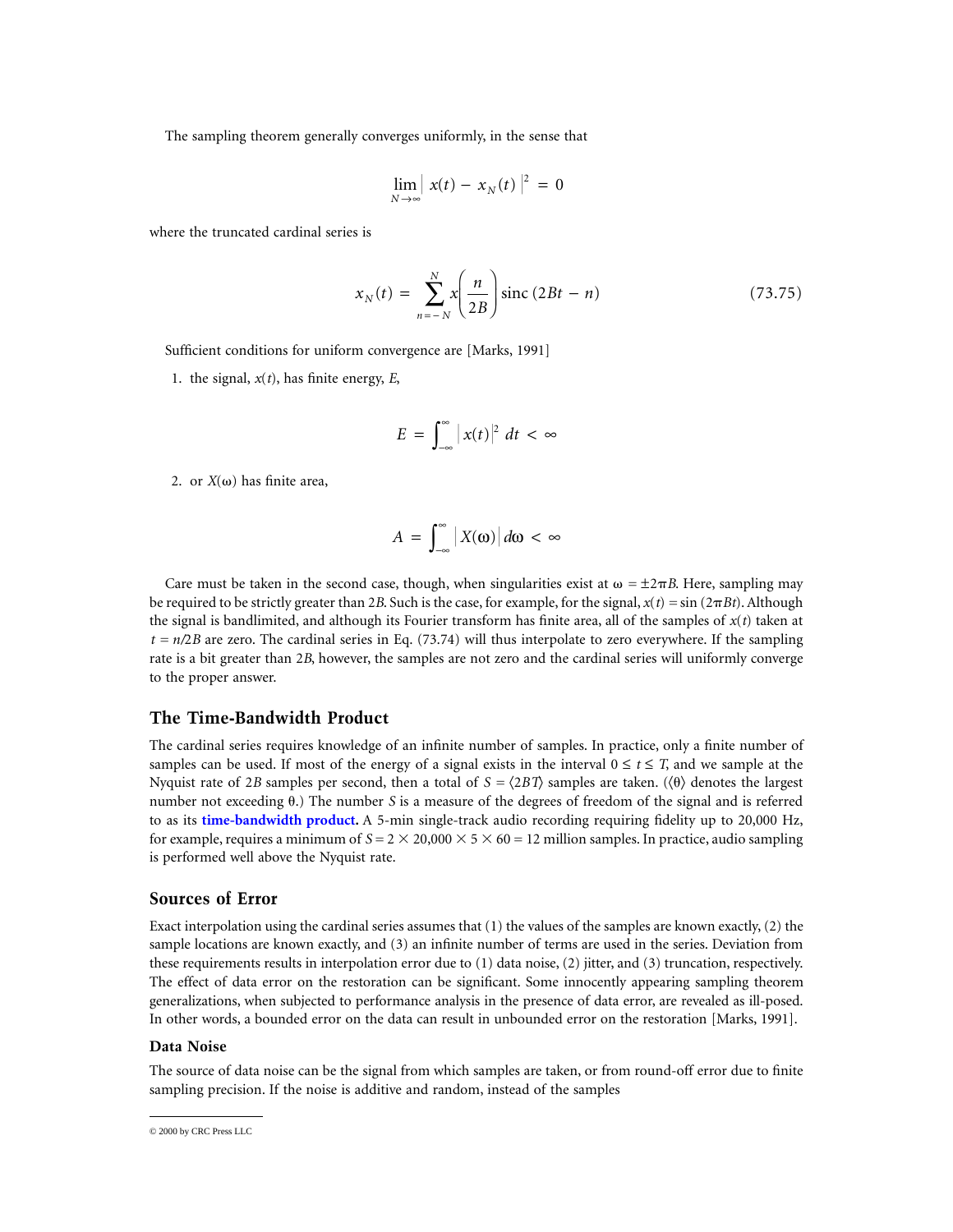$$
x\left(\frac{n}{2B}\right)
$$

we must deal with the samples

$$
x\left(\frac{n}{2B}\right) + \xi\left(\frac{n}{2B}\right)
$$

where  $\xi(t)$  is a stochastic process. If these noisy samples are used in the cardinal series, the interpolation, instead of simple *x*(*t*), is

$$
x(t) + \eta(t)
$$

where the interpolation noise is

$$
\eta(t) = \sum_{n=-\infty}^{\infty} \xi \left( \frac{n}{2B} \right) \operatorname{sinc} (2Bt - n)
$$

If  $\xi(t)$  is a zero mean process, then so is the interpolation noise. Thus, the noisy interpolation is an unbiased version of  $x(t)$ . More remarkably, if  $\xi(t)$  is a zero-mean (wide-sense) stationary process with uncertainty (variance)  $\sigma^2$ , then so is  $\eta(t)$ . In other words, *the uncertainty at the sample point locations is the same as at all points of interpolation* [Marks, 1991].

#### **Truncation**

The truncated cardinal series is in Eq. (73.75). A signal cannot be both bandlimited and of finite duration. Indeed, a bandlimited function cannot be identically zero over any finite interval. Thus, other than the rare case where an infinite number of the signal's zero crossings coincide with the sample locations, truncation will result in an error.

The magnitude of this **[truncation error](#page-38-0)** can be estimated through the use of Parseval's theorem for the cardinal series that states

$$
E = \int_{-\infty}^{\infty} |x(t)|^2 dt
$$
  
= 
$$
\frac{1}{2B} \sum_{-\infty}^{\infty} \left| x \left( \frac{n}{2B} \right) \right|^2
$$

The energy of a signal can thus be determined directly from either the signals or the samples. The energy associated with the truncated signal is

$$
E_N = \frac{1}{2B} \sum_{-N}^{N} \left| x \left( \frac{n}{2B} \right) \right|^2
$$

If  $E - E_N \ll E$ , then the truncation error is small.

#### **Jitter**

**[Jitter](#page-38-0)** occurs when samples are taken near to but not exactly at the desired sample locations. Instead of the samples *x* (*n*/2*W*), we have the samples

<sup>© 2000</sup> by CRC Press LLC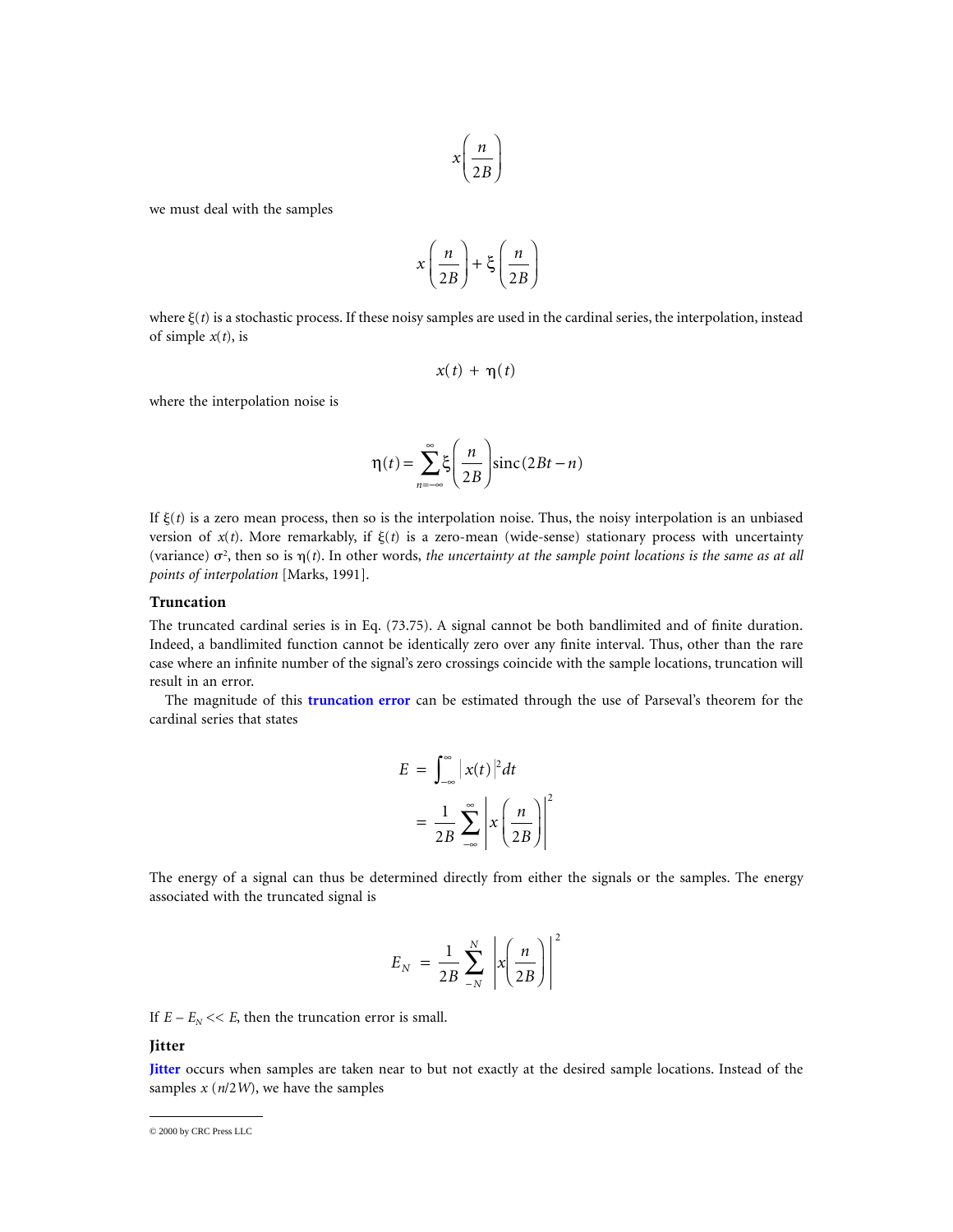$$
x\left(\frac{n}{2W}-\sigma_n\right)
$$

where  $\sigma_n$  is the jitter offset of the *n*th sample. For jitter, the  $\sigma_n$ 's are not known. If they were, an appropriate nonuniform sampling theorem [Marks, 1993; Marvasti, 1987] could be used to interpolate the signal.

Using the jittered samples in the cardinal series results in an interpolation that is not an unbiased estimate of  $x(t)$ . Indeed, if the probability density function of the jitter is the same at all sample locations, the expected value of the jittered interpolation is the convolution of  $x(t)$  with the probability density function of the jitter. This bias can be removed by inverse filtering at a cost of decreasing the signal-to-noise ratio of the interpolation [Marks, 1993].

# **Generalizations of the Sampling Theorem**

There exist numerous generalizations of the sampling theorem [Marks, 1991; Marks, 1993].

1. **Stochastic processes.** A wide-sense stationary stochastic process,  $\chi(t)$ , is said to be bandlimited if its autocorrelation,  $R_{\gamma}(t)$ , is a bandlimited function. The cardinal series

$$
\hat{\chi}(t) = \sum_{n=-\infty}^{\infty} \chi\left(\frac{n}{2B}\right) \operatorname{sinc}(2Bt - n)
$$

converges to  $\chi(t)$  in the sense that

$$
E\big[\big|\hat{\chi}(t)-\chi(t)\big|^2\big]=0
$$

where *E* denotes expectation.

- 2. **Nonuniform sampling.** There exist numerous scenarios wherein interpolation can be performed from samples that are not spaced uniformly. Marvasti [1987] devotes a book to the topic.
- 3. **Kramer's generalization.** Kramer generalized the sampling theorem to integral transforms other than Fourier, for example, to Legendre and Laguerre transforms.
- 4. **Papoulis' generalization.** Shannon noted that a bandlimited signal could be restored when sampling was performed at half the Nyquist rate if, at every sample location, a sample of the signal's derivative were also taken. Recurrent nonuniform sampling is where *P* samples are spaced the same in every *P* Nyquist intervals. Another sampling scenario is when a signal and its Hilbert transform are both sampled at half their respective Nyquist rates. Restoration of the signal from these and numerous other sampling scenarios are subsumed in an eloquent generalization of the sampling theorem by Papoulis.
- 5. **Lagrangian interpolation.** Lagrangian interpolation is a topic familiar in numerical analysis. An *N*th order polynomial is fit to  $N+1$  arbitrarily spaced sample points. If an infinite number of samples are equally spaced, then Lagrangian interpolation is equivalent to the cardinal series.
- 6. **Trigonometric polynomials.** All periodic bandlimited signals can be expressed as trigonometric polynomials (i.e., a Fourier series with a finite number of terms). If the series has *M* terms, then the signal has *M* degrees of freedom which can be determined from *M* samples taken within a single period.
- 7. **Multidimensional sampling theorems.** Multidimensional signals, such as images, require dimensional extensions of the sampling theorem. The sampling of the signal now requires geometrical interpretation. Uniform sampling of an image, for example, can either be done on a rectangular or hexagonal grid. The minimum sampling density for one geometry may differ from that of another. The smallest sampling density that does not result in aliasing can be achieved, in many cases, with a number of different uniform sampling geometries and is referred to as the Nyquist density. Interestingly, sampling can sometimes be performed below the Nyquist density with nonuniform sampling geometries such that the multidimensional signal can be restored. Such is not the case for one dimension.

<sup>© 2000</sup> by CRC Press LLC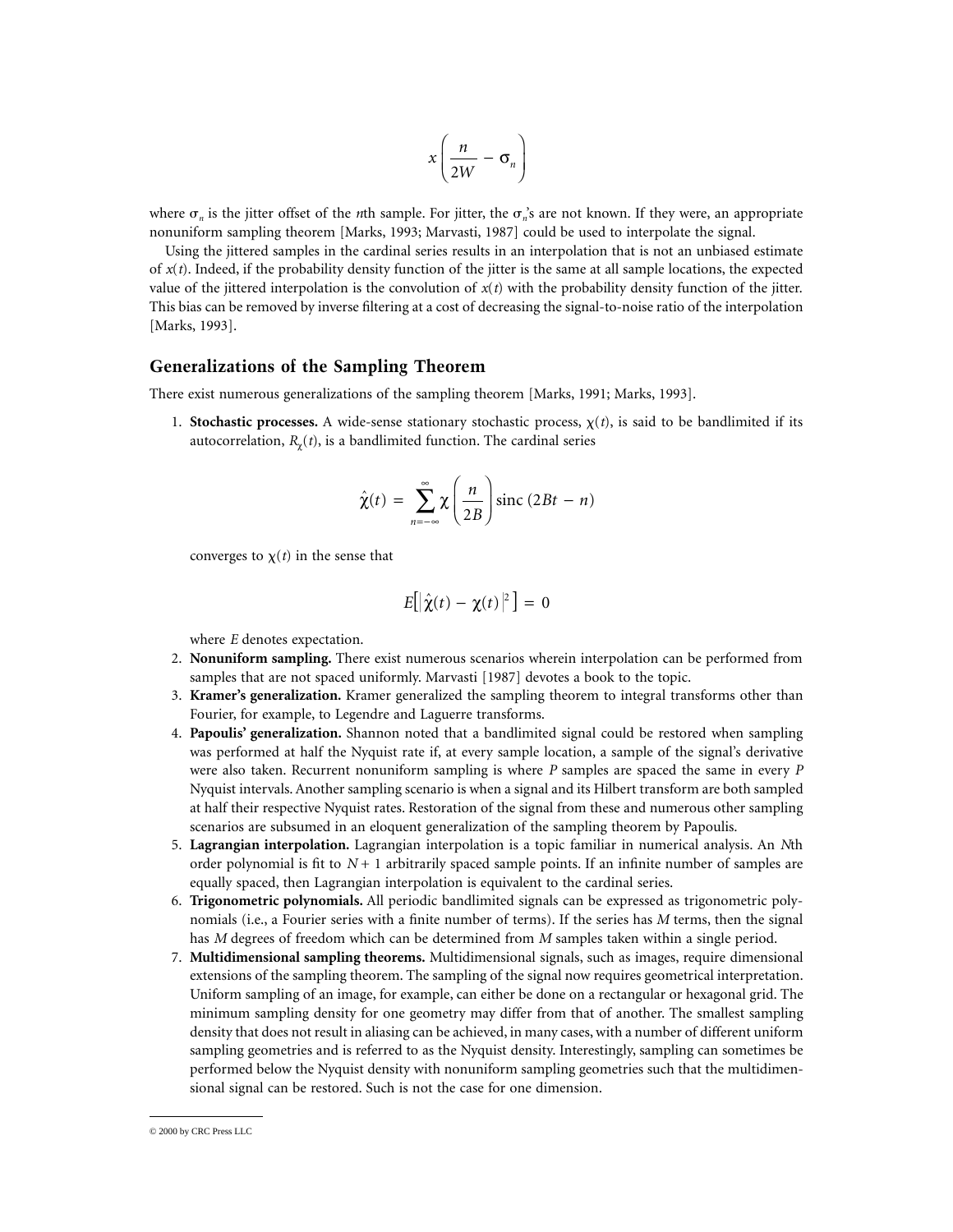- <span id="page-38-0"></span>8. **Continuous sampling.** When a signal is known on one or more disjoint intervals, it is said to have been continuously sampled. Divide the time line into intervals of *T*. Periodic continuous sampling assumes that the signal is known on each interval over an interval of  $\alpha T$  where  $\alpha$  is the duty cycle. Continuously sampled signals can be accurately interpolated even in the presence of aliasing. Other continuously sampled cases, each of which can be considered as a limiting case of continuously periodically sampled restoration, include
	- (a) **Interpolation.** The tails of a signal are known and we wish to restore the middle.
	- (b) **Extrapolation.** We wish to generate the tails of a function with knowledge of the middle.
	- (c) **Prediction.** A signal for  $t > 0$  is to be estimated from knowledge of the signal for  $t < 0$ .

## **Final Remarks**

Since its popularization in the late 1940s, the sampling theorem has been studied in depth. More than 1000 papers have been generated on the topic [Marks, 1993]. Its understanding is fundamental in matching the largely continuous world to digital computation engines.

# **Defining Terms**

- **Aliasing:** A phenomenon that occurs when a signal is undersampled. High-frequency information about the signal is lost.
- **Cardinal series:** The formula by which samples of a bandlimited signal are interpolated to form a continuous time signal.
- Fourier transform: The mathematical operation that converts a time-domain signal into the frequency domain.

**Jitter:** A sample is temporally displaced by an unknown, usually small, interval.

- **Kramer's generalization:** A sampling theory based on other than Fourier transforms and frequency.
- **Lagrangian interpolation:** A classic interpolation procedure used in numerical analysis. The sampling theorem is a special case.

**Nyquist rate:** The minimum sampling rate that does not result in aliasing.

- **Papoulis' generalization:** A sampling theory applicable to many cases wherein signal samples are obtained either nonuniformly and/or indirectly.
- **Sampling rate:** The number of samples per second.
- **Sampling theorem:** Samples of a bandlimited signal, if taken close enough together, exactly specify the continuous time signal from which the samples were taken.
- **Signal bandwidth:** The maximum frequency component of a signal.
- **Time bandwidth product:** The product of a signal's duration and bandwidth approximates the number of samples required to characterize the signal.
- **Truncation error:** The error that occurs when a finite number of samples are used to interpolate a continuous time signal.

## **Related Topic**

8.5 Sampled Data

#### **References**

E. Borel, "Sur l'interpolation," *C.R. Acad. Sci. Paris,* vol. 124, pp. 673–676, 1897.

- J. R. Higgins, "Five short stories about the cardinal series," *Bull. Am. Math. Soc.,* vol. 12, pp. 45–89, 1985.
- A. J. Jerri, "The Shannon sampling theorem—its various extension and applications: a tutorial review," *Proc. IEEE,* vol. 65, pp. 1565–1596, 1977.
- V. A. Kotel'nikov, "On the transmission capacity of 'ether' and wire in electrocommunications," *Izd. Red. Upr. Svyazi RKKA* (Moscow), 1933.
- R. J. Marks II, *Introduction to Shannon Sampling and Interpolation Theory,* New York: Springer-Verlag, 1991.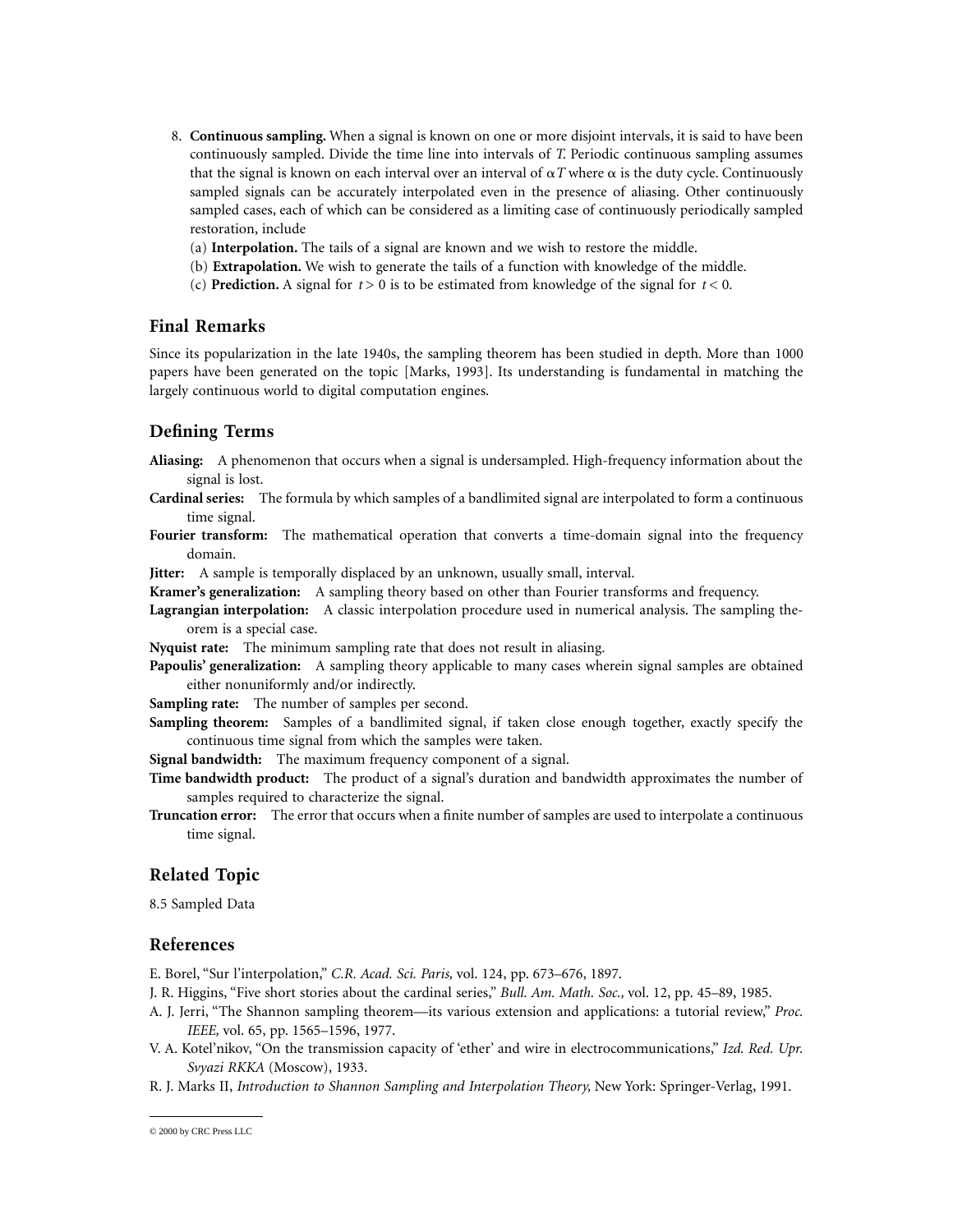- <span id="page-39-0"></span>R. J. Marks II, Ed., *Advanced Topics in Shannon Sampling and Interpolation Theory,* New York: Springer-Verlag, 1993.
- F. A. Marvasti,*A Unified Approach to Zero-Crossing and Nonuniform Sampling,* Oak Park, Ill.: Nonuniform, 1987.
- C. Shannon, "A mathematical theory of communication," *Bell System Technical Journal,* vol. 27, pp. 379, 623, 1948.
- E. T. Whittaker, "On the functions which are represented by the expansions of the interpolation theory," *Proc. Royal Society of Edinburgh,* vol. 35, pp. 181–194, 1915.
- J. M. Whittaker, "The Fourier theory of the cardinal functions," *Proc. Math. Soc. Edinburgh,* vol. 1, pp. 169–176, 1929.
- A. I. Zayed, Advances in Shannon's Sampling Theory, Boca Raton, Fla.: CRC Press, 1993.

## **Further Information**

An in-depth study of the sample theorem and its numerous variations is provided in R. J. Marks II, Ed., *Introduction to Shannon Sampling and Interpolation Theory*, New York:Springer-Verlag, 1991.

In-depth studies of modern sampling theory with over 1000 references are available in R. J. Marks II, Ed., *Advanced Topics in Shannon Sampling and Interpolation Theory*, New York: Springer-Verlag, 1993.

The specific case of nonuniform sampling is treated in the monograph by F. A. Marvasti, *A Unified Approach to Zero-Crossing and Nonuniform Sampling*, Oak Park, Ill:Nonuniform, 1987.

The sampling theorem is treated generically in the *IEEE Transactions on Signal Processing*. For applications, topical journals are the best source of current literature.

# **73.5 Channel Capacity**

*Sergio Verdú*

## **Information Rates**

Tens of millions of users access the Internet daily via standard telephone lines. **[Modems](#page-46-0)** operating at data rates of up to 28,800 bits per second enable the transmission of text, audio, color images, and even low-resolution video. The progression in modern technology for the standard telephone channel shown in [Fig. 73.12 e](#page-40-0)xhibits, if not the exponential increases ubiquitous in computer engineering, then a steady slope of abut 825 bits per second per year.

Few technological advances can result in as many time-savings for worldwide daily life as advances in modem information rates. However, modem designers are faced with a fundamental limitation in the maximum transmissible information rate. Every communication channel has a number associated with it called **[channel capacity](#page-46-0)**, which determines the maximum information rate that can flow through the channel regardless of the complexity of the transmitting and receiving devices. Thus, the progression of modem rates shown in Fig. 73.12 is sure to come to a halt. But, at what rate? Answering this question for any communication channel model is one of the major goals of information theory—a discipline founded in 1948 by Claude E. Shannon [Shannon, 1948].

## **Communication Channels**

The communication channel is the set of devices and systems that connects the transmitter to the receiver. The transmitter and receiver consist of an **[encoder](#page-46-0)** and **[decoder](#page-46-0)**,respectively, which translate the information stream produced by the source into a signal suitable for channel transmission and vice versa [\(Fig. 73.13\)](#page-40-0). For example, in the case of the telephone line, two communication channels (one in each direction) share the same physical channel that connects the two modems. That physical channel usually consists of twisted copper wires at both ends and a variety of switching and signal processing operations that occur at the telephone exchanges. The modems themselves are not included in the communication channel.A microwave radio link is another example of a communication channel that consists of an amplifier and an antenna (at both ends) and a certain portion of the radio spectrum. In this case, the communication channel model does not fully correspond with the physical channel. Why not, for example, view the antenna as part of the transmitter rather than the channel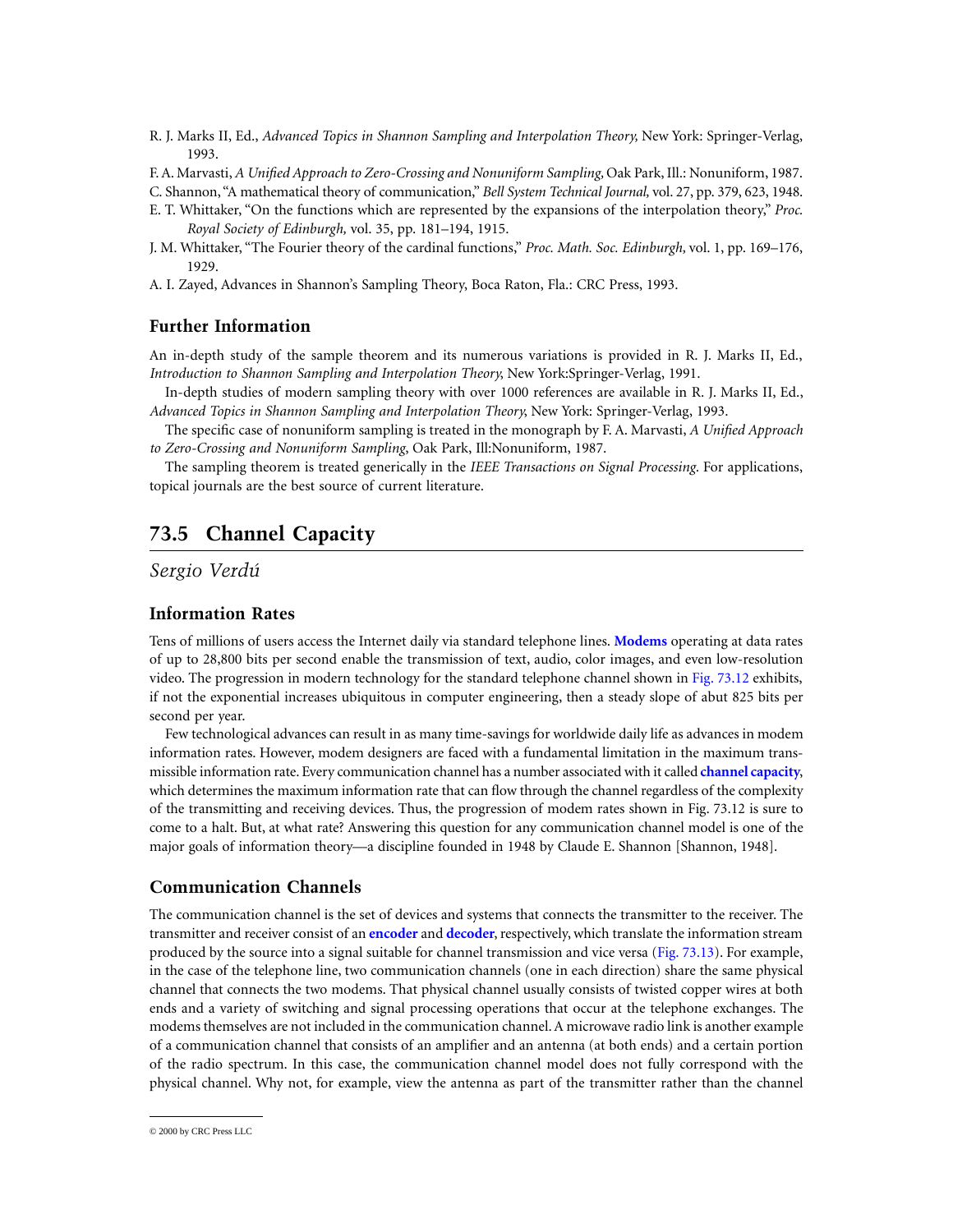<span id="page-40-0"></span>

**FIGURE 73.12** Information rates of modems for telephone channels.



**FIGURE 73.13** Elements of a communication system.

(Fig. 73.13)? Because considerations other than the optimization of the efficiency of the link are likely to dictate the choice of antenna size. This illustrates that the boundaries encoder–channel and channel–decoder in Fig. 73.13 are not always uniquely defined. This suggests an alternative definition of a channel as that part of the communication system that the designer is unable or unwilling to change.

A channel is characterized by the probability distributions of the output signals given every possible input signal. Channels are divided into (1) **[discrete-time channels](#page-46-0)** and (2) **[continuous-time channels](#page-46-0)** depending on whether the input/output signals are sequences or functions of a real variable. Some examples are as follows.

#### **Example 1: Binary Symmetric Channel**

A discrete-time **[memoryless channel](#page-46-0)** with binary inputs and outputs [\(Fig. 73.14\)](#page-41-0) where the probabilities that 0 and 1 are received erroneously are equal.

#### **Example 2: Z-Channel**

A discrete-time memoryless channel with binary inputs and outputs ([Fig. 73.15\)](#page-41-0) where 0 is received error-free.

#### **Example 3: Erasure Channel**

A discrete-time memoryless channel with binary inputs and ternary outputs [\(Fig. 73.16\).](#page-41-0) The symbols 0 and 1 cannot be mistaken for each other but they can be "erased".

<sup>© 2000</sup> by CRC Press LLC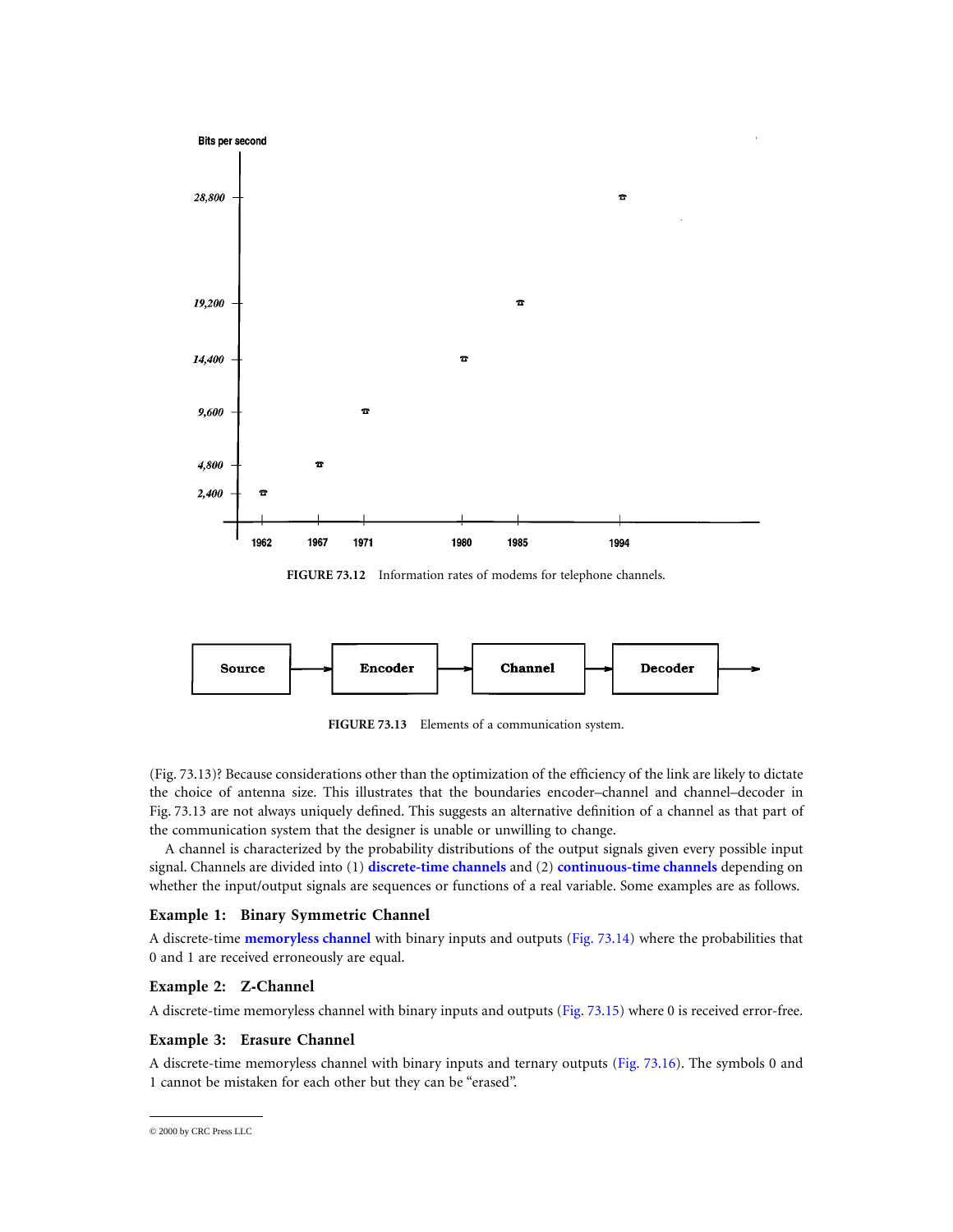<span id="page-41-0"></span>

**FIGURE 73.14** Binary symmetric channel. **FIGURE 73.15** Z-channel.



## <span id="page-41-1"></span>**Example 4: White Gaussian Discrete-Time Channel**

A discrete-time channel whose output sequence is given by

$$
y_i = x_i + n_i \tag{73.76}
$$

where  $x_i$  is the input sequence and  $n_i$  is a sequence of independent Gaussian random variables with equal variance.

#### **Example 5: Linear Continuous-Time Gaussian Channel**

A continuous-time channel whose output signal is given by [\(Fig.](#page-41-1) [73.17\)](#page-41-1)

$$
y(t) = h(t) * x(t) + n(t)
$$
 (73.77)



 $1-\delta$ 

ß

**FIGURE 73.16** Erasure channel.

where  $x(t)$  is the input signal,  $n(t)$  is a stationary Gaussian process, and *h*(*t*) is the impulse response of a linear time-invariant system. The telephone channel is typically modeled by Eq. (73.77).

The goal of the encoder (Fig. 73.13) is to convert strings of binary data (messages) into channel-input signals. Source strings of *m* bits are translated into channel input strings of *n* symbols (with  $m \le n$ ) for discrete channels, and into continuous-time signals of duration *T* for continuous-time channels. The channel code (or more precisely the codebook) is the list of 2*<sup>m</sup>* **[codewords](#page-46-0)** (channel input signals) that may be sent by the encoder. The **[rate](#page-46-0)** of the code is equal to the logarithm of its size divided by the duration of the codewords. Thus, the rate is equal to





<sup>© 2000</sup> by CRC Press LLC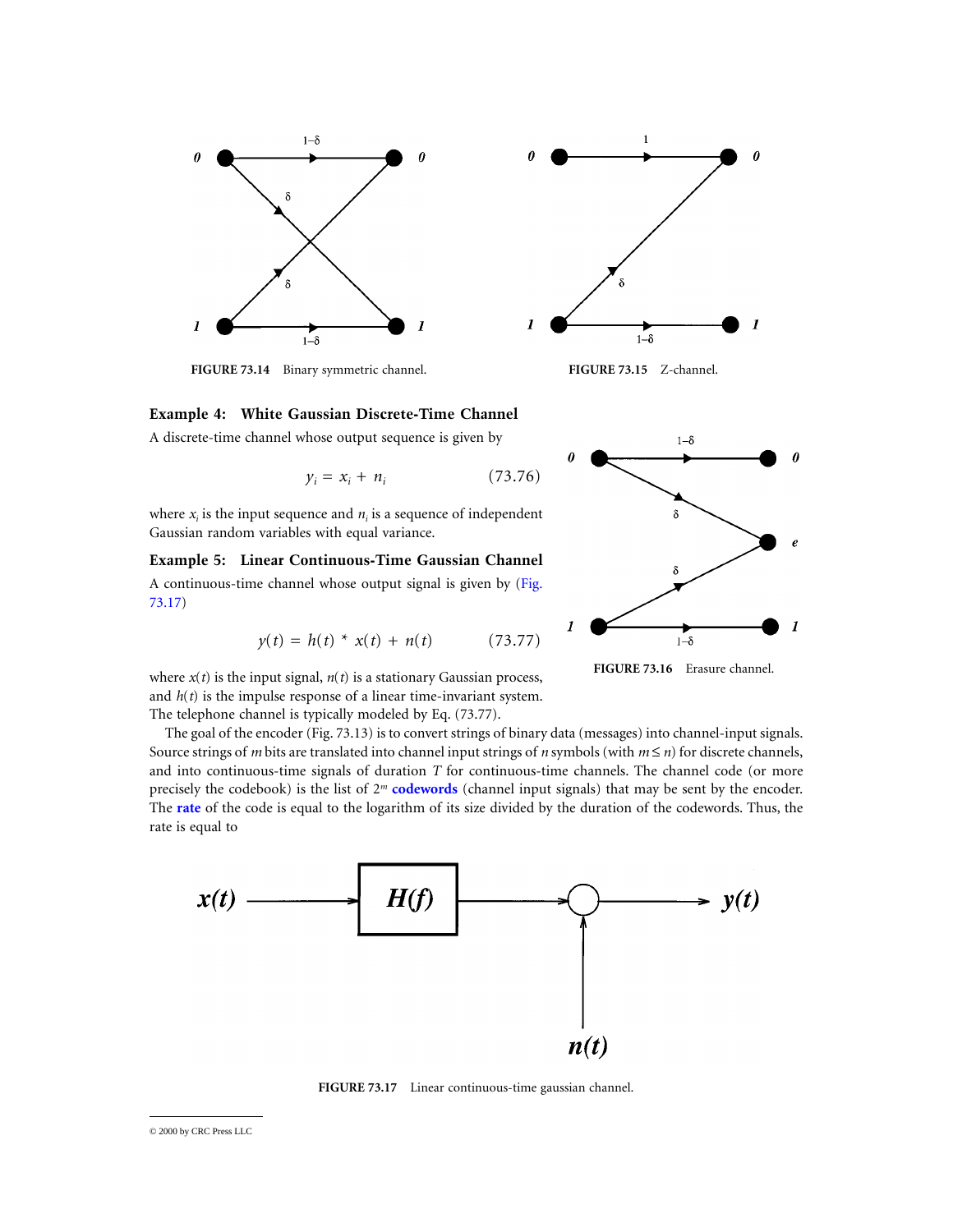$$
\frac{m}{n}
$$
 bits per channel use

for a discrete-time channel, whereas it is equal to

$$
\frac{m}{T}
$$
 bits per second

for a continuous-time channel.

Once a codeword has been chosen by the encoder, the channel probabilistic mechanisms govern the distortion suffered by the transmitted signal. The role of the decoder is to recover the transmitted binary string (message) upon reception of the channel-distorted version of the transmitted codeword. To that end, the decoder knows the codebook used by the encoder. For most channels (including those above) there is a nonzero probability that the best decoder (maximum likelihood decoder) selects the wrong message. Thus, for a given channel the two figures of merit and of interest are the rate and the probability of error. The higher the tolerated probability of error, the higher the allowed rate; however, computing the exact tradeoff is a formidable task unless the code size either is very small or tends to infinity. The latter case was the one considered by Shannon and treated in the following section.

# **Reliable Information Transmission: Shannon's Theorem**

Shannon [1948] considered the situation in which the codeword duration grows without bound. Channel capacity is the maximum rate for which encoders and decoders exist whose probability of error vanishes as the codewords get longer and longer.

**Shannon's Theorem** [Shannon, 1948] The capacity of a discrete memoryless channel is equal to

$$
C = \max_{X} I(X; Y), \tag{73.78}
$$

where  $I(X; Y)$  stands for the input-output mutual information, which is a measure of the dependence of the input and the output defined as the divergence between the joint input/output distribution and the product of its marginals,  $D(P_{XY}||P_XP_Y)$ . For any pair of probability mass functions *P* and *Q* defined on the same space, divergence is an asymmetric measure of their similarity:

$$
D(P||Q) = \sum_{x \in A} P(x) \log \frac{P(x)}{Q(x)}.
$$
 (73.79)

Divergence is zero if both distributions are equal; otherwise it is strictly positive. The maximization in Eq. (73.78) is over the set of input distributions. Although, in general, there is no closed-form solution for that optimization problem, an efficient algorithm was obtained by Blahut and Arimoto in 1972 [Blahut, 1987]. The distribution that attains the maximum in Eq. (73.78) determines the statistical behavior of optimal codes and, thus, is of interest to the designer of the encoder. For the discrete memoryless channels mentioned above, the capacity is given by the following examples.

#### **Example 1: Binary Symmetric Channel**

$$
C = 1 - \delta \log \frac{1}{\delta} - (1 - \delta) \log \frac{1}{1 - \delta}
$$

attained by an equiprobable distribution and shown in [Fig. 73.18.](#page-43-0)

<sup>© 2000</sup> by CRC Press LLC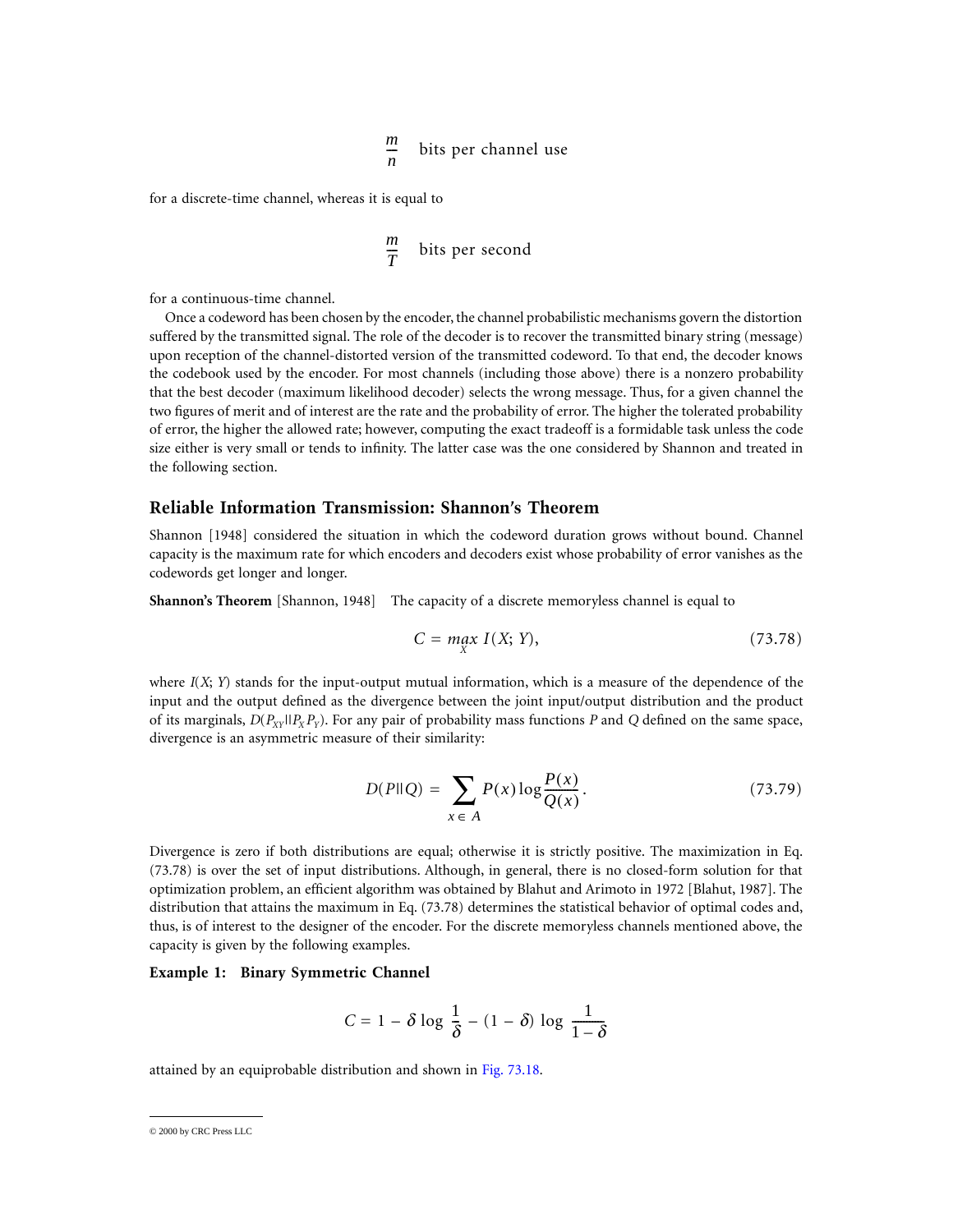<span id="page-43-0"></span>

<span id="page-43-1"></span>**FIGURE 73.18** Capacity of the binary symmetric channel as a function of crossover probability.



**FIGURE 73.19** Capacity of the Z-channel.

## **Example 2: Z-Channel**

$$
C = \log \left(1 - \delta^{\frac{1}{1-\delta}} + \delta^{\frac{\delta}{1-\delta}}\right)
$$

attained for a distribution whose probability mass at 0 ranges from  $1/2$  ( $\delta = 0$ ) to  $1/e$  ( $\delta \rightarrow 1$ ) ([Fig. 73.19\).](#page-43-1)

#### **Example 3: Erasure Channel**

$$
C=1-\delta
$$

attained for equiprobable inputs.

Oftentimes the designer is satisfied with not exceeding a certain fixed level of bit error rate,  $\epsilon$ , rather than the more stringent criterion of vanishing probability of selecting the wrong block of data. In such a case, it is possible to transmit information at a rate equal to capacity times

$$
\left(1 - \epsilon \log \frac{1}{\epsilon} - \left(1 - \epsilon\right) \log \frac{1}{1 - \epsilon}\right)^{-1}
$$

which is shown in [Fig. 73.20.](#page-44-0)

If, contrary to what we have assumed thus far, the message source in Fig. 73.13 is not a source of pure bits, the significance of capacity can be extended to show that as long as the source entropy (see Chapter 73.6 on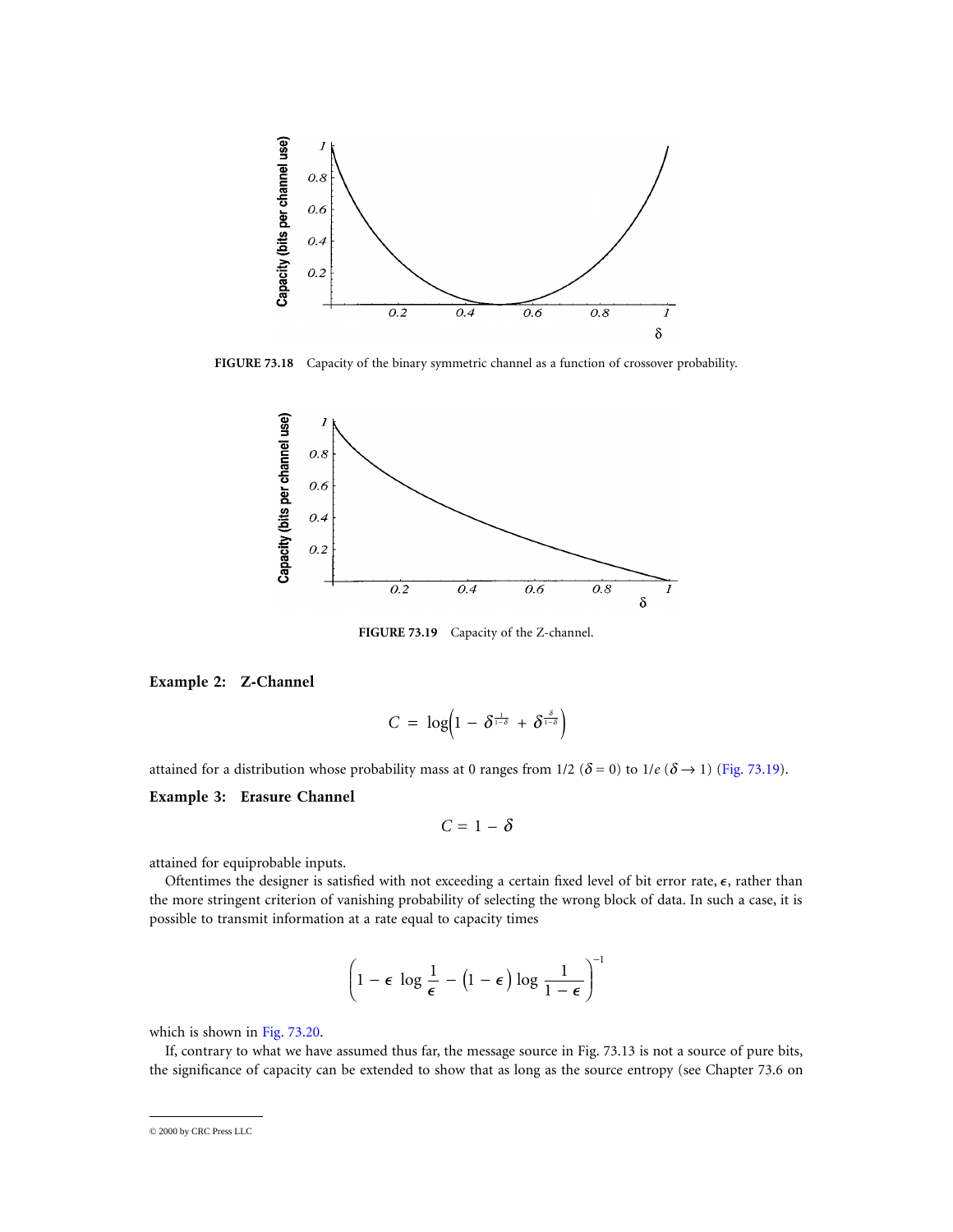<span id="page-44-0"></span>

**FIGURE 73.20** Capacity expansion factor as a function of bit-error-rate.

Data Compression) is below the channel capacity, an encoder/decoder pair exists that enables arbitrarily reliable communication. Conversely, if the source entropy is above capacity, then no such encoder/decoder pair exists.

## **Bandwidth and Capacity**

The foregoing formulas for discrete channels do not lead to the capacity of continuous-time channels such as Example 5. We have seen that in the case of the telephone channel whose bandwidth is approximately equal to 3 kHz, capacity is lower bounded by 28,800 bits per second. How does bandwidth translate into capacity? The answer depends on the noise level and distribution. For example, if in the channel of Example 5, the noise is absent, capacity is infinite regardless of bandwidth. We can encode any amount of information as the binary expansion of a single scalar, which can be sent over the channel as the amplitude or phase of a single sinusoid; knowing the channel transfer function, the decoder can recover the transmitted scalar error-free. Clearly, such a transmission method is not recommended in practice because it hinges on the non-physical scenario of noiseless transmission.

In the simplest special case of Example 5, the noise is white, the channel has an ideal flat transfer function with bandwidth *B* (in Hz), and the input power is limited. Then, the channel capacity is equal to

$$
C = B \, SNR^{dB} \log_2 10^{0.1} \quad \text{bits per second} \tag{73.80}
$$

where  $\log_2 10^{0.1} = 0.33$  and *SNR<sup>dB</sup>* is equal to the optimum signal-to-noise ratio (in dB) of a linear estimate of a flat input signal given the channel output signal. Such an optimum signal-to-noise ratio is equal to one plus the power alloted to the input divided by the noise power in the channel band, i.e.,

$$
SNR^{dB} = 10 \log_{10} \left( 1 + \frac{P}{BN_0} \right).
$$

It is interesting to notice that as the bandwidth grows, the channel capacity does not grow without bound. It tends to

$$
\frac{P}{N_0} \log_2 e
$$
 bits per second

where  $log_2 e = 1.44$ . This means that the energy per bit necessary for reliable communication is equal to 0.69 times the noise power spectral density level. When the channel bandwidth is finite, the energy necessary to send one bit of information is strictly larger. The energy required to send one bit of information reliably can

<sup>© 2000</sup> by CRC Press LLC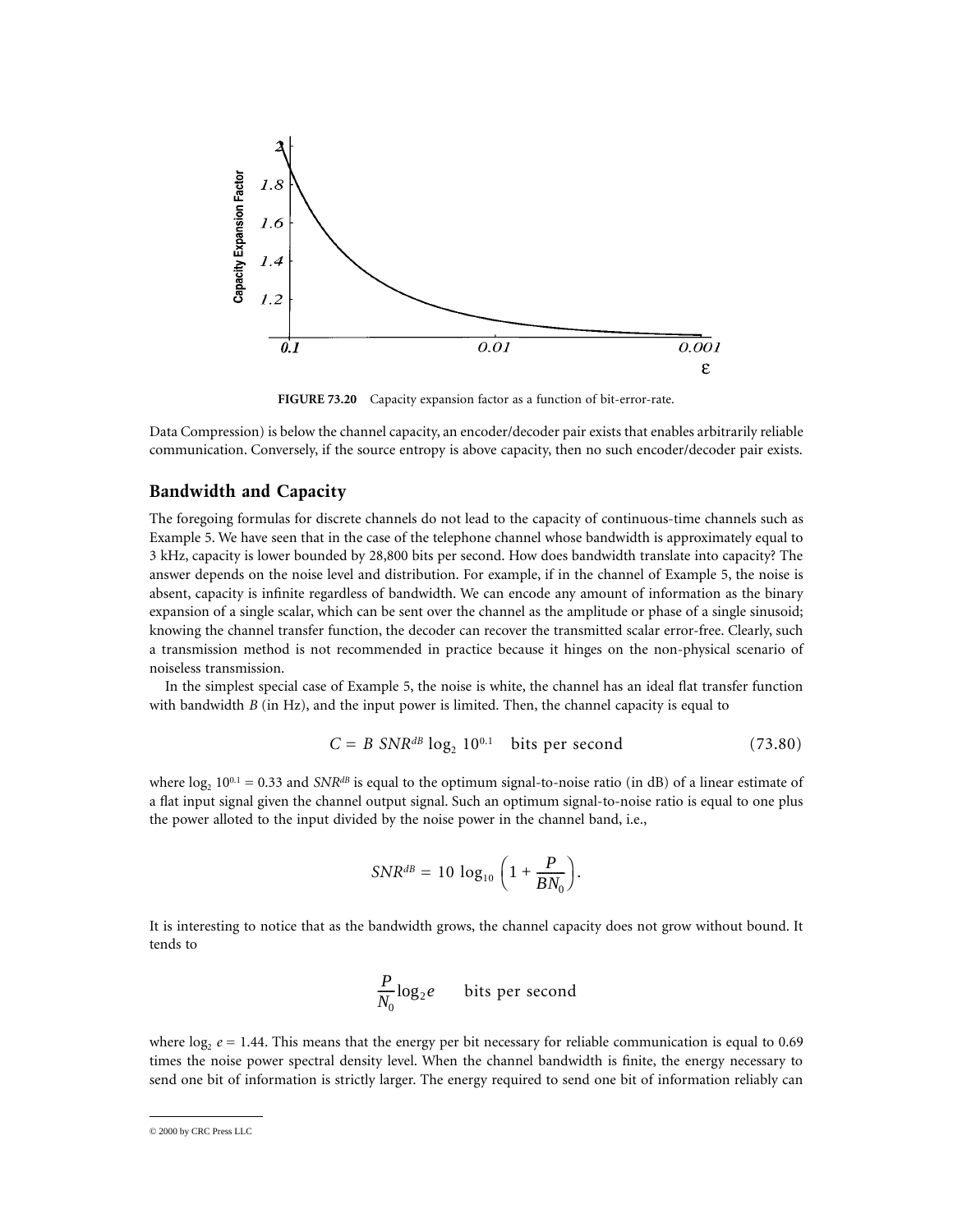be computed for other (non-Gaussian) channels even in cases where expressions for channel capacity are not known [Verdú, 1990].

When the channel transfer function  $H(f)$  and/or noise spectral density  $N(f)$  are not flat, the constant in Eq. (73.80) no longer applies. The so-called water-filling formula [Shannon, 1949] gives the channel capacity as

$$
C = \frac{1}{2} \int \log \left( 1 + \frac{\max\{0, w - M(f)\}}{M(f)} \right) df
$$

where *w* is chosen so that

$$
\int \max\Bigl\{0, w - M\bigl(f\bigr)\Bigr\} df = P,
$$

and

$$
M(f) = \frac{N(f)}{|H(f)|^2}.
$$

The linear Gaussian-noise channel is a widely used model for space communication (in the power limited region) and for the telephone channel (in the bandwidth limited region). Thanks to the prevalence of digital switching and digital transmission in modern telephone systems, not only signal-to-noise ratios have improved over time but the Gaussian-noise model in Example 5 becomes increasingly questionable because quantization is responsible for a major component of the channel distortion. Therefore, future improvements in modem speeds are expected to arise mainly from finer modeling of the channel.

Due to the effect of time-varying received power (fading), several important channels fall outside the scope of Example 5 such as high-frequency radio links, tropospheric scatter links, and mobile radio channels.

#### **Channel Coding Theorems**

In information theory, the results that give a formula for channel capacity in terms of the probabilistic description of the channel are known as channel coding theorems. They typically involve two parts: an achievability part, which shows that codes with vanishing error probability exist for any rate below capacity; and a converse part, which shows that if the code rate exceeds capacity, then the probability of error is necessarily bounded away from zero. Shannon gave the first achievability results in [Shannon, 1948] for discrete memory channels. His method of proof, later formalized as the method of "typical sequences" (e.g., [Cover and Thomas, 1991]), is based on showing that the average probability of error of a code chosen at random vanishes with blocklength. Other known achievability proofs such as Feinstein's [1954], Gallager's [1968], and the method of types [Csiszar and Korner, 1981] are similarly non-constructive. The discipline of coding theory deals with constructive methods to design codes that approach the Shannon limit (see Chapter 71.1). The first converse channel coding theorem was not given by Shannon, but by Fano in 1952. A decade after Shannon's pioneering paper, several authors obtained the first channel coding theorems for channels with memory [Dobrushin, 1963]. The most general formula for channel capacity known to date can be found in [Verdú and Han, 1994]. The capacity of channels with feedback was first considered by Shannon in 1961 [Shannon, 1961], with later developments for Gaussian channels summarized in [Cover and Thomas, 1991]. In his 1961 paper [Shannon, 1961], Shannon founded the discipline of multiuser information theory by posing several challenging channels with more than one transmitter and/or receiver. In contrast to the **[multiaccess channel](#page-46-0)** (one receiver) which has been solved in considerable generality, the capacities of channels involving more than one receiver, such as **[broadcast channels](#page-46-0)** [Cover, 1972] and **[interference channels](#page-46-0)** remain unsolved except in special cases.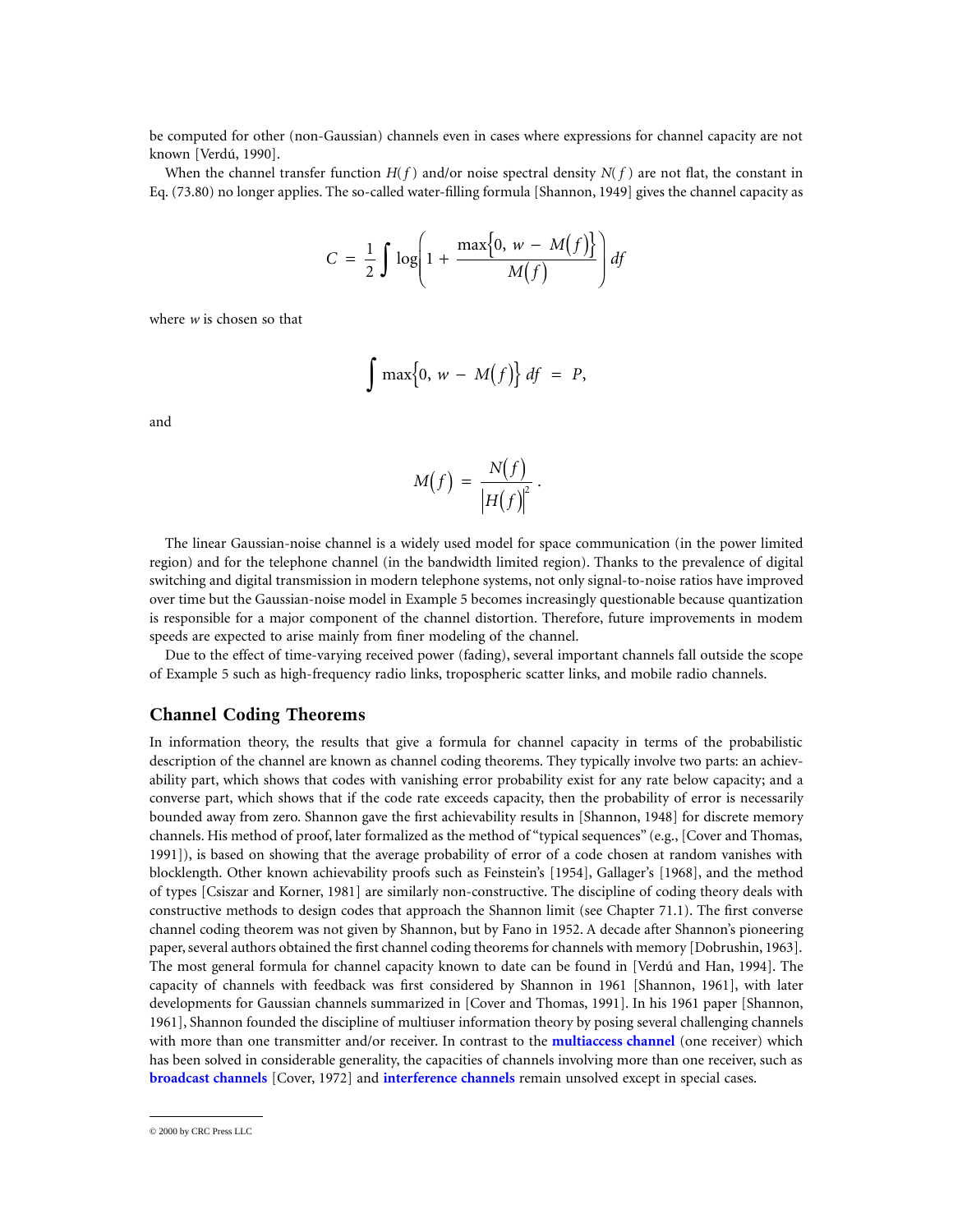<span id="page-46-0"></span>Channel capacity has been shown to have a meaning outside the domain of information transmission [Han and Verdú, 1993]: it is the minimum rate of random bits required to generate any input random process so that the output process is simulated with arbitrary accuracy.

## **Defining Terms**

**Blocklength:** The duration of a codeword, usually in the context of discrete-time channels.

- **Channel capacity:** The maximum rate for which encoders and decoders exist whose probability of error vanishes as the codewords get longer and longer.
- **Codeword:** Channel-input signal chosen by the encoder to represent the message.
- **Communication channel:** Set of devices and systems that connect the transmitter to the receiver, not subject to optimization.
- **Broadcast channel:** A communication channel with one input and several outputs each connected to a different receiver such that possibly different messages are to be conveyed to each receiver.
- **Discrete memoryless channel:** A discrete-time memoryless channel where each channel input and output takes a finite number of values.
- **Discrete-time channel:** A communication channel whose input/output signals are sequences of values. Its capacity is given in terms of bits per "channel use".
- **Continuous-time channel:** A communication channel whose input/output signals are functions of a real variable (time). Its capacity is given in terms of bits per second.
- **Interference channel:** A channel with several inputs/outputs such that autonomous transmitters are connected to each input and such that each receiver is interested in decoding the message sent by one and only one transmitter.
- **Memoryless channel:** A channel where the conditional probability of the output given the current input is independent of all other inputs or outputs.
- **Multiaccess channel:** A channel with several inputs and one output such that autonomous transmitters are connected to each input and such that the receiver is interested in decoding the messages sent by all the transmitters.
- **Decoder:** Mapping from the set of channel-output signals to the set of messages.
- **Maximum-likelihood decoder:** A decoder which selects the message that best explains the received signal, assuming all messages are equally likely.
- **Encoder:** Mapping from the set of messages to the set of input codewords.
- **Modem:** Device that converts binary information streams into electrical signals (and vice-versa) for transmission through the voiceband telephone channel.
- **Rate:** The rate of a code is the number of bits transmitted (logarithm of code size) per second for a continuoustime channel or per channel use for a discrete-time channel.

# **Related Topics**

70.1 Coding • 73.4 The Sampling Theorem

# **References**

- C. E. Shannon, "A mathematical theory of communication," *Bell Sys. Tech. J.,* 27, 379–423, 623–656, July–Oct. 1948.
- R. E. Blahut, *Principles of Information Theory.* Reading, Mass.: Addison-Wesley, 1987.
- S. Verdú, "On channel capacity per unit cost," *IEEE Trans. Information Theory,* IT-36(5), 1019–1030, Sept. 1990.
- C. E. Shannon, "Communication in the presence of noise," *Proc. Institute of Radio Engineers,* 37, 10–21, 1949.
- T. M. Cover and J. A. Thomas, *Elements of Information Theory,* New York: Wiley, 1991.
- A. Feinstein, "A new basic theorem of information theory," *IRE Trans. PGIT,* pp. 2–22, 1954.
- R. G. Gallager, *Information Theory and Reliable Communication,* New York: Wiley, 1968.

<sup>© 2000</sup> by CRC Press LLC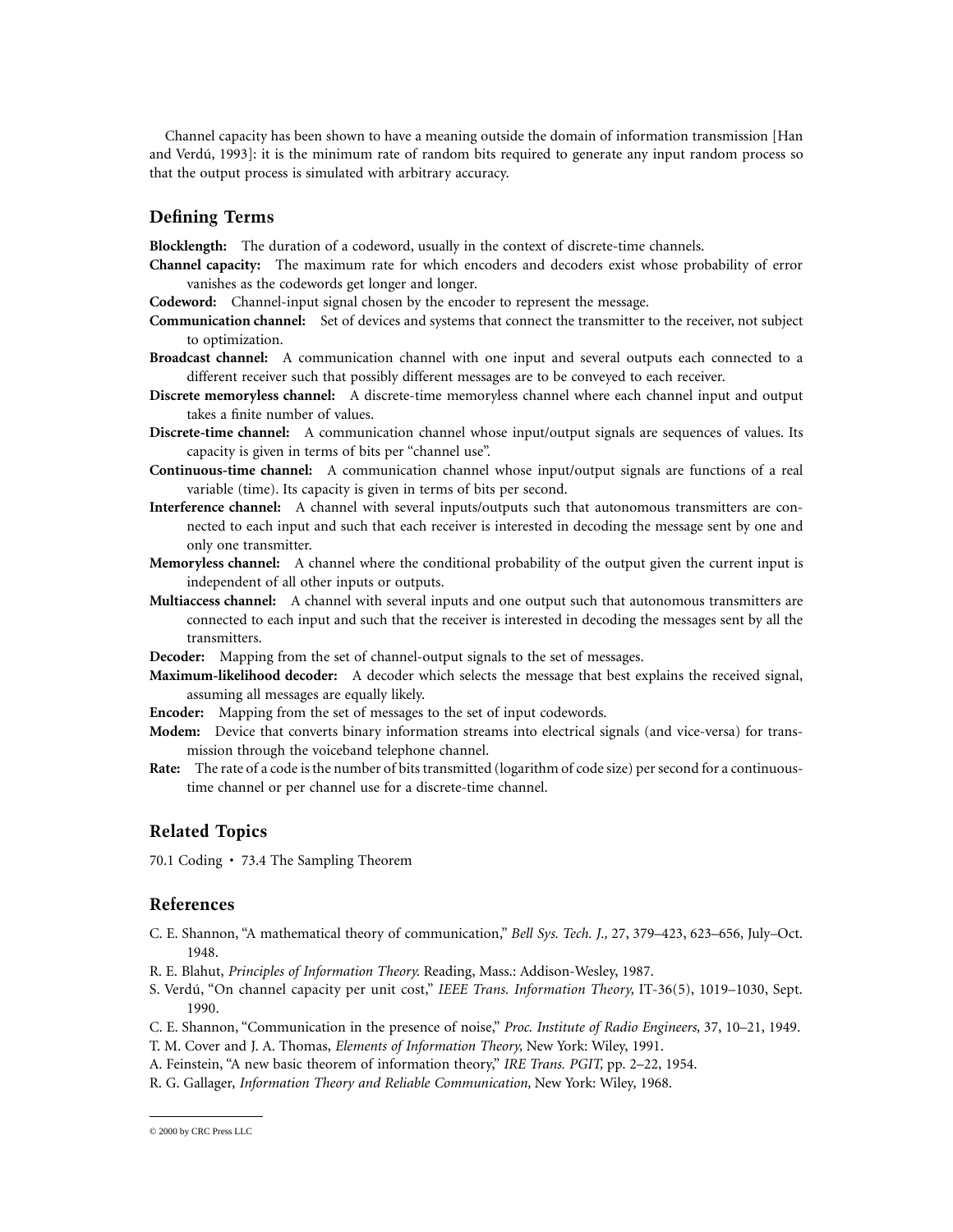- <span id="page-47-0"></span>I. Csiszar and J. Korner, *Information Theory: Coding Theorems for Discrete Memoryless Systems,* New York: Academic Press, 1981.
- R. L. Dobrushin, *General Formulation of Shannon's Main Theorem in Information Theory,* American Mathematical Society Translations, pp. 323–438, 1963.
- S. Verdú and T. S. Han, "A general formula for channel capacity," *IEEE Trans. on Information Theory,* 40(4), 1147–1157, July 1994.
- C. E. Shannon, "Two-way communication channels," *Proc. 4th. Berkeley Symp. Math. Statistics and Prob.,* pp. 611–644, 1961.
- T. M. Cover, "Broadcast channels," *IEEE Trans. on Information Theory,* pp. 2–14, Jan. 1972.
- T. S. Han and S. Verdú, "Approximation theory of output statistics," *IEEE Trans. on Information Theory,* IT-39, 752–772, May 1993.

## **Further Information**

The premier journal and conference in the field of information theory are the *IEEE Trans. on Information Theory* and the *IEEE International Symposium on Information Theory,* respectively. *Problems of Information Transmission* is a translation of a Russian-language journal in information theory. The newsletter of the IEEE Information Theory Society regularly publishes expository articles.

# **73.6 Data Compression**

# *Joy A. Thomas and Thomas M. Cover*

Data compression is a process of finding the most efficient representation of an information source in order to minimize communication or storage. It often consists of two stages—the first is the choice of a (probabilistic) model for the source and the second is the design of an efficient coding system for the model. In this section, we will concentrate on the second aspect of the compression process, though we will touch on some common sources and models in the last subsection.

Thus, a data compressor (sometimes called a source coder) maps an information source into a sequence of bits, with a corresponding decompressor, that given these bits provides a reconstruction of the source. Data compression systems can be classified into two types: *lossless,* where the reconstruction is exactly equal to the original source, and *lossy,* where the reconstruction is a distorted version of the original source. For lossless data compression, the fundamental lower bound on the rate of the data compression system is given by the entropy rate of the source. For lossy data compression, we have a tradeoff between the rate of the compressor and the distortion we incur, and the fundamental limit is given by the rate distortion function, which is discussed later in this section.

Shannon [1948] was the first to distinguish the probabilistic model that underlies an information source from the semantics of the information. An information source produces one of many possible messages; the goal of communication is to transmit an unambiguous specification of the message so that the receiver can reconstruct the original message. For example, the information to be sent may be the result of a horse race. If the recipient is assumed to know the names and numbers of the horses, then all that must be transmitted is the number of the horse that won. In a different context, the same number might mean something quite different, e.g., the price of a barrel of oil. The significant fact is that the difficulty in communication depends only on the length of the representation. Thus, finding the best (shortest) representation of an information source is critical to efficient communication.

When the possible messages are all equally likely, then it makes sense to represent them by strings of equal length. For example, if there are 32 possible equally likely messages, then each message can be represented by a binary string of 5 bits. However, if the messages are not equally likely, then it is more efficient on the average to allot short strings to the frequently occurring messages and longer strings to the rare messages. Thus, the Morse code allots the shortest string (a dot) to the most frequent letter (E) and allots long strings to the infrequent letters (e.g., dash, dash, dot, dash for Q). The minimum average length of the representation is a fundamental quantity called the entropy of the source, which is defined in the next subsection.

<sup>© 2000</sup> by CRC Press LLC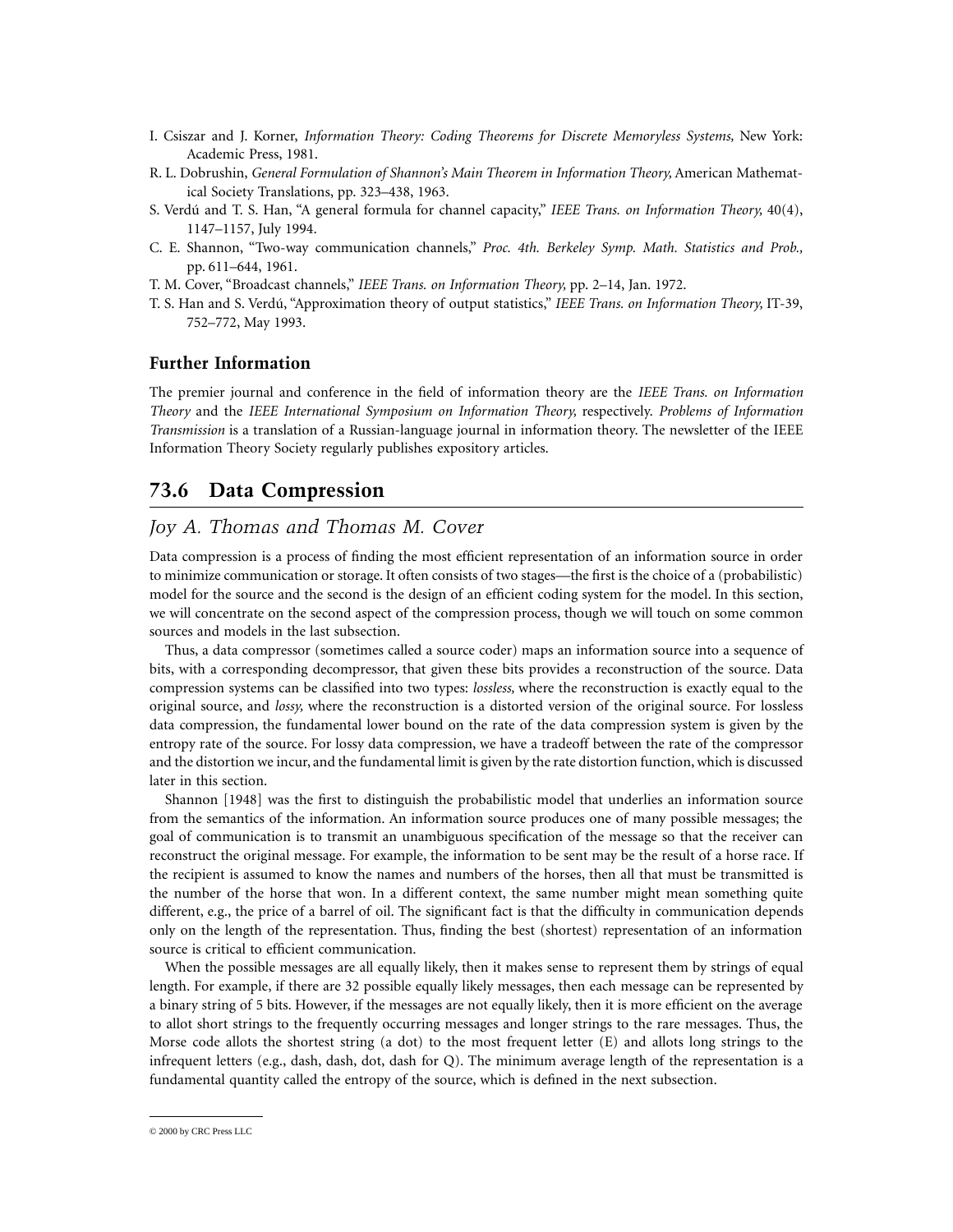#### **Entropy**

An information source will be represented by a random variable *X,* which takes on one of a finite number of possibilities  $i \in X$  with probability  $p_i = \Pr(X = i)$ . The entropy of the random variable *X* is defined as

$$
H(X) = -\sum_{i \in X} p_i \log p_i \tag{73.81}
$$

where the log is to base 2 and the entropy is measured in *bits*. We will use logarithms to base 2 throughout this chapter.

**Example 73.1** Let *X* be a random variable that takes on a value 1 with probability  $\theta$  and takes on the value 0 with probability  $1 - \theta$ . Then  $H(X) = -\theta \log \theta - (1 - \theta) \log (1 - \theta)$ . In particular, the entropy of a fair coin toss with  $\theta = \frac{1}{2}$  is 1 bit.

This definition of entropy is related to the definition of entropy in thermodynamics. It is the fundamental lower bound on the average length of a code for the random variable.

A **[code](#page-56-0)** for a random variable *X* is a mapping from *X*, the range of *X*, to the set of finite-length binary strings. We will denote the code word corresponding to *i* by  $C(i)$ , and the length of the code word by  $l_i$ . The average length of the code is then  $L(C) = \sum_i p_i l_i$ .

A code is said to be *instantaneous* or *prefix-free* if no code word is a prefix of any other code word. This condition is sufficient (but not necessary) to allow a sequence of received bits to be parsed unambiguously into a sequence of code words.

**Example 73.2** Consider a random variable *X* taking on the values {1, 2, 3} with probabilities (0.5, 0.25, 0.25). An instantaneous code for this random variable might be (0, 10, 11). Thus, a string 01001110 can be uniquely parsed into  $0, 10, 0, 11, 10$ , which decodes to the string  $x = (1, 2, 1, 3, 2)$ . Note that the average length of the code is 1.5 bits, which is the same as the entropy of the source.

For any instantaneous code, the following property of binary trees called the *Kraft inequality* [Cover and Thomas, 1991].

$$
\sum_{i} 2^{-l_i} \le 1\tag{73.82}
$$

must hold. Conversely, it can be shown that given a set of lengths that satisfies the Kraft inequality, we can find a set of prefix-free code words of those lengths.

The problem of finding the best source code then reduces to finding the optimal set of lengths that satisfies the Kraft inequality and minimizes the average length of the code. Simple calculus can then be used to show [Cover and Thomas, 1991] that the average length of any instantaneous code is larger than the entropy of the random variable, i.e., the minimum of  $\Sigma p_i l_i$  over all  $l_i$  satisfying  $\Sigma 2^{-li} \le 1$  is  $-\Sigma p_i \log p_i$ . Also, if we take  $l_i =$  $\lceil \log 1/p_i \rceil$  (where  $\lceil t \rceil$  denotes the smallest integer greater than or equal to *t*), we can verify that this choice of lengths satisfies the Kraft inequality and that

$$
L(C) = \sum_{i} p_i \left[ \log \frac{1}{p_i} \right] < \sum_{i} p_i \left( \log \frac{1}{p_i} + 1 \right) = H(X) + 1 \tag{73.83}
$$

The optimal code can only have a shorter length, and therefore we have the following theorem:

**Theorem 73.1** Let *L*\* be the average length of the optimal instantaneous code for a random variable *X*. Then

$$
H(X) \le L^* < H(X) + 1 \tag{73.84}
$$

<sup>© 2000</sup> by CRC Press LLC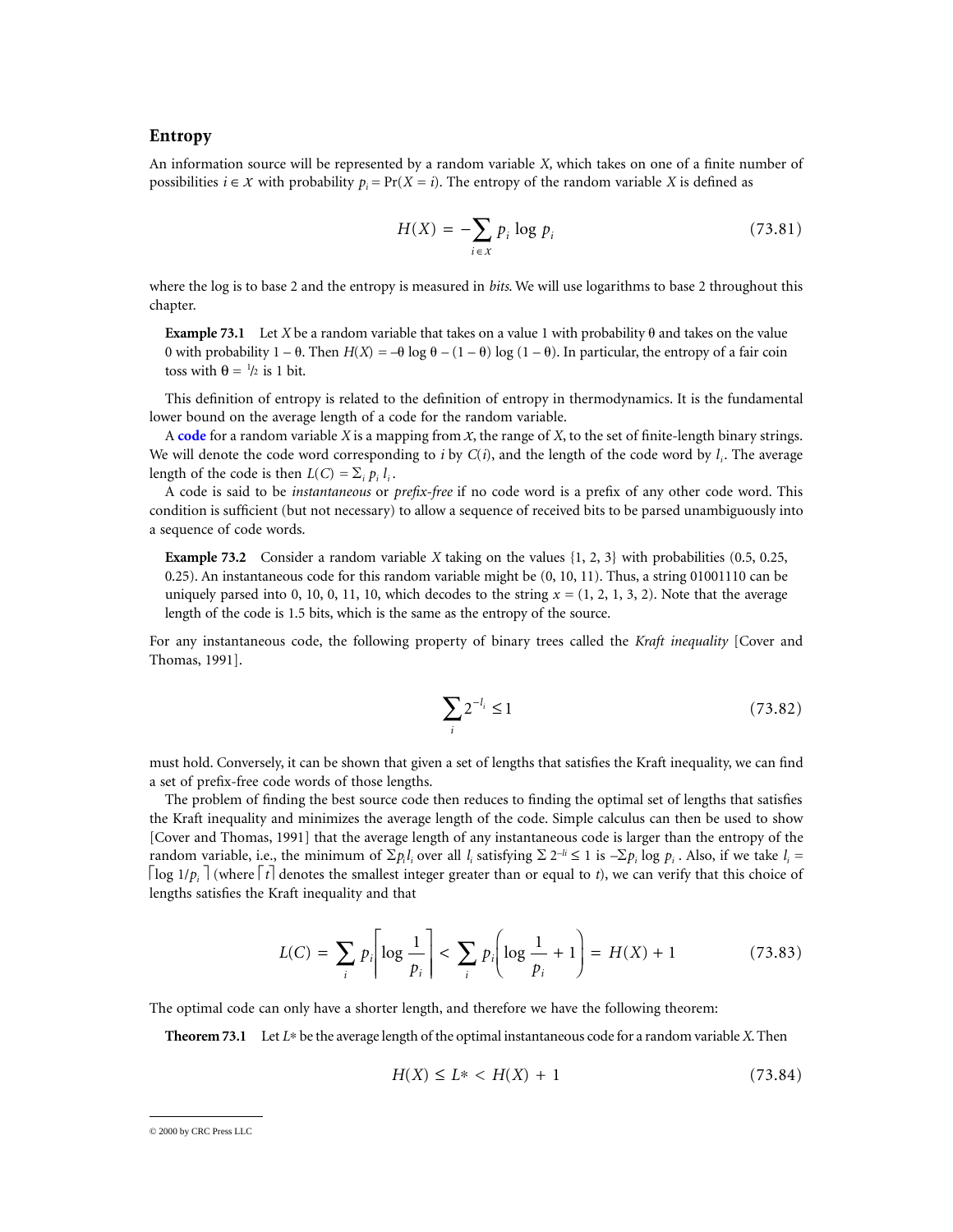<span id="page-49-0"></span>

**FIGURE 73.21** Example of the Huffman algorithm.

This theorem is one of the fundamental theorems of information theory. It identifies the entropy as the fundamental limit for the average length of the representation of a discrete information source and shows that we can find representations with average length within one bit of the entropy.

## **The Huffman Algorithm**

The choice of code word lengths  $l_i = \lceil \log 1/p_i \rceil$  (called the *Shannon code lengths*) is close to optimal, but not necessarily optimal, in terms of average code word length. We will now describe an algorithm (the **[Huffman](#page-56-0) [algorithm](#page-56-0)**) that produces an instantaneous code of minimal average length for a random variable with distribution  $p_1, p_2, \ldots, p_m$ . The algorithm is a greedy algorithm for building a tree from the bottom up.

- **Step 1.** Arrange the probabilities in decreasing order so that  $p_1 \geq p_2 \geq \ldots \geq p_m$ .
- **Step 2.** Form a subtree by combining the last two probabilities  $p_{m-1}$  and  $p_m$  to a single node of weight  $p'_{m-1}$  =  $p_{m-1} + p_m$ .
- **Step 3.** Recursively execute Steps 1 and 2, decreasing the number of nodes each time, until a single node is obtained.
- **Step 4.** Use the tree constructed above to allot code words.

The algorithm for tree construction is illustrated for a source with distribution (0.5, 0.2, 0.2, 0.1) in Fig. [73.21](#page-49-0). After constructing the tree, the leaves of the tree (which correspond to the symbols of *X*) can be assigned code words that correspond to the paths from the root to the leaf. We will not give a proof of the optimality of the Huffman algorithm; the reader is referred to Gallager [1968] or Cover and Thomas [1991] for details.

#### **Entropy Rate**

The entropy of a sequence of random variables  $X_1, X_2, \ldots, X_n$  with joint distribution  $p(x_1, x_2, \ldots, x_n)$  is defined analogously to the entropy of a single random variable as

$$
H(X_1, X_2, \dots, X_n) = -\sum_{x_1} \sum_{x_2} \dots \sum_{x_n} p(x_1, x_2, \dots, x_n) \log p(x_1, x_2, \dots, x_n) \tag{73.85}
$$

For a stationary process  $X_1, X_2, \ldots$ , we define the *entropy rate*  $H(X)$  of the process as

$$
\mathcal{H}(X) = \lim_{n \to \infty} \frac{H(X_1, X_2, \dots, X_n)}{n} \tag{73.86}
$$

It can be shown [Cover and Thomas, 1991] that the entropy rate is well defined for all stationary processes. In particular, if  $X_1, X_2, \ldots, X_n$  is a sequence of independent and identically distributed (i.i.d.) random variables, then  $H(X_1, X_2, \ldots, X_n) = nH(X_1)$ , and  $H(X) = H(X_1)$ .

<sup>© 2000</sup> by CRC Press LLC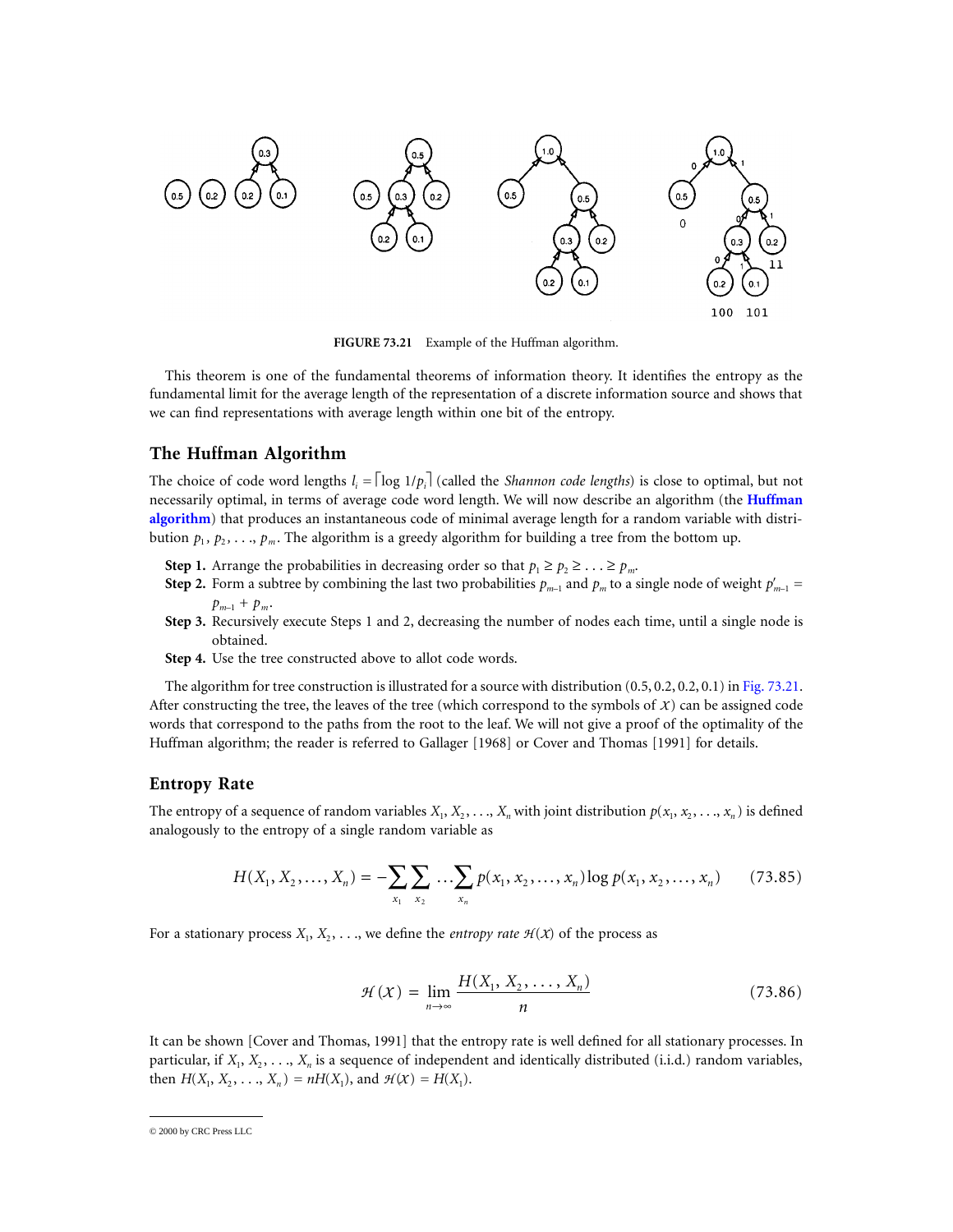In the previous subsection, we showed the existence of a prefix-free code having an average length within one bit of the entropy. Now instead of trying to represent one occurrence of the random variable, we can form a code to represent a block of *n* random variables. In this case, the average code length is within one bit of  $H(X_1, X_2, \ldots, X_n)$ . Thus, the average length of the code per input symbol satisfies

$$
\frac{H(X_1, X_2, \dots, X_n)}{n} \le \frac{L_n^*}{n} < \frac{H(X_1, X_2, \dots, X_n)}{n} + \frac{1}{n} \tag{73.87}
$$

Since  $[H(X_1, X_2, \ldots, X_n)]/n \rightarrow H(X)$ , we can get arbitrarily close to the entropy rate by using longer and longer block lengths. Thus, the entropy rate is the fundamental limit for data compression for stationary sources, and we can achieve rates arbitrarily close to this limit by using long blocks.

All the above assumes that we know the probability distribution that underlies the information source. In many practical examples, however, the distribution is unknown or too complex to be used for coding. There are various ways to handle this situation:

- Assume a simple distribution and design an appropriate code for it. Use this code on the real source. If an estimated distribution  $\hat{p}$  is used when in fact the true distribution is  $p$ , then the average length of the code is lower bounded by  $H(X) + \sum_x p(x) \log [p(x)/\hat{p}(x)]$ . The second term, which is denoted  $D(p\|\hat{p})$  is called the *relative entropy* or the *Kullback Leibler distance* between the two distributions.
- Estimate the distribution empirically from the source and adapt the code to the distribution. For example, with *adaptive Huffman coding*, the empirical distribution of the source symbols is used to design the Huffman code used for the source.
- Use a *universal coding algorithm* like the **[Lempel–Ziv algorithm](#page-56-0)** (see the subsection "Lempel–Ziv Coding").

#### **Arithmetic Coding**

In the previous subsections, it was shown how we could construct a code for a source that achieves an average length within one bit of the entropy. For small source alphabets, however, we have efficient coding only if we use long blocks of source symbols. For example, if the source is binary, and we code each symbol separately, we must use 1 bit per symbol, irrespective of the entropy of the source. If we use long blocks, we can achieve an expected length per symbol close to the entropy rate of the source.

It is therefore desirable to have an efficient coding procedure that works for long blocks of source symbols. Huffman coding is not ideal for this situation, since it is a bottom-up procedure with a complexity that grows rapidly with the block length. Arithmetic coding is an incremental coding algorithm that works efficiently for long block lengths and achieves an average length within one bit of the entropy for the block.

The essential idea of arithmetic coding is to represent a sequence  $x^n = x_1, x_2, \ldots, x_n$  by the cumulative distribution function  $F(x^n)$  (the sum of the probability of all sequences less than  $x^n$ ) expressed to an appropriate accuracy. The cumulative distribution function for *x <sup>n</sup>* is illustrated in [Fig. 73.22.](#page-51-0) We can use any real number in the interval  $[F(x^n) - p(x^n), F(x^n)]$  as the code for x<sup>n</sup>. Expressing  $F(x^n)$  to an accuracy of  $\lceil \log 1/p(x^n) \rceil$  will give us a code for the source. The receiver can draw the cumulative distribution function, draw a horizontal line corresponding to the truncated value  $F(x^n)$  that was sent, and read off the corresponding  $x^n$ . (This code is not prefix-free but can be easily modified to construct a prefix-free code [Cover and Thomas, 1991]). To implement arithmetic coding, however, we need efficient algorithms to calculate  $p(x^n)$  and  $F(x^n)$  to the appropriate accuracy based on a probabilistic model for the source. Details can be found in Langdon [1984] and Bell et al. [1990].

## **Lempel–Ziv Coding**

The Lempel–Ziv algorithm [Ziv and Lempel, 1978] is a universal coding procedure that does not require knowledge of the source statistics and yet is asymptotically optimal. The basic idea of the algorithm is to construct a table or dictionary of frequently occurring strings and to represent new strings by pointing to their prefixes in the table. We first parse the string into sequences that have not appeared so far. For example, the

<sup>© 2000</sup> by CRC Press LLC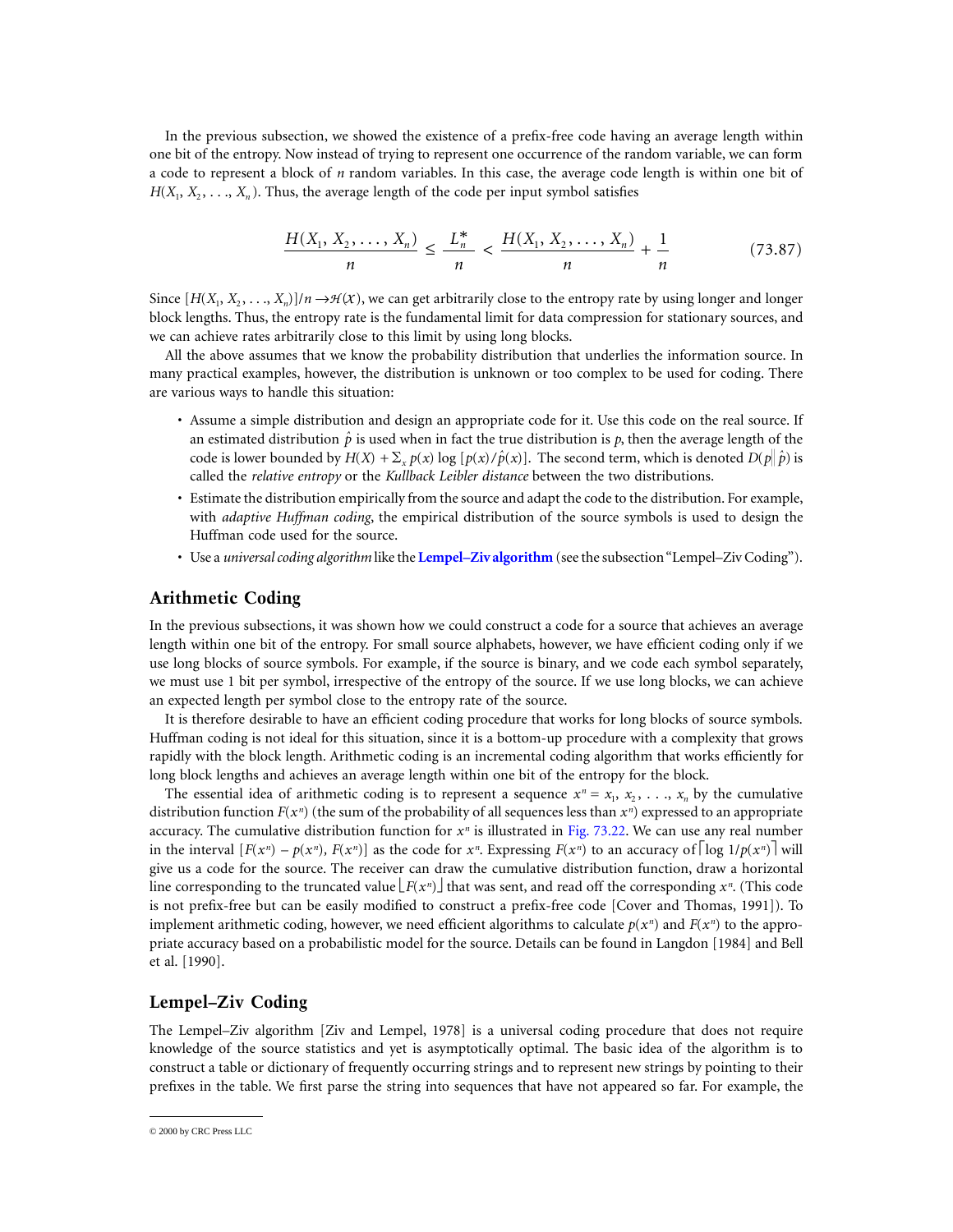<span id="page-51-0"></span>

**FIGURE 73.22** Cumulative distribution function for sequences  $x^n$ .

binary string 11010011011100 is parsed into 1,10,100,11,0,111,00. Then instead of sending the bits of each phrase, we send a pointer to its prefix and the value of the last bit. Thus, if we use three bits for the pointer, we will represent this string by (000,1), (001,0), (010,0), (001,1), (000,0), (100,1), (101,0), etc. For this short example, the algorithm has not compressed the string—it has in fact expanded it.

The very surprising fact is that, as Lempel and Ziv have shown, the algorithm is asymptotically optimal for any stationary ergodic source. This is expressed in the following theorem [Ziv and Lempel, 1978; Cover and Thomas, 1991]:

**Theorem 73.2** Let  $L_n$  be the length of the Lempel–Ziv code for *n* symbols drawn from a stationary ergodic process  $X_1, X_2, \ldots, X_n$  with entropy rate  $\mathcal{H}(X)$ . Then

$$
\frac{L_n}{n} \to \mathcal{H}(X) \quad \text{with probability 1} \tag{73.88}
$$

Thus, for long enough block lengths, the Lempel–Ziv algorithm (which does not make any assumptions about the distribution of the source) does as well as if we knew the distribution in advance and designed the optimal code for this distribution.

The algorithm described above is only one of a large class of similar adaptive dictionary-based algorithms, which are all rather loosely called Lempel–Ziv. These algorithms are simple and fast and have been implemented in both software and hardware, e.g., in the *compress* command in UNIX and the *PKZIP* command on PCs. On ASCII text files, the Lempel–Ziv algorithm achieves compressions on the order of 50%. It has also been implemented in hardware and has been used to "double" the capacity of data storage media or to "double" the effective transmission rate of a modem. Many variations on the basic algorithm can be found in Bell et al. [1990].

#### **Rate Distortion Theory**

An infinite number of bits are required to describe an arbitrary real number, and therefore it is not possible to perfectly represent a continuous random variable with a finite number of bits. How "good" can the representation be? We first define a distortion measure, which is a measure of the distance between the random variable and its representation. We can then consider the trade-off between the number of bits used to represent a random variable and the distortion incurred. This trade-off is represented by the **[rate distortion function](#page-56-0)** *R*(*D*), which represents the minimum rate required to represent a random variable with a distortion *D*.

We will consider a discrete information source that produces random variables  $X_1, X_2, \ldots, X_n$  that are drawn i.i.d. according to  $p(x)$ . (The results are also valid for continuous sources.) The encoder of the rate distortion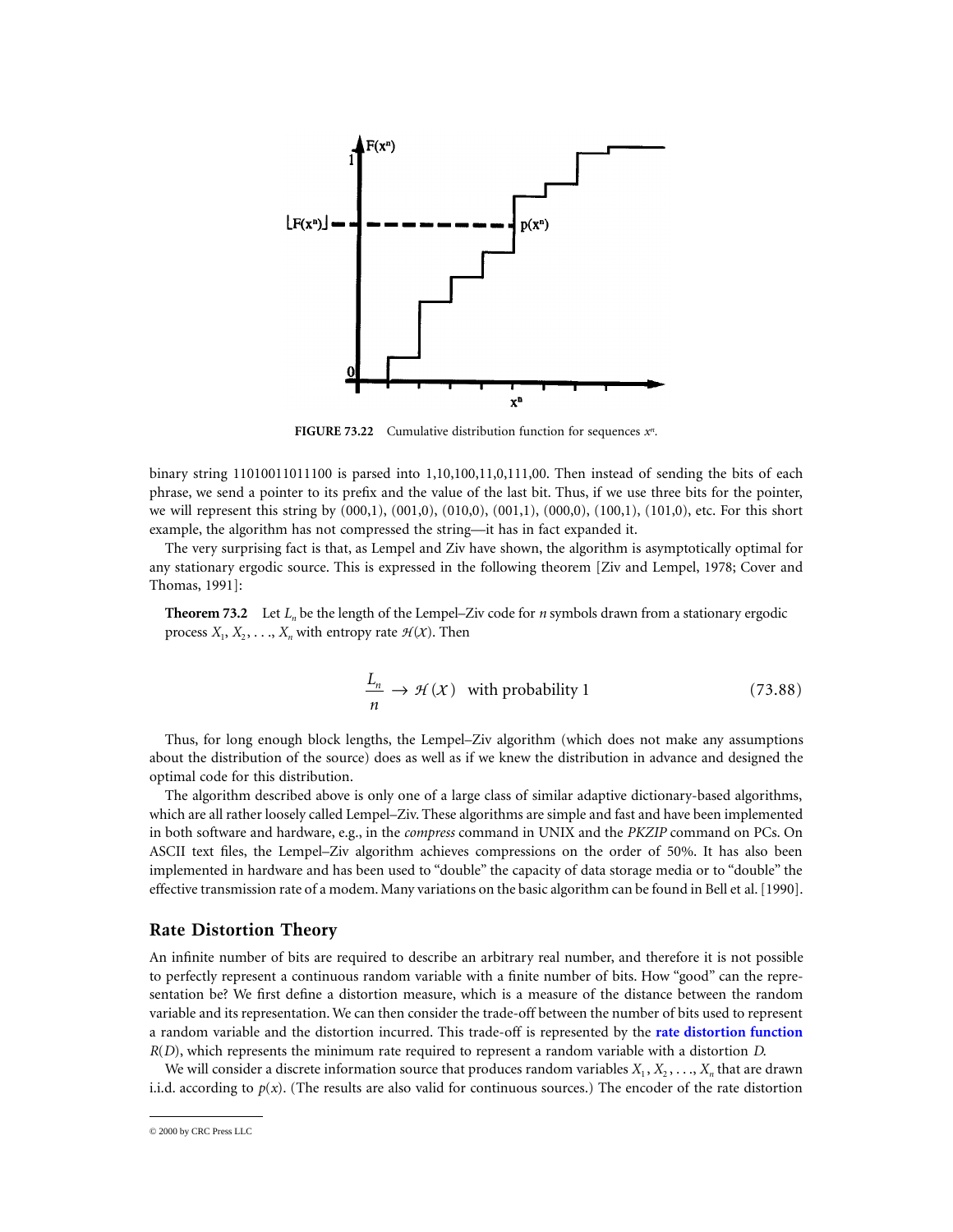system of rate *R* will encode a block of *n* outputs  $X^n$  as an index  $f(X^n) \in \{1, 2, \ldots, \lfloor 2^{nR} \rfloor\}$ . (Thus, the index will require *R* bits/input symbol.) The decoder will calculate a representation  $\hat{X}^n(f(X^n))$  of  $X^n$ . Normally, the representation alphabet  $\hat{X}$  of the representation is the same as the source alphabet *X*, but that need not be the case.

**Definition:** A *distortion function* or *distortion measure* is a mapping

$$
d: X \times \hat{X} \to R^+ \tag{73.89}
$$

from the set of source alphabet–reproduction alphabet pairs into the set of nonnegative real numbers. The distortion  $d(x, \hat{x})$  is a measure of the cost of representing the symbol x by the symbol  $\hat{x}$ .

Examples of common distortion functions are

• *Hamming* (*probability of error*) *distortion.* The Hamming distortion is given by

$$
d(x, \hat{x}) = \begin{cases} 0 \text{ if } x = \hat{x} \\ 1 \text{ if } x \neq \hat{x} \end{cases}
$$
 (73.90)

and thus  $Ed(X, \hat{X}) = Pr(X \neq \hat{X})$ .

*• Squared error distortion.* The squared error distortion

$$
d(x, \hat{x}) = (x - \hat{x})^2
$$
 (73.91)

is the most popular distortion measure used for continuous alphabets. Its advantages are its simplicity and its relationship to least squares prediction. However, for information sources such as images and speech, the squared error is not an appropriate measure for distortion as perceived by a human observer.

*The distortion between sequences*  $x^n$  and  $\hat{x}^n$  of length *n* is defined by

$$
d(x^n, \hat{x}^n) = \frac{1}{n} \sum_{i=1}^n d(x_i, \hat{x}_i)
$$
 (73.92)

For a rate distortion system, the expected distortion *D* is defined as

$$
D = Ed(X^n, \hat{X}^n(f(X^n))) = \sum_{x^n} p(x^n) d(x^n, \hat{X}^n(f(x^n)))
$$
\n(73.93)

**Definition:** The rate distortion pair (*R,D*) is said to be achievable if there exists a rate distortion code of rate *R* with expected distortion *D*. The *rate distortion function R*(*D*) is the infimum of rates *R* such that (*R,D*) is achievable for a given *D*.

**Definition:** The *mutual information I*(*X*,  $\hat{X}$ ) between random variables *X* and  $\hat{X}$ , with joint probability mass function  $p(x, \hat{x})$  and marginal probability mass functions  $p(x)$  and  $p(\hat{x})$  is defined as

$$
I(X; \hat{X}) = \sum_{x \in X} \sum_{\hat{x} \in \hat{X}} p(x, \hat{x}) \log \frac{p(x, \hat{x})}{p(x)p(\hat{x})}
$$
(73.94)

The mutual information is a measure of the amount of information that one random variable carries about another.

<sup>© 2000</sup> by CRC Press LLC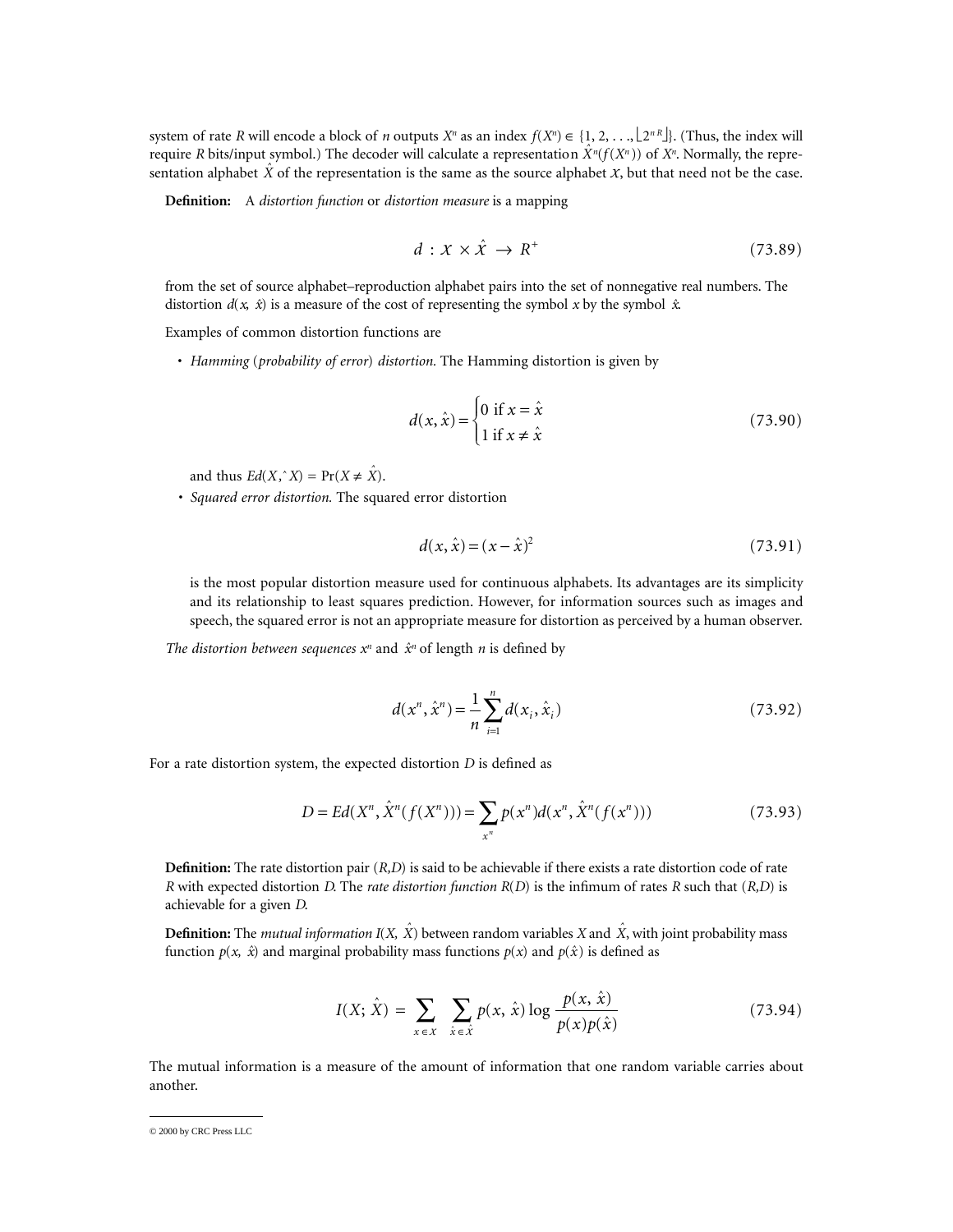The main result of rate distortion theory is contained in the following theorem, which provides a characterization of the rate distortion function in terms of the mutual information of joint distributions that satisfy the expected distortion constraint:

**Theorem 73.3** The rate distortion function for an i.i.d. source *X* with distribution  $p(x)$  and distortion function  $d(x, \hat{x})$  is

$$
R(D) = \min_{p(\hat{x}|x): \Sigma_{(x,\hat{x})} p(x) p(\hat{x}|x) d(x,\hat{x}) \le D} I(X; \hat{X})
$$
\n(73.95)

We can construct rate distortion codes that can achieve distortion *D* at any rate greater than *R*(*D*), and we cannot construct such codes at any rate below *R*(*D*).

The proof of this theorem uses ideas of random coding and long block lengths as in the proof of the channel capacity theorem. The basic idea is to generate a code book of  $2^{nR}$  reproduction code words  $\hat{X}^n$  at random and show that for long block lengths, for any source sequence, it is very likely that there is at least one code word in this code book that is within distortion *D* of that source sequence. See Gallager [1968] or Cover and Thomas [1991] for details of the proof.

**Example 73.3** (*Binary source*) The rate distortion function for a Bernoulli (*p*) source (a random variable that takes on values  $\{0, 1\}$  with probabilities  $p$ ,  $1 - p$ ) with Hamming distortion is given by

$$
R(D) = \begin{cases} H(p) - H(D), & 0 \le D \le \min\{p, 1 - p\} \\ 0, & D > \min\{p, 1 - p\} \end{cases}
$$
(73.96)

where  $H(p) = -p \log p - (1 - p) \log (1 - p)$  is the binary entropy function.

**Example 73.4** (*Gaussian source*) The rate distortion function for a Gaussian random variable with variance  $\sigma^2$  and squared error distortion is

$$
R(D) = \begin{cases} \frac{1}{2} \log \frac{\sigma^2}{D}, & 0 \le D \le \sigma^2\\ 0, & D > \sigma^2 \end{cases}
$$
(73.97)

Thus, with *nR* bits, we can describe *n* i.i.d. Gaussian random variables  $X_1, X_2, ..., X_n \sim \mathcal{N}(0, \sigma^2)$  with a distortion of  $\sigma^2 2^{-2R}$  per symbol.

## **Quantization and Vector Quantization**

The rate distortion function represents the lower bound on the rate that is needed to represent a source with a particular distortion. We now consider simple algorithms that represent a continuous random variable with a few bits. Suppose we want to represent a single sample from a continuous source. Let the random variable to be represented be *X* and let the representation of *X* be denoted as  $\hat{X}(X)$ . If we are given *R* bits to represent *X*, then the function  $\hat{X}$  can take on  $2^R$  values. The problem of optimum [quantization](#page-56-0) is to find the optimum set of values for *ˆ X* (called the reproduction points or code points) and the regions that are associated with each value  $\hat{X}$  in order to minimize the expected distortion.

For example, let *X* be a Gaussian random variable with mean 0 and variance  $\sigma^2$ , and assume a squared error distortion measure. In this case, we wish to find the function  $\hat{X}(X)$  such that  $\hat{X}$  takes on at most  $2^R$  values and minimizes  $E(X - \hat{X}(X))^2$ . If we are given 1 bit to represent *X*, it is clear that the bit should distinguish whether *X >* 0 or not. To minimize squared error, each reproduced symbol should be at the conditional mean of its region. If we are given 2 bits to represent the sample, the situation is not as simple. Clearly, we want to divide the real line into four regions and use a point within each region to represent the samples within that region.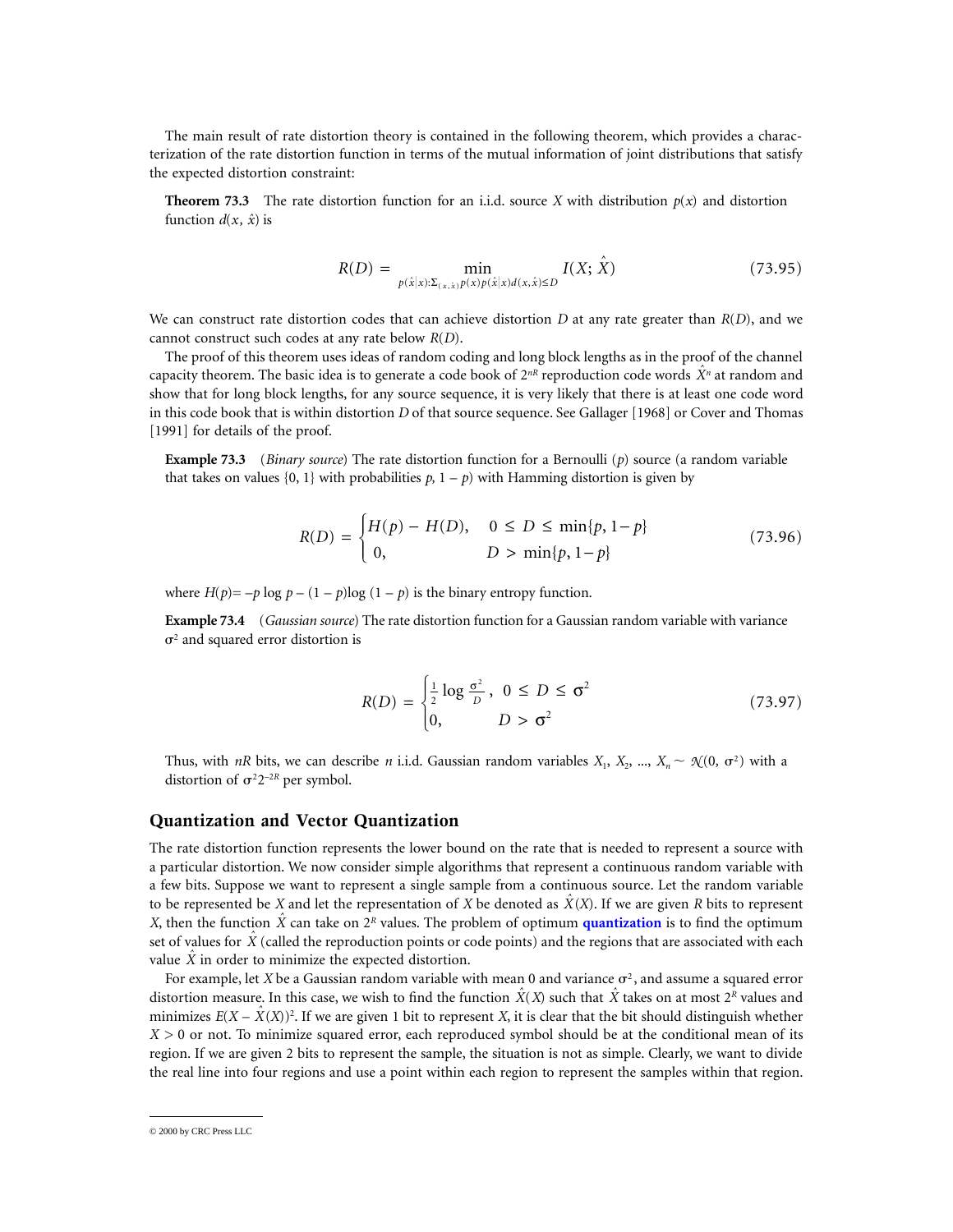We can state two simple properties of optimal regions and reconstruction points for the quantization of a single random variable:

- Given a set of reconstruction points, the distortion is minimized by mapping a source random variable *X* to the representation  $\hat{X}(w)$  that is closest to it (in distortion). The set of regions defined by this mapping is called a Voronoi or Dirichlet partition defined by the reconstruction points.
- The reconstruction points should minimize the conditional expected distortion over their respective assignment regions.

These two properties enable us to construct a simple algorithm to find a "good" quantizer: we start with a set of reconstruction points, find the optimal set of reconstruction regions (which are the nearest neighbor regions with respect to the distortion measure), then find the optimal reconstruction points for these regions (the centroids of these regions if the distortion measure is squared error), and then repeat the iteration for this new set of reconstruction points. The expected distortion is decreased at each stage in the algorithm, so the algorithm will converge to a local minimum of the distortion. This algorithm is called the *Lloyd algorithm* [Gersho and Gray, 1992].

It follows from the arguments of rate distortion theory that we will do better if we encode long blocks of source symbols rather than encoding each symbol individually. In this case, we will consider a block of *n* symbols from the source as a vector-valued random variable, and we will represent these *n*-dimensional vectors by a set of 2*nR* code words. This process is called **[vector quantization](#page-56-0)** (VQ). We can apply the Lloyd algorithm to design a set of representation vectors (the code book) and the corresponding nearest neighbor regions. Instead of using the probability distribution for the source to calculate the centroids of the regions, we can use the empirical distribution from a training sequence. Many variations of the basic vector quantization algorithm are described in Gersho and Gray [1992].

Common information sources like speech produce continuous waveforms, not discrete sequences of random variables as in the models we have been considering so far. By sampling the signal at twice the maximum frequency present (the Nyquist rate), however, we convert the continuous time signal into a set of discrete samples from which the original signal can be recovered (the sampling theorem). We can then apply the theory of rate distortion and vector quantization to such waveform sources as well.

## **Kolmogorov Complexity**

In the 1960s, the Russian mathematican Kolmogorov considered the question "What is the intrinsic descriptive complexity of a binary string?" From the preceding discussion, it follows that if the binary string were a sequence of i.i.d. random variables  $X_1, X_2, \ldots, X_n$ , then on the average it would take  $nH(X)$  bits to represent the sequence. But what if the bits were the first million bits of the binary expansion of  $\pi$ ? In that case, the string appears random but can be generated by a simple computer program. So if we wanted to send these million bits to another location which has a computer, we could instead send the program and ask the computer to generate these million bits. Thus, the descriptive complexity of  $\pi$  is quite small.

Motivated by such considerations, Kolmogorov defined the complexity of a binary string to be the length of the shortest program for a universal computer that generates that string. (This concept was also proposed independently and at about the same time by Chaitin and Solomonoff.)

**Definition:** The *Kolmogorov complexity*  $K_u(x)$  of a string *x* with respect to a universal computer *U* is defined as

$$
K_{u}(x) = \min_{p:u(p)=x} l(p)
$$
 (73.98)

the minimum length over all programs that print *x* and halt. Thus  $K_u(x)$  is the shortest description length of *x* over all descriptions interpreted by computer *U.*

A universal computer can be thought of as a Turing machine that can simulate any other universal computer. At first sight, the definition of Kolmogorov complexity seems to be useless, since it depends on the particular

<sup>© 2000</sup> by CRC Press LLC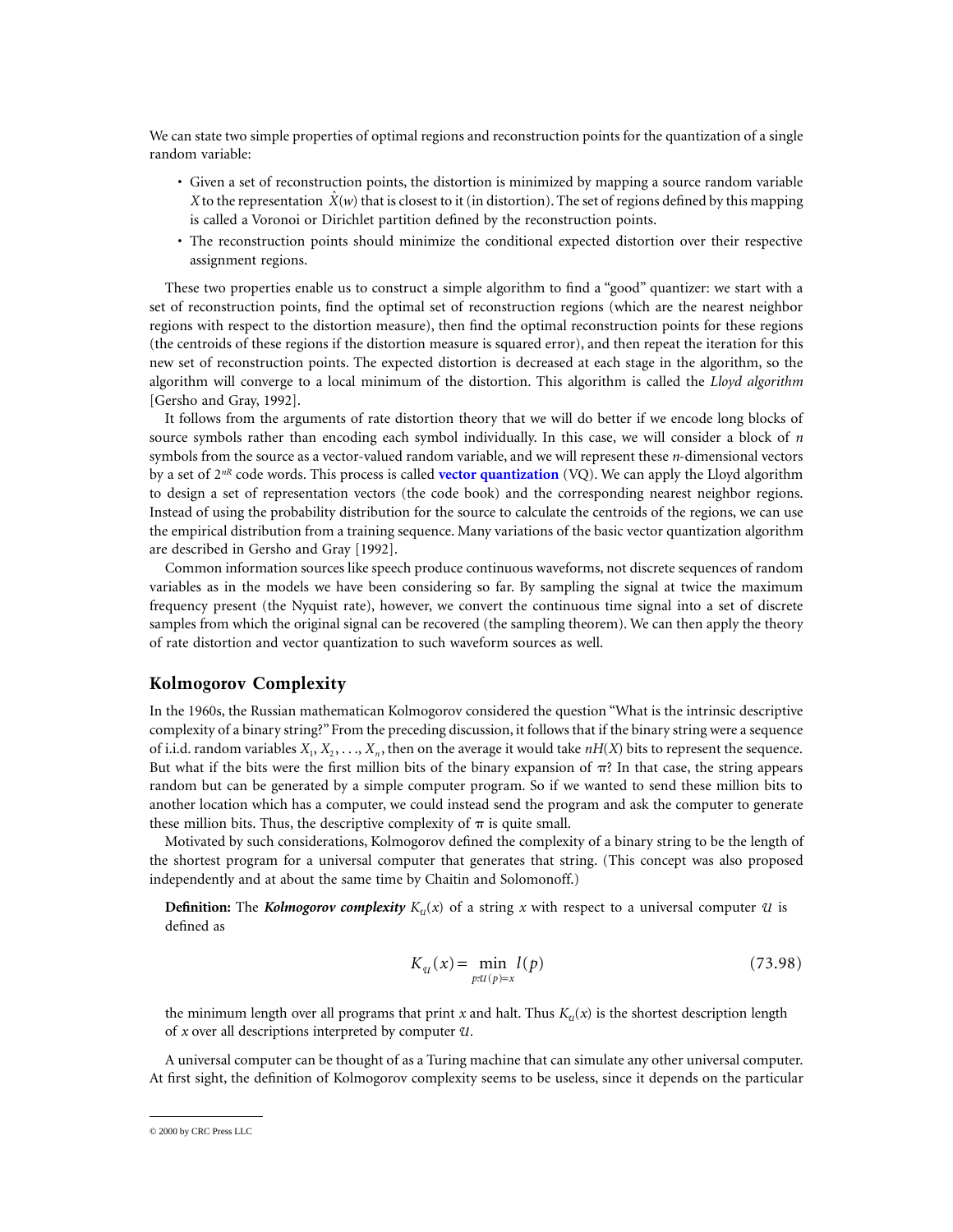computer that we are talking about. But using the fact that any universal computer can simulate any other universal computer, any program for one computer can be converted to a program for another computer by adding a constant length "simulation program" as a prefix. Thus, we can show [Cover and Thomas, 1991] that for any two universal computers, *U* and *A*,

$$
|K_u(x) - K_a(x)| < c \tag{73.99}
$$

where the constant *c*, though large, does not depend on the string *x* under consideration. Thus, Kolmogorov complexity is universal in that it does not depend on the computer (up to a constant additive factor).

Kolmogorov complexity provides a unified way to think about problems of data compression. It is also the basis of principles of inference (Occam's razor: "The simplest explanation is the best") and is closely tied with the theory of computability.

## **Data Compression in Practice**

The previous subsections discussed the fundamental limits to compression for a stochastic source. We will now consider the application of these algorithms to some practical sources, namely, text, speech, images, and video. In real applications, the sources may not be stationary or ergodic, and the distributions underlying the source are often unknown. Also, in addition to the efficiency of the algorithm, important considerations in practical applications include the computational speed and memory requirements of the algorithm, the perceptual quality of the reproductions to a human observer, etc. A considerable amount of research and engineering has gone into the development of these algorithms, and many issues are only now being explored. We will not go into the details but simply list some popular algorithms for the different sources.

#### **Text**

English text is normally represented in ASCII, which uses 8 bits/character. There is considerable redundancy in this representation (the entropy rate of English is about 1.3 bits/character). Popular compression algorithms include variants of the Lempel–Ziv algorithm, which compress text files by about 50% (to about 4 bits/character).

#### **Speech**

Telephone quality speech is normally sampled at 8 kHz and quantized at 8 bits/sample (a rate of 64 kbits/s) for uncompressed speech. Simple compression algorithms like adaptive differential pulse code modulation (ADPCM) [Jayant and Noll, 1984] use the correlation between adjacent samples to reduce the number of bits used by a factor of two to four or more with almost imperceptible distortion. Much higher compression ratios can be obtained with algorithms like linear predictive coding (LPC), which model speech as an autoregressive process, and send the parameters of the process as opposed to sending the speech itself. With LPC-based methods, it is possible to code speech at less than 4 kbits/s. At very low bit rates, however, the reproduced speech sounds synthetic.

#### **Images**

A single high-quality color image of 1024 by 1024 pixels with 24 bits per pixel represents about 3 MB of storage in an uncompressed form, which will take more than 14 minutes to transmit over a 28800-baud modem. It is therefore very important to use compression to save storage and communication capacity for images. Many different algorithms have been proposed for image compression, and standards are still being developed for compression of images. For example, the popular GIF standard uses a patented version of Lempel–Ziv coding, and the JPEG standard being developed by the Joint Photographic Experts Group uses an 8 by 8 discrete cosine transform (DCT) followed by quantization (the quality of which can be chosen by the user) and Huffman coding. Newer compression algorithms using wavelets or fractals offer higher compression than JPEG. The compression ratios achieved by these algorithms are very dependent on the image being coded. The lossless compression methods achieve compression ratios of up to about 3:1, whereas lossy compression methods achieve ratios up to 50:1 with very little perceptible loss of quality.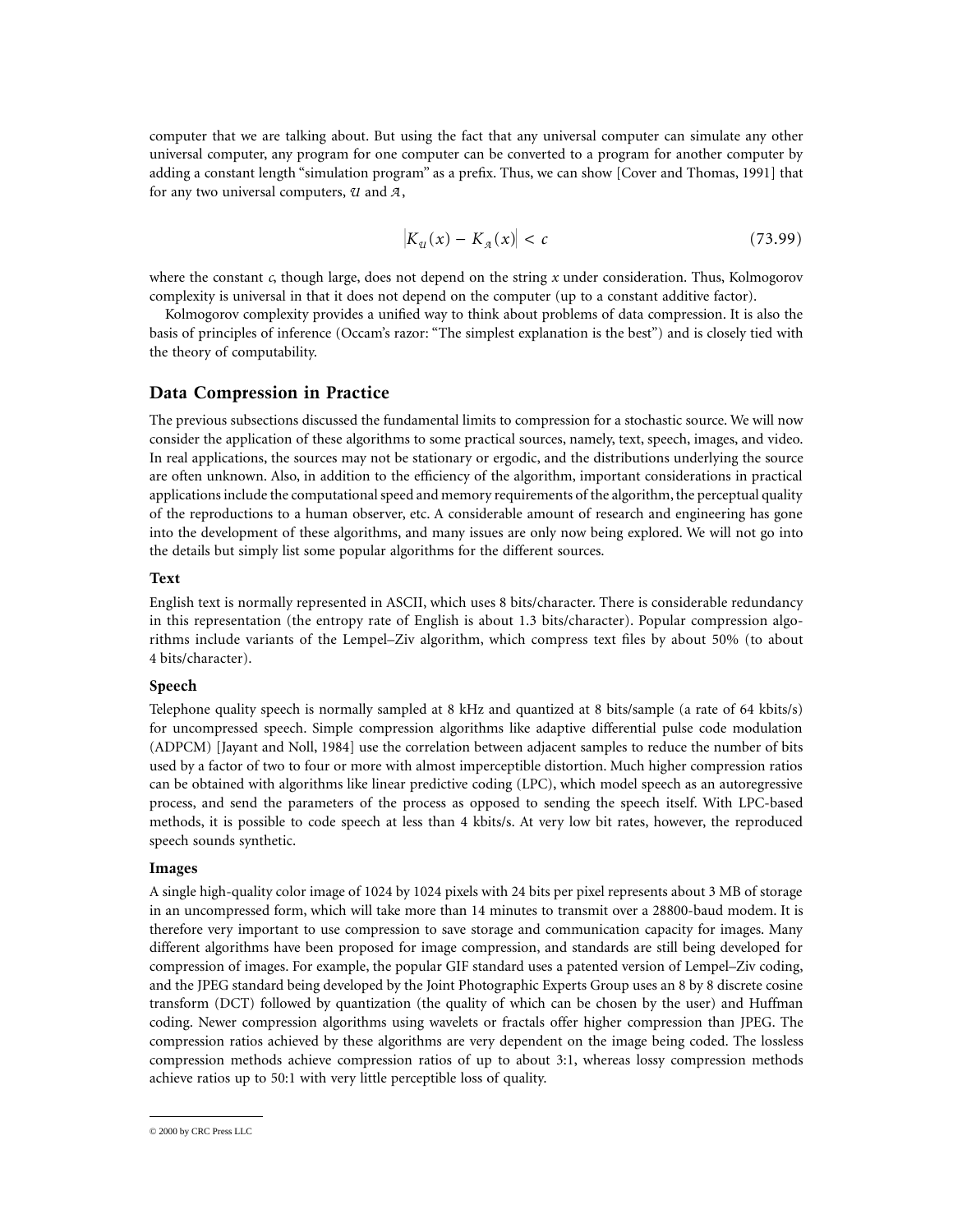#### <span id="page-56-0"></span>**Video**

Video compression methods exploit the correlation in both space and time of the sequence of images to improve compression. There is a very high correlation between successive frames of a video signal, and this can be exploited along with methods similar to those used for coding images to achieve compression ratios up to 200:1 for high-quality lossy compression. Standards for full-motion video and audio compression are being developed by the Moving Pictures Experts Group (MPEG). Applications of video compression techniques include videoconferencing, multimedia CD-ROMs, and high-definition TV.

A fascinating and very readable introduction to different sources of information, their entropy rates, and different compression algorithms can be found in the book by Lucky [1989]. Implementations of popular data compression algorithms including adaptive Huffman coding, arithmetic coding, Lempel–Ziv and the JPEG algorithm can be found in Nelson and Gailly [1995].

## **Defining Terms**

**Code:** A mapping from a set of messages into binary strings.

- **Entropy:** A measure of the average uncertainty of a random variable. For a random variable with probability distribution  $p(x)$ , the entropy  $H(X)$  is defined as  $\Sigma_x - p(x) \log p(x)$ .
- **Huffman coding:** A procedure that constructs the code of minimum average length for a random variable.
- **Kolmogorov complexity:** The minimum length description of a binary string that would enable a universal computer to reconstruct the string.
- **Lempel-Ziv coding:** A dictionary-based procedure for coding that does not use the probability distribution of the source and is nonetheless asymptotically optimal.
- **Quantization:** A process by which the output of a continuous source is represented by one of a set of discrete points.
- **Rate distortion function:** The minimum rate at which a source can be described to within a given average distortion.

**Vector quantization:** Quantization applied to vectors or blocks of outputs of a continuous source.

## **Related Topics**

17.1 Digital Image Processing • 69.5 Digital Audio Broadcasting

## **References**

T. Bell, J. Cleary, and I. Witten, *Text Compression*, Englewood Cliffs, N.J.: Prentice-Hall, 1990.

- T. M. Cover and J. A. Thomas, *Elements of Information Theory,* New York: Wiley, 1991.
- R. Gallager, *Information Theory and Reliable Communication,* New York: Wiley, 1968.
- A. Gersho and R. Gray, *Vector Quantization and Source Coding,* Boston: Kluwer Academic, 1992.
- N. Jayant and P. Noll, *Digital Coding of Waveforms: Principles and Applications to Speech and Video,* Englewood Cliffs, N.J.: Prentice-Hall, 1984.
- G. Langdon, "An introduction to arithmetic coding," *IBM Journal of Research and Development,* vol. 28, pp. 135–149, 1984.
- R. Lucky, *Silicon Dreams: Information, Man and Machine,* New York: St. Martin's Press, 1989.
- M. Nelson and J. Gailly, *The Data Compression Book,* 2nd ed., San Mateo, Calif.: M & T Books, 1995.
- C. E. Shannon, "A mathematical theory of communication," *Bell Sys. Tech. Journal,* vol. 27, pp. 379–423, 623–656, 1948.
- J. Ziv and A. Lempel, "Compression of individual sequences by variable rate coding," *IEEE Trans. Inform. Theory,* vol. IT–24, pp. 530–536, 1978.